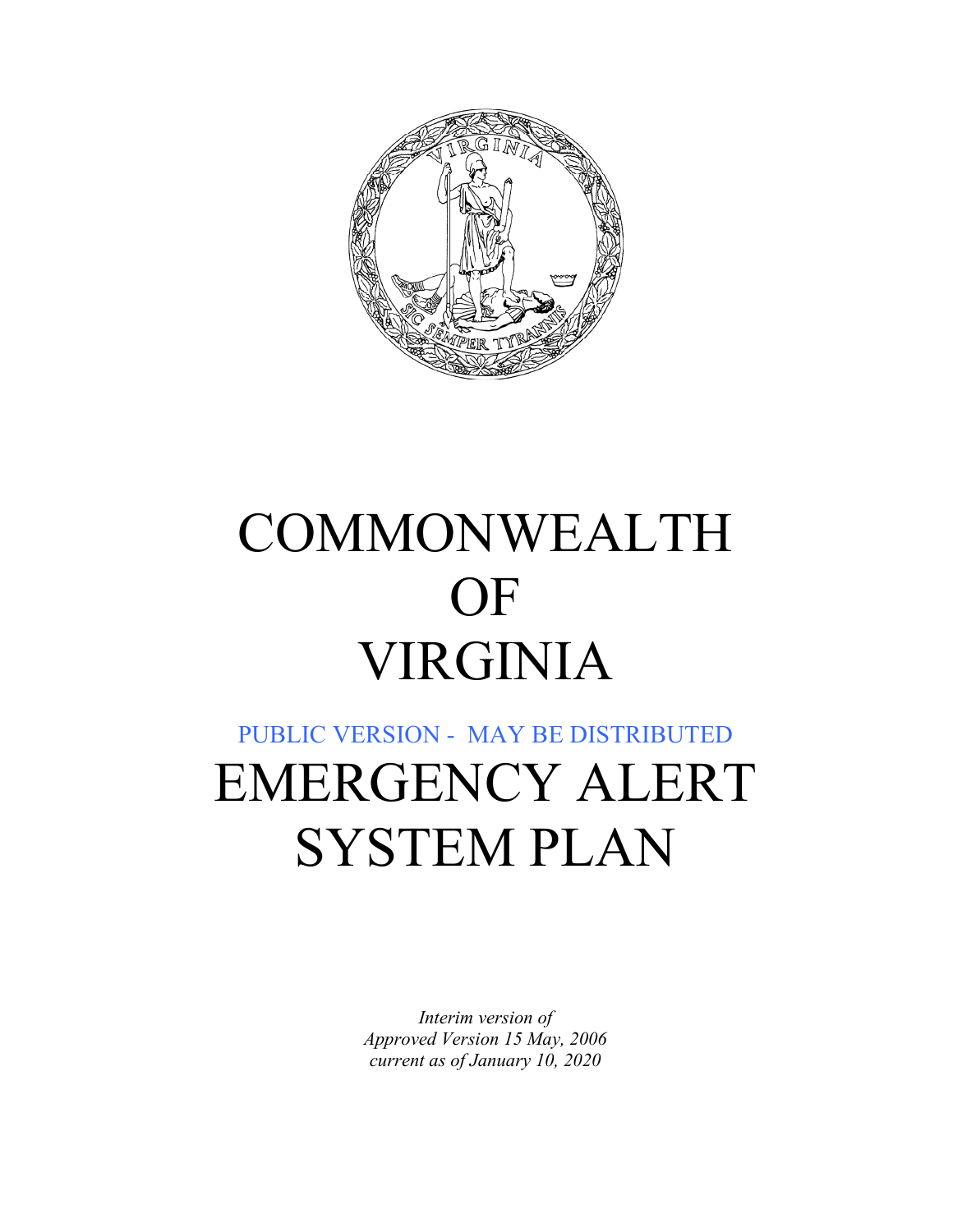#### **CONTENTS**

| <b>PURPOSE</b>      | $\mathbf{1}$                          |                         |
|---------------------|---------------------------------------|-------------------------|
| <b>AUTHORITY</b>    |                                       |                         |
| <b>INTRODUCTION</b> | $\mathbf{1}$                          |                         |
| <b>ABOUT EAS</b>    |                                       | 1                       |
|                     | <b>GENERAL CONSIDERATIONS</b>         | 2                       |
| A.                  | <b>Public Considerations</b>          |                         |
| <b>B.</b>           | Organization                          | $2223$<br>$33$<br>$33$  |
| $\mathbf{C}$ .      | <b>Required Monthly Test Schedule</b> |                         |
| D.                  | <b>Required Weekly Test Schedule</b>  |                         |
| E.                  | <b>Daytimers</b>                      |                         |
| F.                  | <b>National Test</b>                  |                         |
| G.                  | <b>National Weather Service</b>       |                         |
| <b>H.</b>           | <b>NOAA Radios</b>                    | $\overline{\mathbf{4}}$ |
| I.                  | <b>Adjacent States</b>                | $\overline{\mathbf{4}}$ |
| J.                  | <b>Test Requirements</b>              | 6                       |
| К.                  | <b>VDEM/VSP Authority</b>             | 6                       |
| L.                  | <b>Monitoring</b>                     | 6                       |
|                     | <b>DEFINITIONS</b>                    | 7                       |
| <b>ACRONYMS</b>     |                                       | 8                       |
|                     | <b>ACTIVATION</b>                     | 9                       |
| A.                  | 9                                     |                         |
| <b>B.</b>           | <b>State</b>                          | 9                       |

| C. National Weather Service |    |
|-----------------------------|----|
| D. Local                    |    |
| E. Amber Alert              | 10 |

#### **COMMUNICATIONS BETWEEN THE VIRGINIA DEPARTMENT OF EMERGENCY MANAGEMENT OPERATIONS CENTER (VEOC), THE NATIONAL WEATHER SERVICE (NWS) AND THE BROADCASTING FACILITIES OF VIRGINIA 11**

#### **IMPLEMENTATION** 12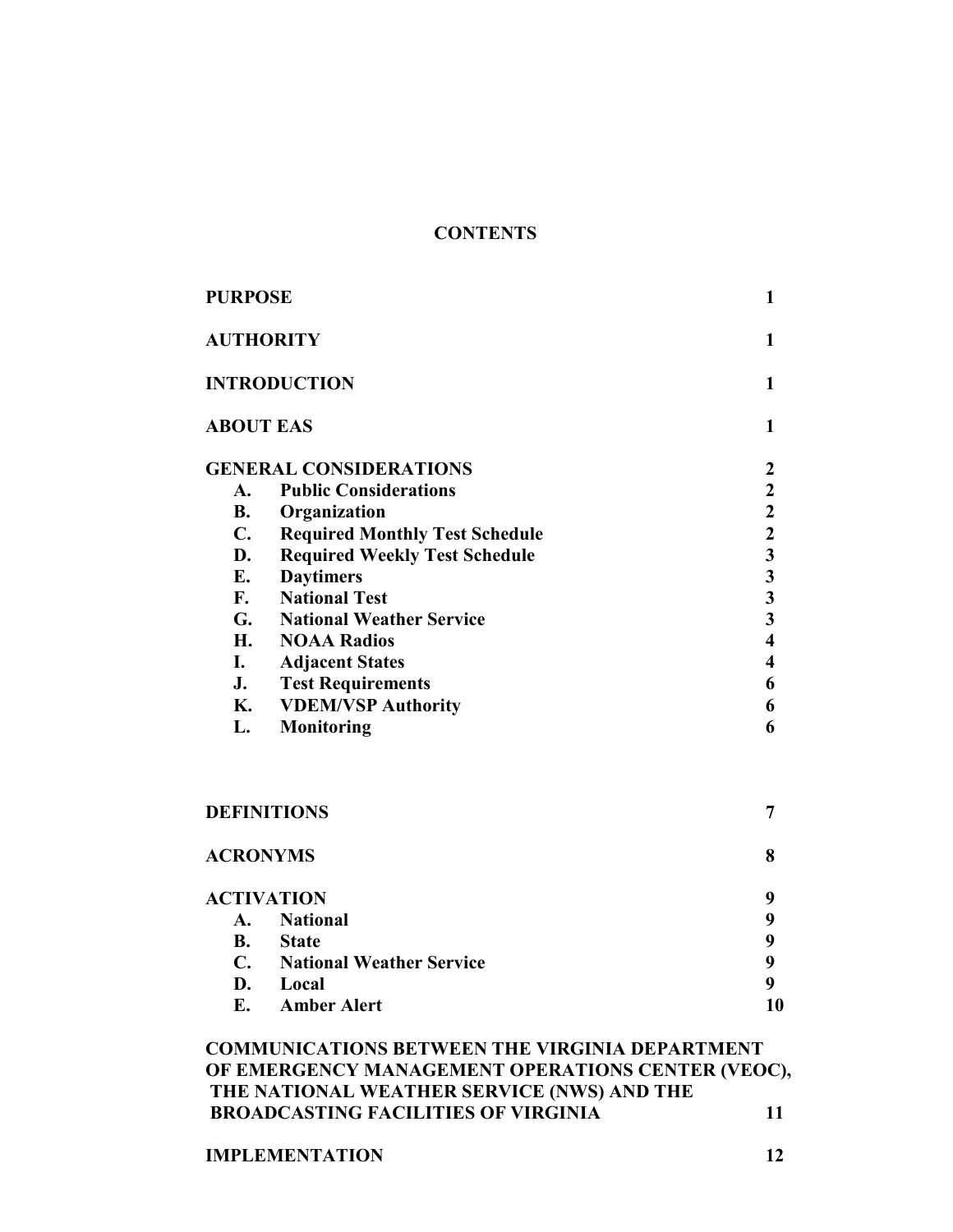| A.             | Procedures for Activating Officials-State & Local level | 12 |
|----------------|---------------------------------------------------------|----|
| <b>B.</b>      | <b>EAS</b> header code information                      | 13 |
| $\mathbf{C}$ . | <b>Originator and event codes</b>                       | 15 |
| D.             | Procedures for broadcast industry                       | 16 |
|                | 1. Radio                                                | 16 |
|                | 2. Television                                           | 16 |
|                | 3. Cable Television (CATV)                              | 16 |
|                | 4. LPTV and Class "D" FM                                | 17 |
| E.             | <b>Procedures for Nuclear Power Station Activation</b>  | 17 |
| F.             | <b>Test of the Emergency Alert System</b>               | 18 |
|                | 1. Required Weekly Test (RWT)                           | 18 |
|                | 2. Required Monthly Test (RMT)                          | 18 |
|                | 3. Nuclear Power Station Test (RMT-CIV)                 |    |
|                | (North Anna, Surry)                                     | 18 |
|                | 4. Statewide Activation of EAS                          | 19 |
|                | 5. Statewide EAS test                                   | 19 |
| G.             | <b>Originator Codes</b>                                 | 20 |
|                | ANNEX A - STATE OFFICIALS AUTHORIZED TO                 |    |
|                | <b>ACTIVATE THE VIRGINIA EMERGENCY ALERT SYSTEM</b>     | 21 |
|                | <b>A- ATTACHMENT 1 - STATE EMERGENCY</b>                |    |
|                | <b>COMMUNICATIONS COMMITTEE</b>                         | 22 |
|                | A- ATTACHMENT 2- LOCAL AREA CHAIRMAN                    | 23 |
|                | ANNEX B - AUTHENTICATION PROCDURES TO ACTIVATE          |    |
|                | THE EMERGENCY ALERT SYSTEM                              | 26 |
|                | <b>ANNEX C - TEST ACTIVATION SCRIPTS</b>                | 28 |
|                | <b>ANNEX D - LOCAL AREA DESIGNATIONS</b>                | 32 |
|                | <b>D- ATTACHMENT 1 - STATE RELAY NETWORK</b>            | 34 |
|                | <b>D-ATTACHMENT 2 - VIRGINIA LOCAL AREAS</b>            | 36 |
|                | ANNEX E -VIRGINIA EAS NETWORK MAPS                      | 40 |
|                | ANNEX E-MULTILINGUAL BROADCASTING                       | 41 |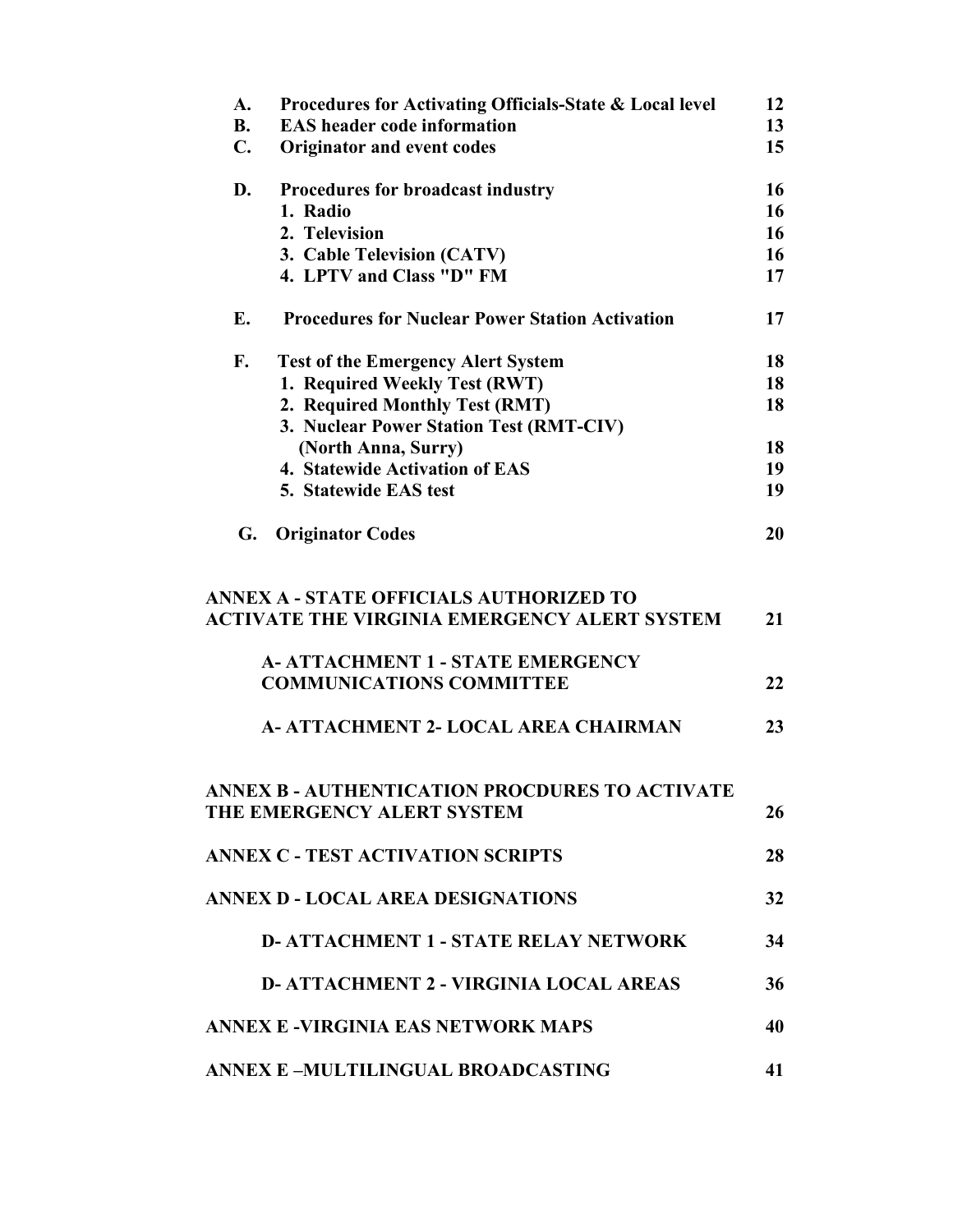#### **PURPOSE**

The purpose of this document is to explain and provide procedures for the broadcasting, cable TV industries, and designated government officials of the Commonwealth of Virginia, to disseminate emergency information and instructions in threatened or actual emergencies.

#### **AUTHORITY**

Chapter I of Title 47 of the Code of Federal Regulations, Part 0, 11, 73, and 76, Federal Communications Commissions Rules and Regulations, radio broadcast service, Emergency Alert System (EAS), as it pertains to day-to-day emergency operations.

## **INTRODUCTION**

The Virginia State Emergency Communications Committee, the Virginia Department of Emergency Management, the Federal Communications Commission, the National Weather Service, state and local officials, and the broadcasters and cable operators of Virginia prepared these procedures. It provides background data and prescribes specific procedures for the broadcast media and cable to issue emergency information and warnings to the general public in Virginia, or any portion thereof within a stations' broadcast coverage capability, at the request of designated local, state and/or federal government officials.

Acceptance of or participation in this plan shall not be deemed to prohibit a licensee from exercising their independent discretion and responsibility in any given situation. The concept of management of each broadcast station to exercise discretion regarding the broadcast of emergency information and instructions to the general public is provided by the Federal Communications Commission Rules and Regulations, Part 11. Stations originating emergency communications shall be deemed to have conferred rebroadcast authority.

Detailed procedures, agreed upon by the broadcast industry and the local area governments, which will permit designated government officials to issue local emergency information and instructions, via the EAS in potential or actual emergencies, will be made a part of this plan as individual annexes for each local area.

#### **ABOUT EAS**

The Emergency Alert System is designed to provide the President of the United States automatic access to the nation's broadcast and cable facilities, and to speak directly to the country in times of national disaster. Secondarily, the EAS system can be used by the National Weather Service, state, and local officials to disseminate other types of emergency information. Your EAS encoder/decoder ("endec") will receive commands either directly from the source of the emergency, or from a web of other broadcasters in your area that will relay the information from the primary source.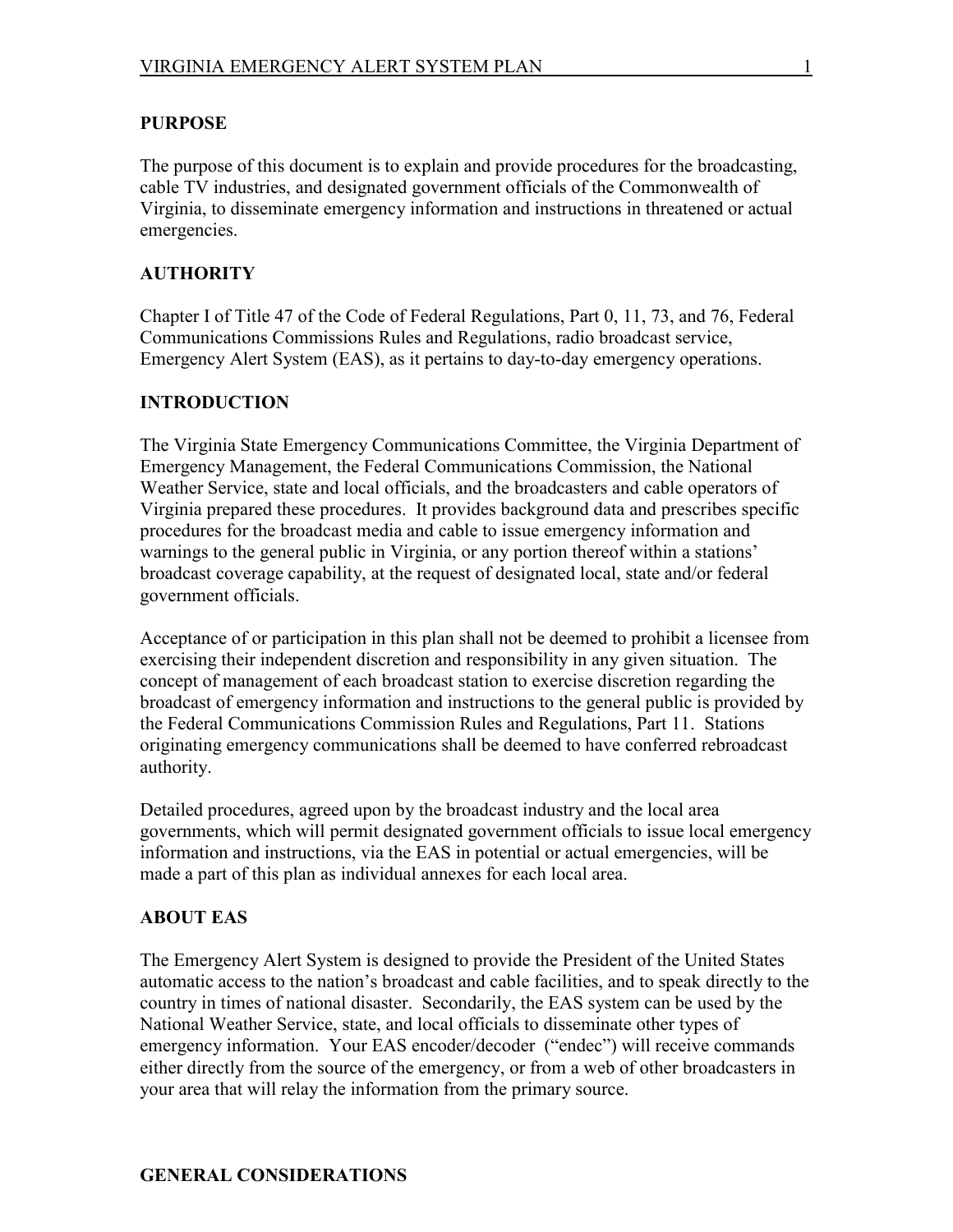### **A. Public Consideration**

The listening and viewing habits of the general public are inherent factors for consideration and are conducive to the effectiveness of the Virginia Emergency Alert System (EAS). Continuing public education is required to increase public awareness of the EAS as an established medium for the receipt and/or distribution of emergency information to the general public at the local, state and national levels.

#### **B. Organization**

Recognizing that each geographical area of the state requires special attention to different emergency situations, each Virginia Local Area Committee and its Chairman are responsible for developing a Local Area Plan, in conjunction with local officials, broadcasters, and cable operators to reflect the particular emergency situations of that area. The Local Area Chairman will head up a Local Area Communications Committee (LACC) to develop a plan and submit that plan to the state SECC Chairman for incorporation into the State EAS plan, see Annex A, Attachments  $1 \& 2$  for committee members. This plan shall consist of local officials and their contact information, contact information for the LP-1, LP-2, and SR. It shall also include information on the activation procedures for the local area, authorizations, any test or emergency scripts, type of activations, a detailed plan of who is authorized to activate EAS in that local area, and any other pertinent information for emergency situations particular to that local area. Local Areas may develop their own test and activation scripts to be used by the LP-1 and SR stations. The State plan will furnish recommended scripts as a guideline in Annex C.

#### **C. Required Monthly Test Schedule**

Each Local Area Emergency Communications Committee, along with the local area chairman, should coordinate, and publish a Required Monthly Test (RMT) schedule for that local area considering the programming needs of all Broadcast, TV, and Cable operations in their local area. This schedule should adhere to FCC Part 11 Rules and Regulations with regard to times of broadcast. The committee should publish this schedule each calendar year in an effort to coordinate the RMT with the programming needs of all concerned.

Each Local Area in Virginia will be responsible for conducting the RMT, originating or relayed from an LP station in that Local Area. All broadcast stations and subject cable systems should retransmit applicable RMTs exactly as they are received. Local Area RMTs may optionally originate from the Virginia Emergency Operations Center (VEOC) via emNET and then relayed by the LP stations in that Local Area.

Statewide tests of the Virginia EAS will be scheduled by the Virginia Emergency Operations Center (VEOC) and will originate from the VEOC, NWS or the SP in Richmond. All Statewide EAS tests received and encoded as an RMT must be rebroadcast by all stations.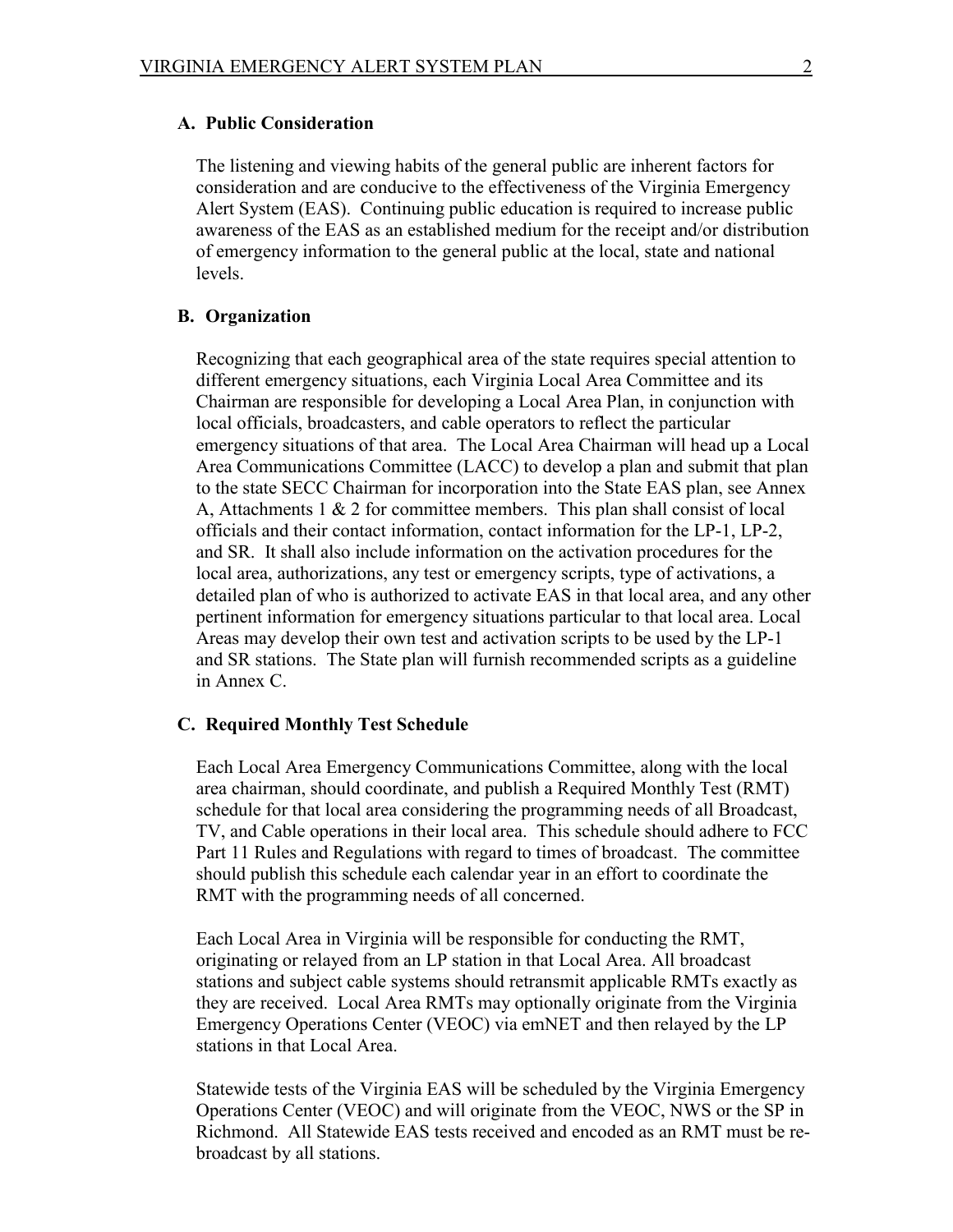#### **D. Required Weekly Test Schedule**

The Required Weekly Test (RWT) shall be run once a week except in weeks that a Required Monthly Test (RMT) or actual activation has occurred. For monitoring stations, the RWT is a LOG ONLY event and no further rebroadcast is necessary. The RWT may be run any hour of the broadcast day, during daylight hours or evening hours. They may even be run on weekends. All broadcast stations are encouraged to stagger the broadcast of the RWT in an effort to expose all station operators both full time and part time to the procedures of conducting an EAS test.

#### **E. Daytimers**

Daytime only stations receiving an overnight RWT must log the test received in the appropriate manner. Reception of an RMT overnight must be logged in the appropriate manner, and rebroadcast within sixty (60) minutes of sign-on. If the time stamp of the RMT has expired, log receipt and originate an RMT.

#### **F. National Test**

All National level tests and activations will be issued from the White House, and will be originated by the state PEP or NP station (WRXL-FM) Richmond, VA. They will be re-broadcasting by the State Primary and State Relay stations in Richmond. All EAS receivers were programmed from the factory to handle National level activation (EAN). Each EAS receiver will handle National Level test and activations according to factory programmed filters. These filters should not be changed as they are set to activate on national level emergencies. Further descriptions and information can be obtained from Part 11 of the FCC Rules.

#### **G. NOAA's National Weather Service**

NOAA's National Weather Service (NWS) offices transmit warnings for weather and non-weather related events via the NOAA Weather Radio system. The warning transmissions are compatible with EAS because of Specific Area Message Encoding (SAME), which is identical to the EAS protocol, and complies with Part 11 of the EAS Rules and Regulations. Stations may, upon receipt of warnings and watches, rebroadcast or log these events as specified in their local area plan. Text versions of NWS warnings are also transmitted to the Associated Press (AP) news wire, by NOAA's EMWIN system, and on the internet via IWIN. In the event that some stations may not have access to a NOAA weather radio transmitter, or in the event that the signal received is not of quality to be rebroadcast, stations may elect to originate their own alert for weather related emergencies using the activation request and text message furnished by the AP wire. Local Areas that elect to design their own filters for relay are strongly recommended to have Tornado Warnings and Flash Flood Warnings set for immediate activation.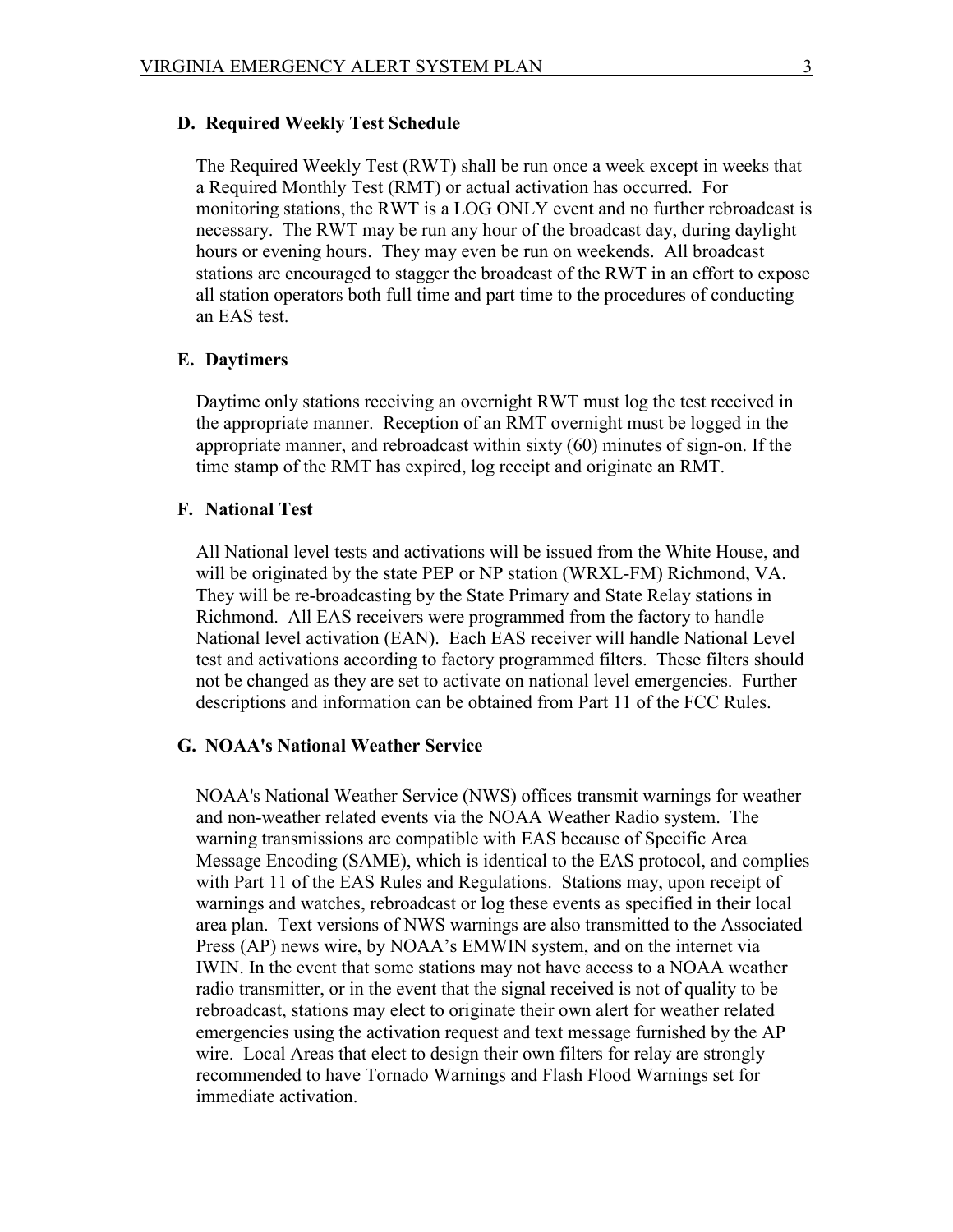#### **H. NOAA Weather Radios**

All LP stations (unless noted) are required to have installed and working a NOAA weather radio receiver connected to a monitor input on their EAS receiver. All stations are encouraged to have and use NOAA weather radios or NOAA weather information supplied by EMnet.

*The Shenandoah Valley LECC brings weather alerts into its system via emNET because of the wide service area of LP-1 WMRA. Using NOAA weather radio as well would cause duplicate events to be broadcast.*

#### **I. Adjacent States**

Counties, cities, and local areas bordering neighboring states are encouraged to monitor a State Relay (SR) of the neighboring state. In some areas this is spelled out in the state plan of the neighboring state. Some stations may find it necessary to monitor more than two sources to effectively execute EAS in their local area. Compliance can be fulfilled by monitoring a SR from two states when necessary to provide dissemination of emergency information from a two state area. In many areas, the National Weather Service offices coverage areas extend across state lines; this may provide the necessary weather information that is needed for areas bordering two states. National Weather Service coverage areas are described on the maps in Annex E. The State SECC can be contacted for recommendation on monitoring assignments in areas of adjacent states.

Note: Events occurring within the "Northern VA and "DC" Operational Area (#4) are within the National Capital Region (includes parts of Northern VA, Washington DC, and parts of Maryland). It is likely that an emergency within this area will affect the entire National Capital Region. If sufficient warning time is available, the Virginia EOC, Maryland EOC, and DC EOC will develop and transmit a coordinated EAS message for the event.

The Washington, DC Metropolitan Area Emergency Alert System Area EAS Plan interfaces with the Commonwealth of Virginia Emergency Alert System Plan, which will allow a coordinated EAS message for the event within the National Capital Region. Because the Washington DC metropolitan area includes three jurisdictions, (District of Columbia, Maryland and Virginia), monitoring assignments were chosen to cover the two state networks plus the District. Stations may choose to add EAS decoder inputs to monitor adjacent areas to which they are not assigned. Monitoring assignments were chosen based on a station's City of License. Stations licensed to the District of Columbia were assigned to two DC LP stations. Stations licensed to Maryland were assigned to one Maryland SP or LP station, and one DC LP station. Stations licensed to Virginia were assigned to one Virginia SR or LP station and one DC LP station.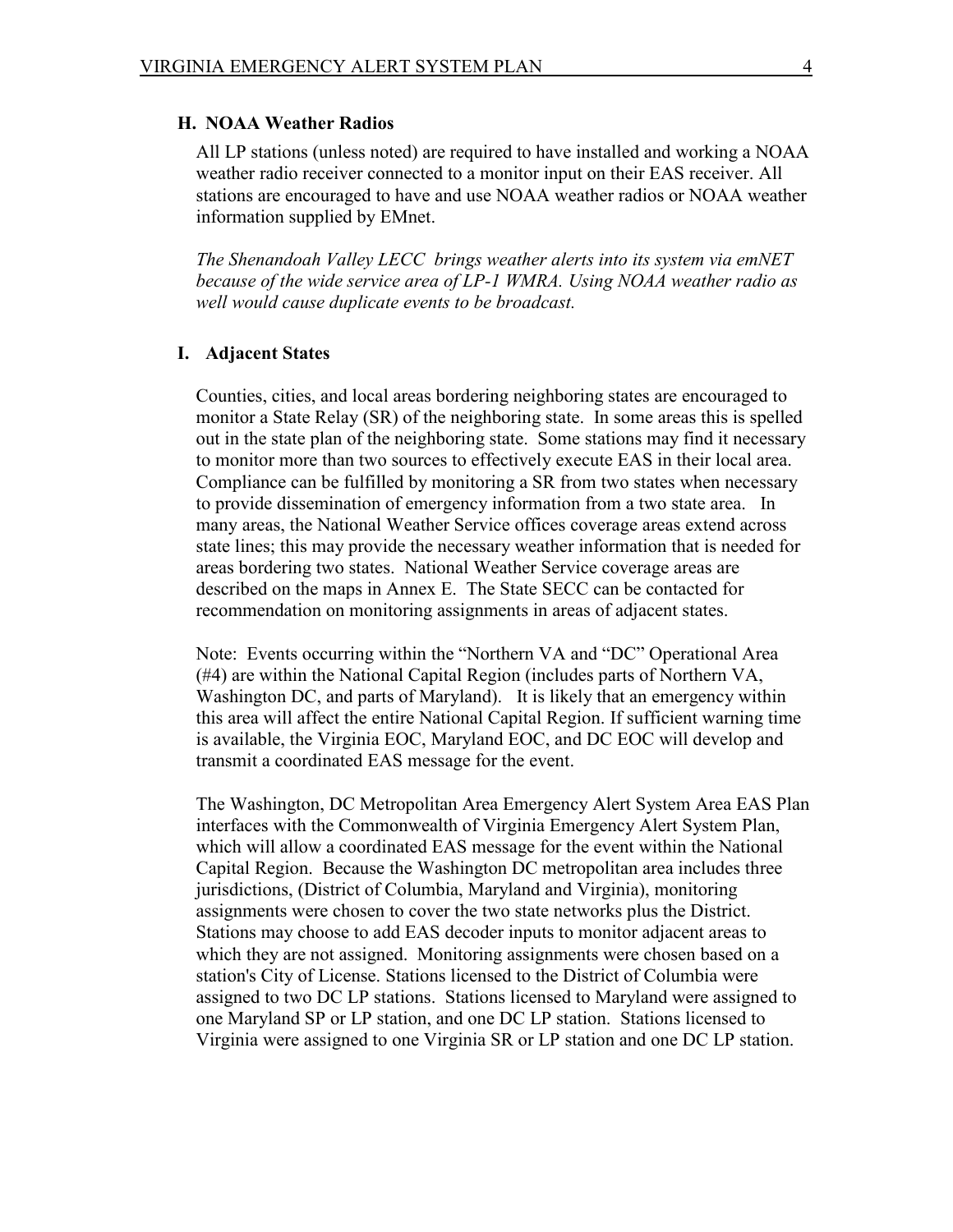Jurisdictions covered:

| <b>District of Columbia</b>     | Washington                  |  |
|---------------------------------|-----------------------------|--|
|                                 | <b>Montgomery County</b>    |  |
| <b>State of Maryland</b>        | <b>Prince George County</b> |  |
|                                 | <b>Arlington County</b>     |  |
|                                 | City of Alexandria          |  |
|                                 | City of Fairfax             |  |
|                                 | City of Falls Church        |  |
| <b>Commonwealth of Virginia</b> | City of Manassas            |  |
|                                 | City of Manassas Park       |  |
|                                 | Fairfax County              |  |
|                                 | Loudoun County              |  |
|                                 | Prince William County       |  |

Stations outside these areas with a significant Washington Metro audience may monitor the Washington operational area at their option but must use the station assignments given to them in their respective state plans.

Virginia stations within the Washington, DC Metropolitan Area will monitor LP-1 WTOP and LP-2 WETA

| <b>JURISDICTION</b> | <b>FIPS CODE</b> |
|---------------------|------------------|
| Washington, DC      | 011001           |
| Montgomery, MD      | 024031           |
| Prince George, MD   | 024033           |
| Alexandria, VA      | 051510           |
| Arlington, VA       | 051013           |
| Fairfax (City), VA  | 051600           |
| Fairfax, VA         | 051059           |
| Falls Church, VA    | 051610           |
| Loudoun, VA         | 051107           |
| Manassas Park, VA   | 051685           |
| Manassas, VA        | 051683           |
| Prince William, VA  | 051153           |

The "Local EAS Area" for station decoders is as follows: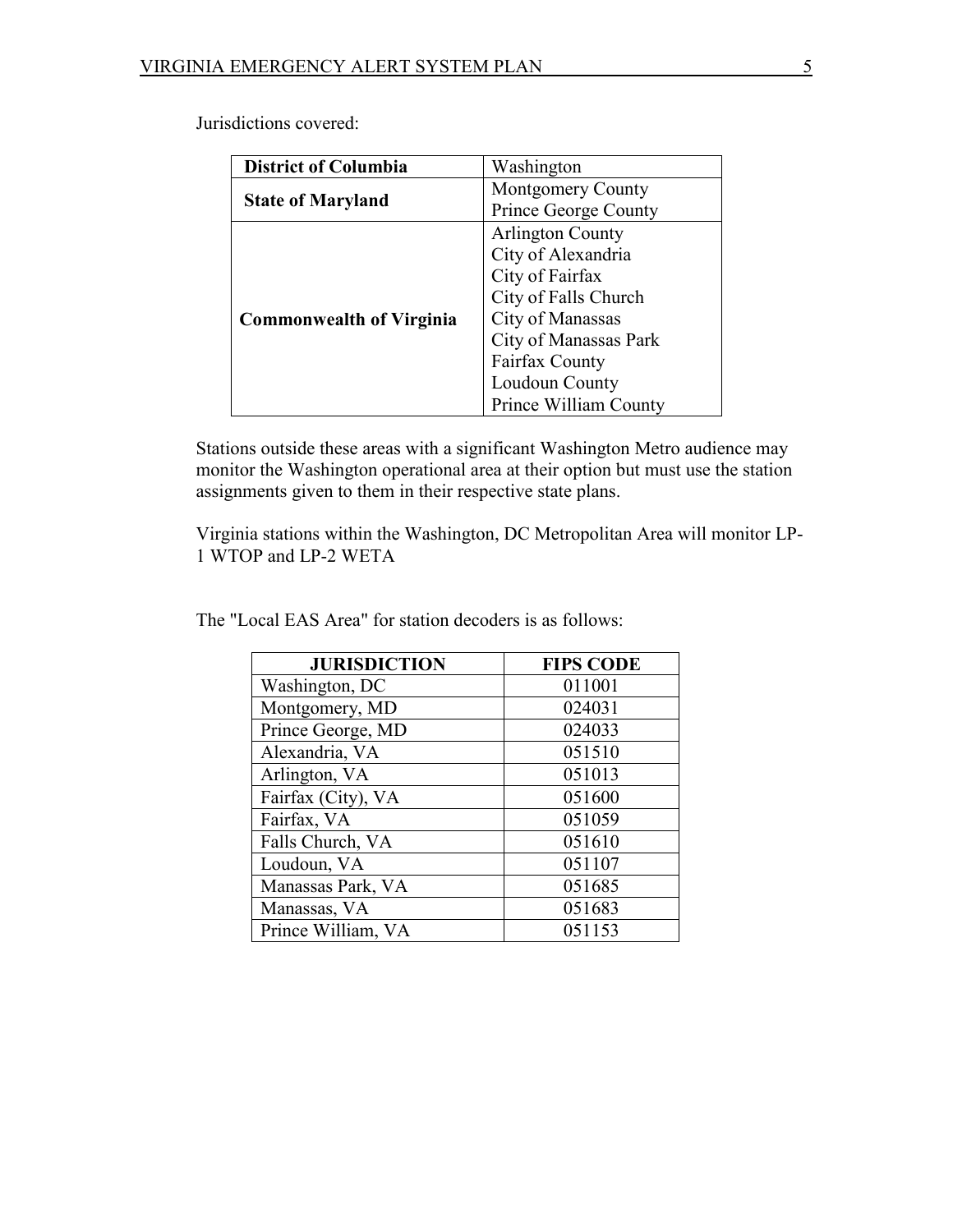#### **J. Test Requirements**

If an actual activation should occur and be broadcast by any station, other than an LP-1 or SP, whether it be Nuclear Power test, Statewide test, Civil Authority activation, or NWS activation for a weather-related situation in any given week this can suffice as the RWT or RMT for that week to satisfy Part 11 of the FCC Rules. All stations are encouraged to carry as many tests and activations as possible, to familiarize the public with the EAS system and to insure the effectiveness of the system. Stations in the Eastern Virginia and Richmond Extended local areas are not exempt from carrying the nuclear power station test in lieu of RMT. In any event all participating stations (PN) in a local area are required to carry one RMT or activation from an LP station per month.

#### **K. VDEM/VSP Authority**

The Virginia Department of Emergency Management (VDEM) is designated as the official clearing house for all state-level and statewide EAS activations. VDEM will make the final determination for all statewide and state-level EAS activation requests. VDEM will in turn activate through the SP WRVA.

It is recommended, but not required, that all request*s* for activation of the EAS from the Governor's office and other state agencies be accomplished through the VDEM in order to expedite activation, avoid any confusion, and to insure that the proper protocol and procedures are implemented and followed.

AMBER ALERT and BLUE ALERT activations will be handled through the Virginia State Police (VSP).

#### **L. Monitoring**

Information provided in this plan is the State Emergency Communications Committee's best effort for a workable plan for the State of Virginia. The SECC recognizes that there are extenuating circumstances in different areas that may restrict a station's ability to monitor their assigned monitoring stations. Noting that there are circumstances beyond SECC control, it is acceptable to contact the FCC EAS office in Washington, DC to obtain a waiver for a particular situation. The FCC EAS office will develop a workable solution with the SECC, and assign a new monitoring assignment that is in the best interest of the area or community served. In the absence of a waiver from the FCC, stations will monitor their assigned station(s); see Annex D, Attachment 1. NN and PN stations within a given local area should monitor the LP-1 and LP-2 stations. It is strongly recommended that all stations have the capability to receive and monitor NOAA Weather Radio broadcast for their area. Stations in the coverage area of a Primary Entry Point (PEP) station shall monitor their LP-1 and PEP station. Stations are encouraged to use the EMnet system as a source for monitoring.

All participants are also required to have equipment capable of monitoring the IPAWS feed described in Section 11.56 of the FCC Rules. IPAWS is used for National Level tests and activations, and state  $\&$  local activations may be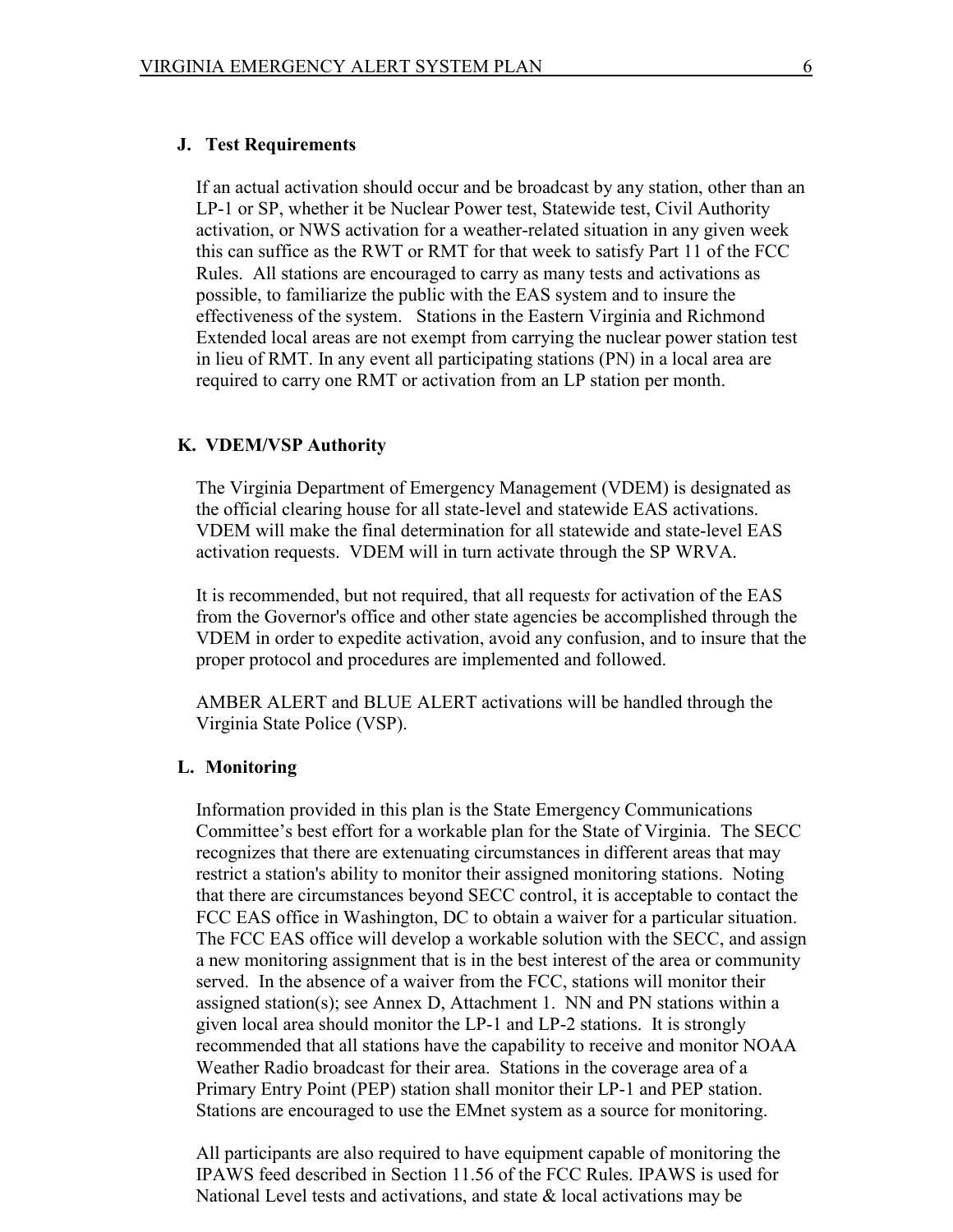forwarded by IPAWS as well. Stations should insure that the IPAWS feed is operational and should pay special attention to keeping the security certificates updated by their vendor.

#### **DEFINITIONS**

**Amber Alert -** Amber Alert is a voluntary partnership between law enforcement agencies and broadcasters to activate an urgent bulletin in the most serious childabduction cases. The Emergency Alert System (EAS) airs a description of the abducted child and suspected abductor. The goal of Amber Alert is to immediately seek assistance from the public for the safe return of the child.

**Designated Government Officials** - The person or persons designated by government signatory to this procedure to request activation of the Emergency Alert System (EAS), and to make emergency announcements/broadcasts, see Annex A.

**Emergency -** A situation that poses an extraordinary and imminent threat to the safety of life and property. Examples are, but not limited to: tornadoes, flash floods, icing conditions, heavy snowstorms, widespread fires, discharge of toxic gasses, widespread power failures, industrial explosions, acts of terrorism, civil disorders, toxic spills, plane crash, or nuclear incidents.

**EMnet** – A satellite based warning system that can send messages to individual stations or a group of stations in a secure environment. EMnet can activate a station's EAS system with EAS messages.

**Severe Weather Warning -** (Includes winter weather/flooding as well) - Severe weather is imminent or occurring, and is expected to continue. Take necessary action(s) to protect life and property. Warnings can last for as little as 30 minutes (severe thunderstorm/tornado warning) to 24 hours or more for hurricanes and winter storms.

**Severe Weather Watch -** (Includes winter weather/flooding as well) - Conditions are favorable for the particular type of severe weather in (or near) the watch area. Some preparatory action might be needed (e.g., hurricane preparations). Watch duration's can be anywhere from 4-6 hours for severe thunderstorm/tornado watches to 36 hours for winter storm or hurricane watches.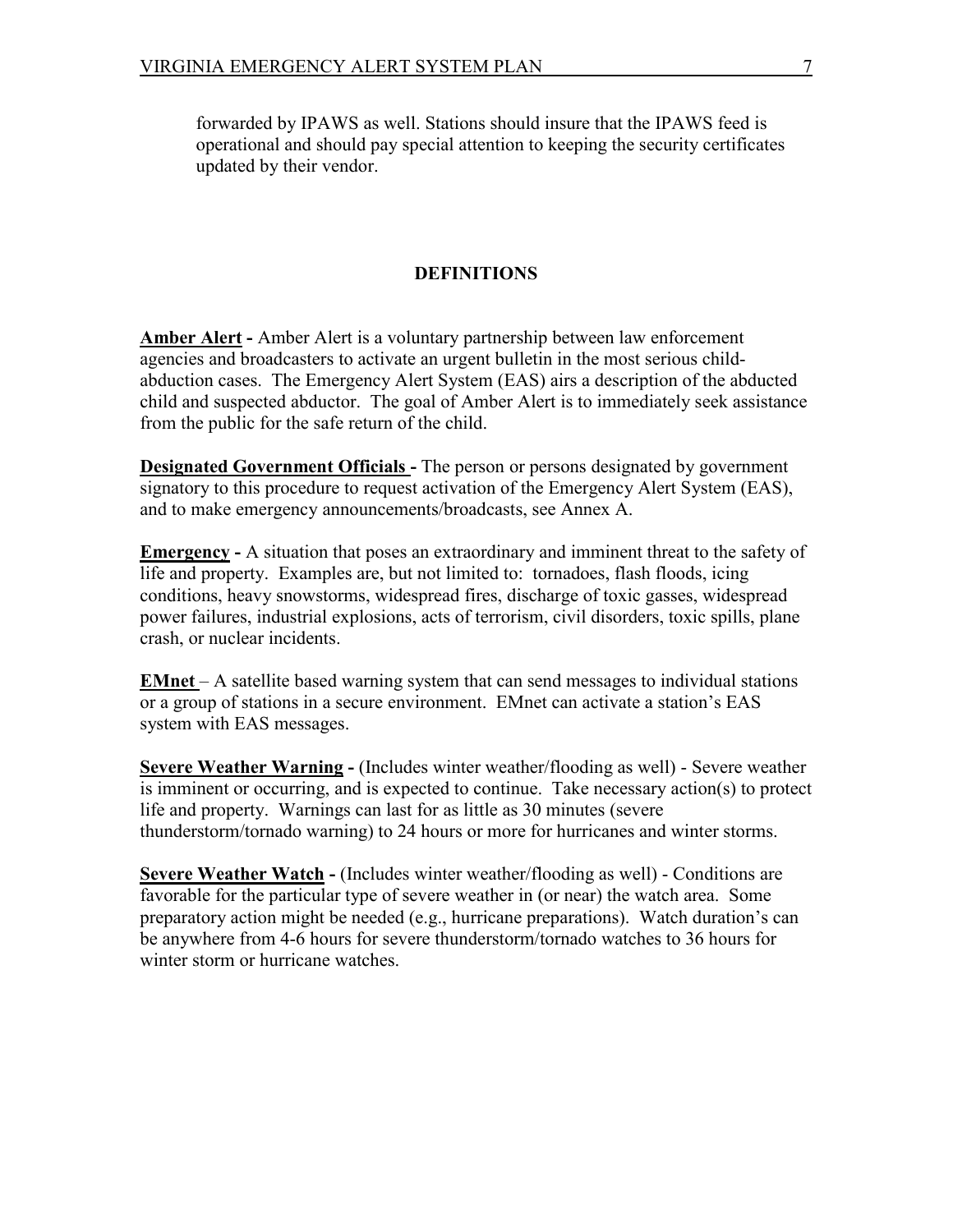## **ACRONYMS**

For the purpose of clarity, words, phrases and acronyms used in conjunction with this plan, are defined below.

| <b>AMBER ALERT</b> | ALERT FOR AN ABDUCTED CHILD                 |
|--------------------|---------------------------------------------|
| <b>BLUE ALERT</b>  | ENDANGERED LAW ENFORCEMENT OFFICER          |
| <b>CATV</b>        | <b>COMMUNITY ANTENNA TELEVISION</b>         |
| <b>CCT</b>         | <b>CLOSED CIRCUIT TEST</b>                  |
| <b>EAN</b>         | <b>EMERGENCY ACTION NOTIFICATION</b>        |
| <b>EAS</b>         | <b>EMERGENCY ALERT SYSTEM</b>               |
| <b>EAT</b>         | <b>EMERGENCY ACTION TERMINATION</b>         |
| <b>EMNET</b>       | <b>EMERGENCY NETWORK</b>                    |
| <b>EOC</b>         | <b>EMERGENCY OPERATIONS CENTER</b>          |
| <b>EOM</b>         | <b>END OF MESSAGE</b>                       |
| <b>FCC</b>         | FEDERAL COMMUNICATIONS COMMISSION           |
| <b>FEMA</b>        | FEDERAL EMERGENCY MANAGEMENT AGENCY         |
| <b>FIPS</b>        | FEDERAL INFORMATION PROCESSING STANDARD     |
| <b>LACC</b>        | LOCAL AREA COMMUNICATIONS COMMITTEE         |
| LP                 | <b>LOCAL PRIMARY</b>                        |
| <b>LPTV</b>        | <b>LOW POWER TELEVISION</b>                 |
| <b>NP</b>          | NATIONAL PRIMARY                            |
| <b>NAC</b>         | NATIONAL ADVISORY COMMITTEE                 |
| <b>NAWAS</b>       | NATIONAL WARNING SYSTEM                     |
| <b>NIC</b>         | NATIONAL INFORMATION CENTER                 |
| <b>NOAA</b>        | NATIONAL OCEANIC AND ATMOSPHERIC            |
|                    | <b>ADMINISTRATION</b>                       |
| <b>NN</b>          | NON-PARTICIPATING NATIONAL                  |
| <b>NSEP</b>        | NATIONAL SECURITY AND EMERGENCY             |
|                    | <b>PREPAREDNESS</b>                         |
| <b>NWS</b>         | NATIONAL WEATHER SERVICE                    |
| <b>PEP</b>         | PRIMARY ENTRY POINT                         |
| <b>PN</b>          | PARTICIPATING NATIONAL                      |
| <b>RPU</b>         | <b>REMOTE PICKUP UNIT</b>                   |
| <b>SP</b>          | <b>STATE PRIMARY</b>                        |
| <b>SAME</b>        | SPECIFIC AREA MESSAGE ENCODER               |
| <b>SR</b>          | <b>STATE RELAY</b>                          |
| <b>VDEM</b>        | VIRGINIA DEPARTMENT OF EMERGENCY            |
|                    | <b>MANAGEMENT</b>                           |
| <b>VEOC</b>        | <b>VIRGINIA EMERGENCY OPERATIONS CENTER</b> |
| <b>VRN</b>         | <b>VIRGINIA RADIO NETWORK</b>               |
| <b>VSECC</b>       | VIRGINIA STATE EMERGENCY COMMUNICATIONS     |
|                    | <b>COMMITTEE</b>                            |
| <b>VSP</b>         | <b>VIRGINIA STATE POLICE</b>                |
| <b>WFO</b>         | <b>WEATHER FORECAST OFFICE</b>              |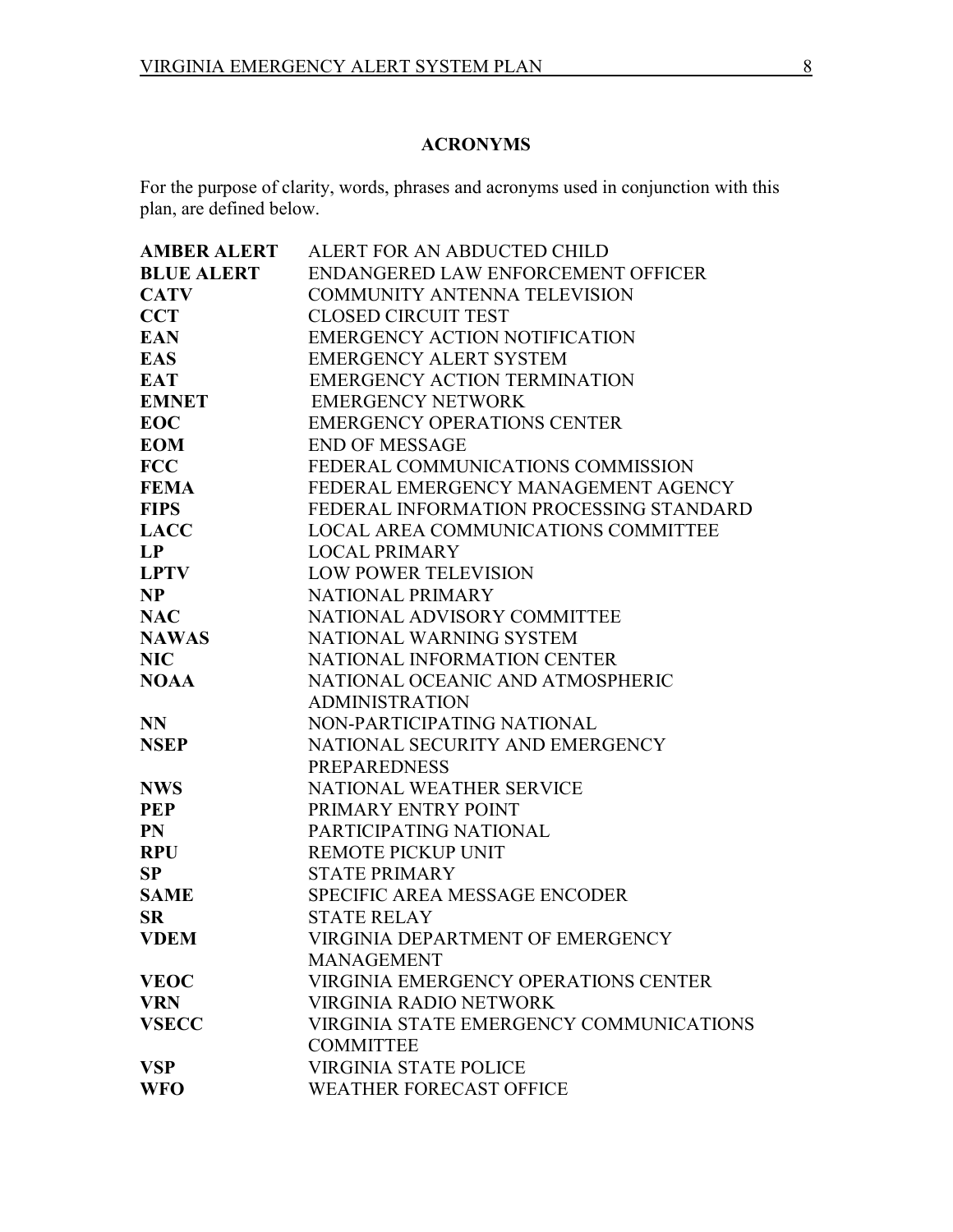#### **ACTIVATION**

#### **A. National**

Access to the National EAS network by federal authorities is achieved by interface to the Primary Entry Point Station (PEP) national primary (NP), WRXL-FM 102.1 MHz in Richmond, Virginia.

#### **B. State**

The EAS is activated by a request from authorized officials to the State Primary (SP). The SP WRVA-AM is the key station with respect to activation of the EAS at the state level. Upon activation by the SP WRVA-AM the activation request is handed off to the Primary State Relay (SR) WRVQ-FM in Richmond, Virginia. The Primary SR will begin the relay of any and all activation requests to other local areas. All LP-1 Stations should monitor the designated SR or appropriate station in the Virginia State Relay Network; see Annex D, Attachment 1 for further dissemination of state level emergency information to the Local Primaries (LP) and to the public. All LP-1 Stations will also receive an EAS activation via EMnet.

#### **C. National Weather Service**

NWS WFOs issue EAS Weather Alerts via the NOAA Weather Wire and on NOAA Weather Radio using the NOAA-SAME/EAS Codes. NWS procedures should be followed relating to the transmission of the SAME/EAS Codes, the 1050 Hz Alert Tone, and the reading of the weather bulletin script. The LP-1 station in most local areas is required to monitor the appropriate NOAA weather radio transmitter as a monitor source on their EAS decoder. This will insure the LP-1 station in each local area will be furnished weather information from the NWS. It is optional that stations other than LP-1 stations monitor NWS, although all stations are encouraged to have a NOAA weather radio and monitor the NWS in their area. **Stations may also use EMnet to monitor the NWS in their area.**

#### **D. Local**

Local activation of the EAS is accomplished through the Virginia EOC. Authorized local government officials shall contact the Virginia EOC as detailed in the section of the plan titled "IMPLEMENTATION." Suggested scripts to be used are in Annex C of this plan. The Virginia EOC will encoded the alert for the specific locales and issue the alert via emNET. The LP stations will broadcast the EAS alert and stations within the local area will activate and rebroadcast as stated in the plan.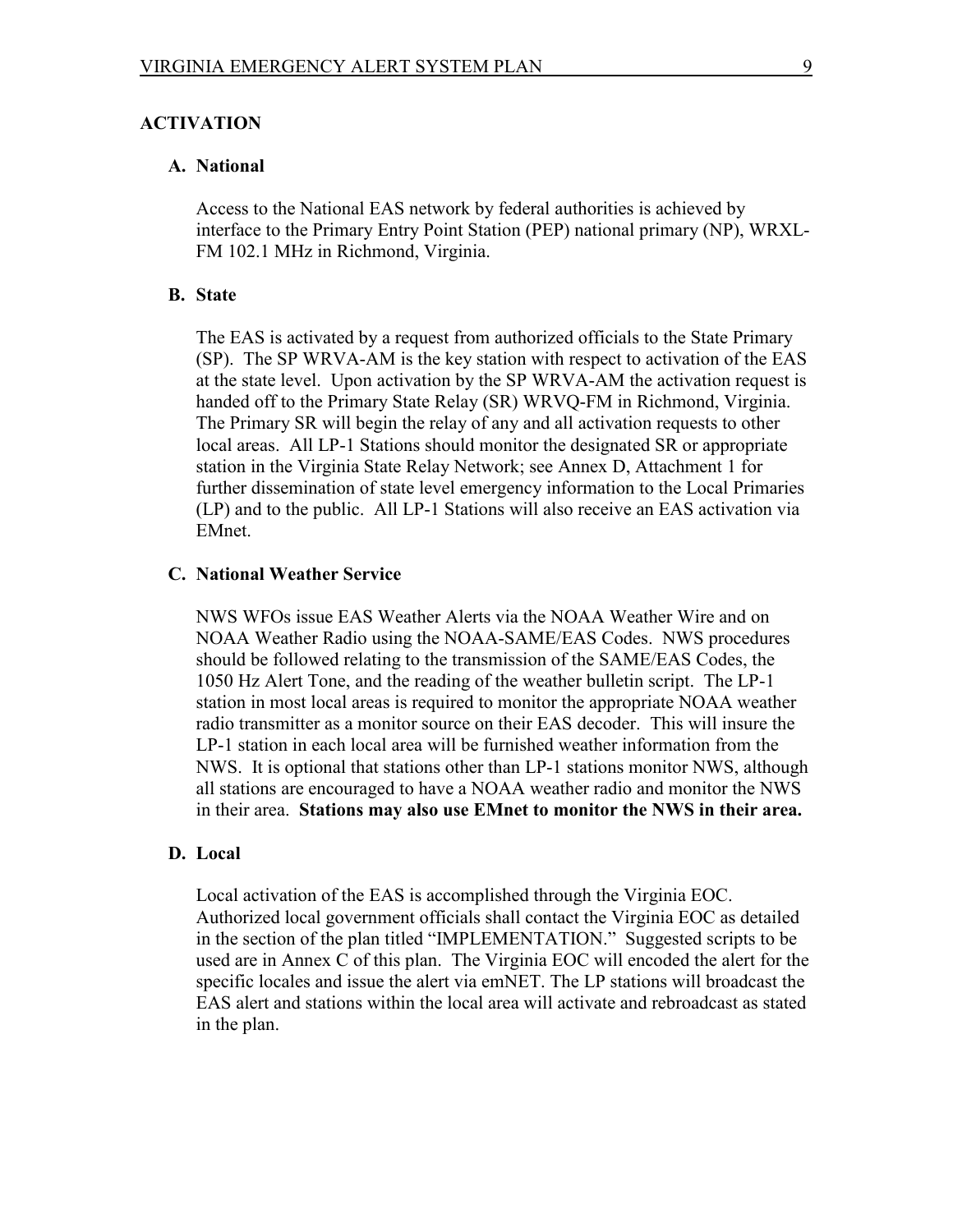## **E. Amber Alert**

Local law enforcement officials will initiate activation of the Virginia Amber Alert Plan through the Virginia State Police. (Refer to the Virginia AMBER ALERT PLAN for additional information.)

Activation of the Virginia "AMBER Alert" Plan must be initiated through the Virginia State Police. Once the contacted agency receives a report, the following process should be followed:

- 1. Confirm that abduction has taken place and the criteria have been met.
- 2. Complete the included pre-established Virginia "AMBER Alert" form packet required to activate the Virginia "AMBER Alert" Plan, unless a regional plan has been activated and the Virginia Missing Children Clearinghouse has contacted and received the required information. The facsimile/e-mail message must include detailed information, which could be helpful to the public in identifying the child, and if available, send a current photograph of the abducted child.
- 3. Notify the Virginia Missing Children Clearinghouse (VMCC) by telephonic facsimile. Contact the VMCC immediately confirming receipt of the packet information, or if you should have any difficulties transmitting information, designate a department contact for VMCC (include a name and telephone number on the standardized facsimile form). Local law enforcement agencies must follow intradepartmental policy regarding the actual investigation process involving any abducted/kidnapped child incident, which takes place within their jurisdiction. If a current portrait of the child is available, forward it along with a copy of all abduction details or summaries to the Virginia Missing Children Clearinghouse Manager

#### <redacted>

- 4. After being contacted by the reporting agency, VMCC will conduct the required tasks as outlined in this plan and confirm receipt of the Virginia "AMBER Alert" form information with the reporting agency.
- 5. **After being contacted, the Virginia State Police will contact any/all broadcasting companies through the Emergency Alert System (EAS) as per the Virginia Emergency Alert System Plan.** The Virginia State Police may provide supplemental information by telephonic facsimile to them with a detailed summary of the child abduction, and forward a copy of the abducted child's portrait to any/all broadcasting companies, if available.

 All Virginia Emergency Alert System activations for "AMBER Alert" (CAE) will conform to the Virginia Emergency Alert System Plan.

6. After an initial EAS "AMBER Alert" has been broadcast, it is suggested a rebroadcast of "AMBER Alert" information (non-EAS) is made at least every 15 minutes for the first two hours, and every 30 minutes for the next three hours. Once the first five hours have passed, the broadcasters may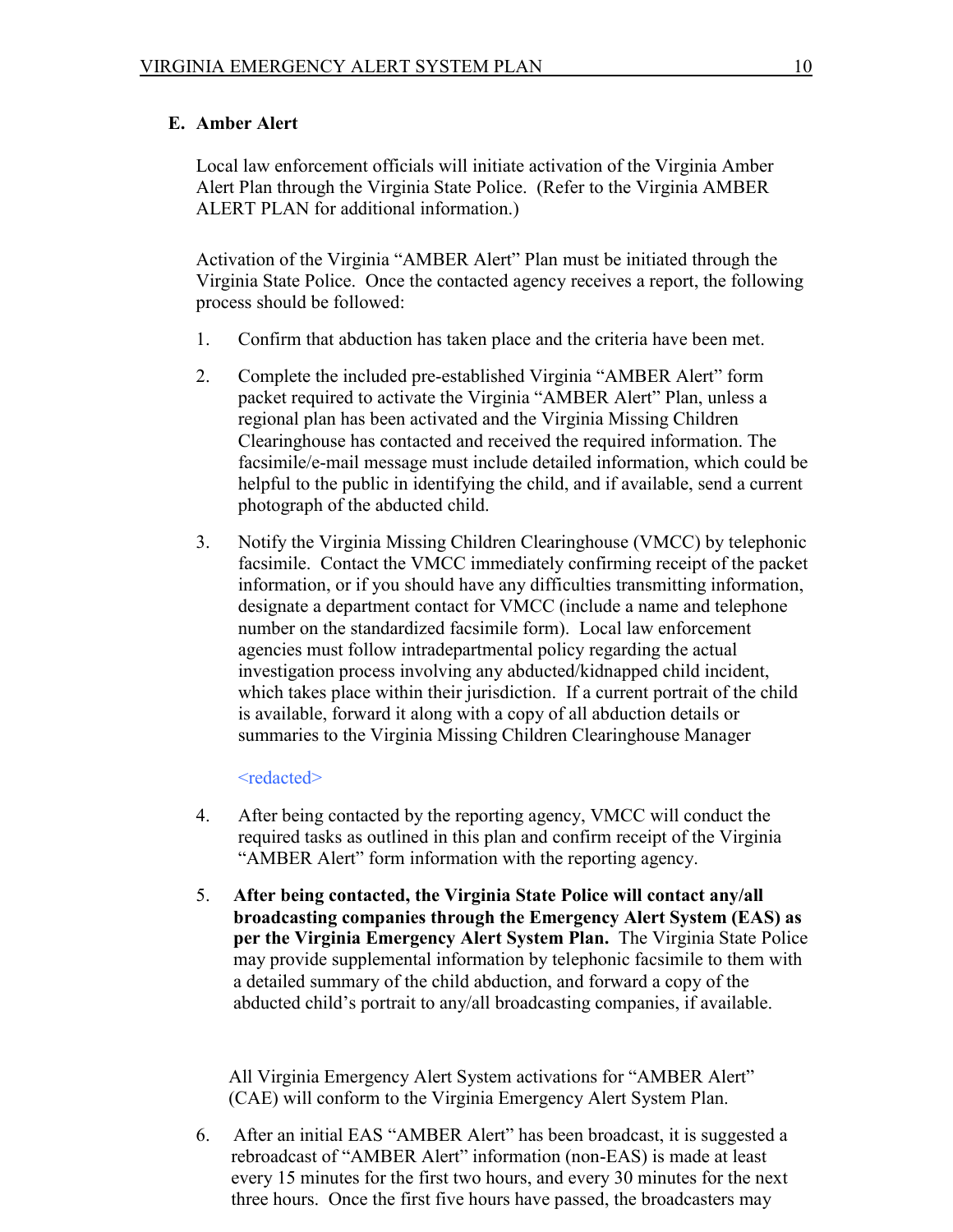provide the information and any updates on an hourly basis for the next seven hours (not to exceed 12 hours after the notification was received, unless circumstances dictate that the alert should be extended). The decision to rebroadcast the CAE EAS event, as well as supplemental "AMBER Alert" information will be left up to each individual broadcast station and is completely voluntary.

The above-mentioned steps provide an efficient and streamlined approach in disseminating detailed information regarding an abducted child whose life may be in danger. The goal of this notification process is to be quick, clear, concise, uncluttered, and effective.

#### **COMMUNICATIONS BETWEEN VDEM, VEOC, NWS, AND THE BROADCASTING FACILITIES OF VIRGINIA**

Commercial telephone links exist between the VEOC, NWS, and the NP, SP, SR, and cable operators.

The VEOC is connected directly to all National Weather Service offices with forecast and warning responsibilities in Virginia by the NATIONAL WARNING SYSTEM (NAWAS). The VEOC receives NWS products via a satellite feed (NWWS) from NWS.

#### <redacted>

VDEM has an EAS encoder and is able to originate statewide activation's directly from the VEOC to the (SP) WRVA-AM. The state EOC can send EAS activation's from the State EOC to WRVA-AM either by dial up telephone, direct connection, or by EMnet.

<redacted>

Activation from the SP is disseminated to the Local Primaries by a network of FM broadcast repeaters (SR). Local primary stations will then rebroadcast EAS messages to their local area, cable facilities, participating and non participating broadcast stations.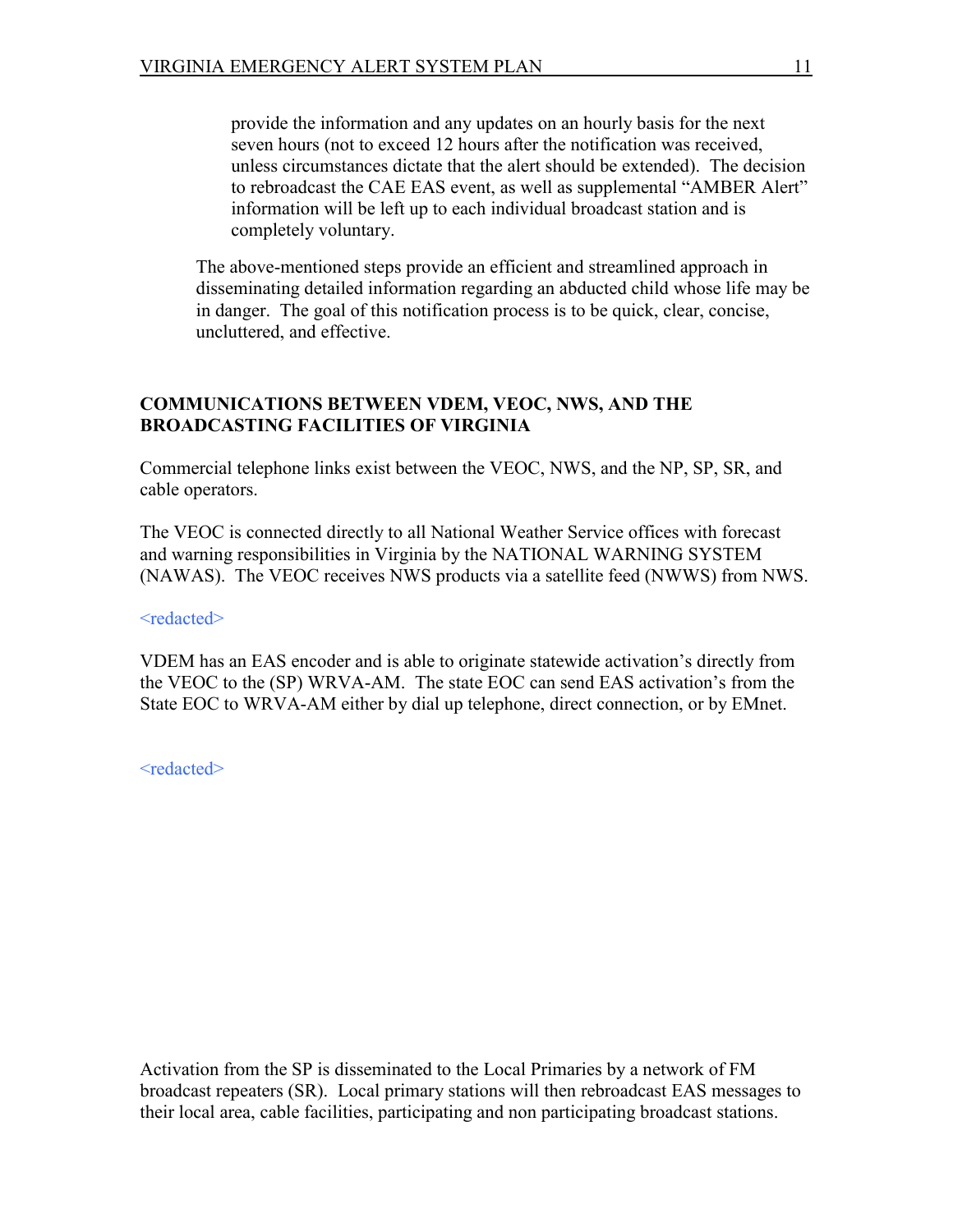## **IMPLEMENTATION**

#### **A. Procedures for Activating Officials – State or Local Level:**

- 1. Request activation of the EAS facilities through telephone numbers: <redacted> using prearranged authentication procedures (see Annex B) as soon as possible.
- 2. It is recommended that government officials in coordination with the Virginia EOC use the following format when delivering the emergency announcement. The format is deliberately general in nature to allow for the uniqueness of each emergency situation, yet broad enough to insure completeness.
	- a. "This is (Name/Title) of (Organization) with a request to activate the Virginia Emergency Alert System.

The authenticator word is: (Initiate Authentication Procedure)

- b. Situation summary (Describe the nature of the emergency).
- c. Deliver to the broadcast station Instructions or message to the public.
- d. Actions being taken by state and/or local government(s) or other organization(s).
- 3. Arrange broadcast details (i.e., live or recorded, immediate or delayed) with broadcast personnel. The actual EAS audio message must not exceed ninety (90) seconds in length.
- 4. Keep telephone line open if necessary.

#### **B. EAS Header Code Information:**

EAS Header Code Analysis An EAS Header Code contains the following elements sent in the following sequence:

[Preamble] ZCZC-ORG-EEE-PSSCCC+TTTT-JJJHHMM-LLLLLLLL-Attention Signal Aural, Visual, or Text Message [Preamble] NNNN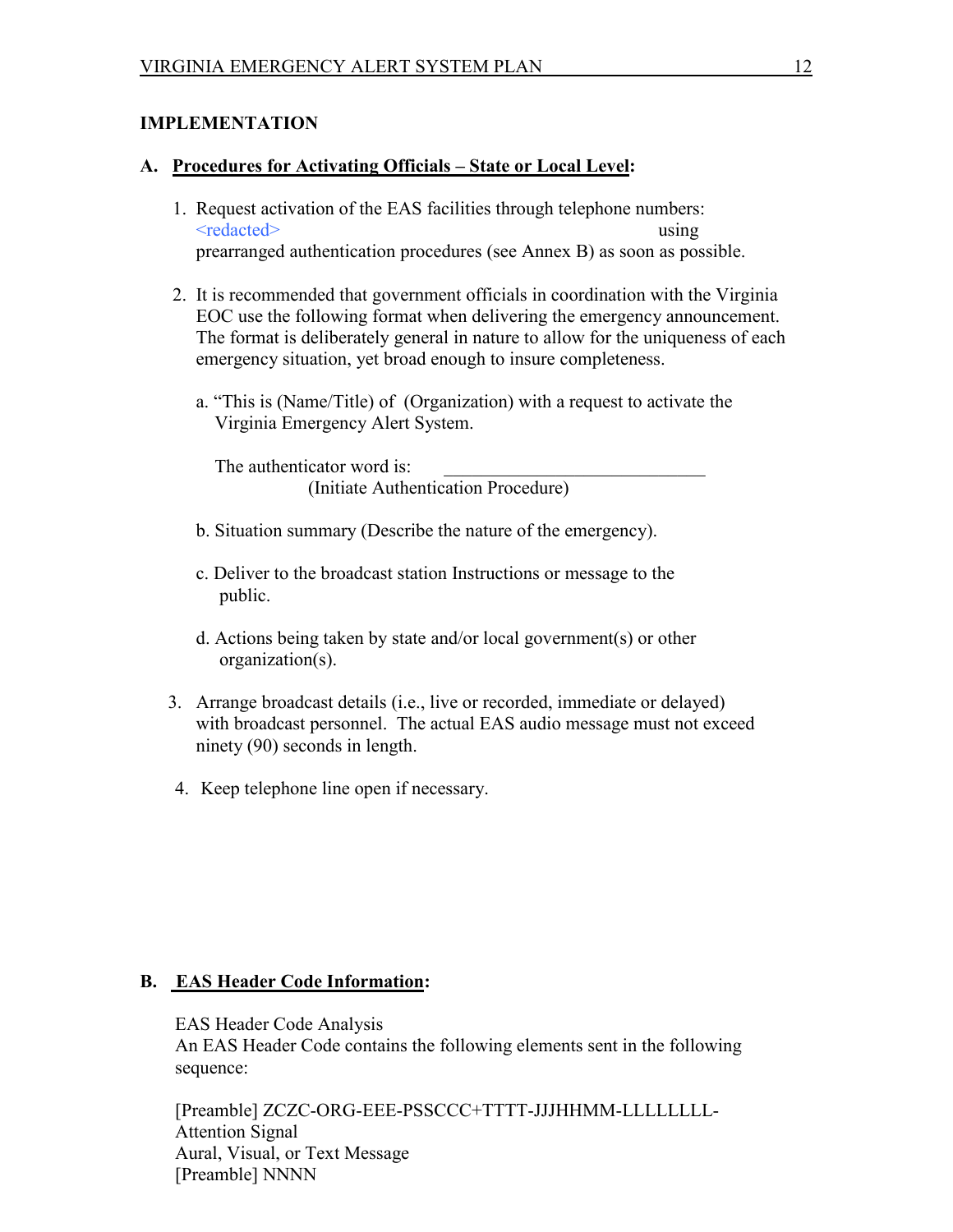$[Preamble] = (Clearly the System) - Sent automatically by your encoder.$ 

ZCZC = (Start of ASCII Code) - Sent automatically by your encoder.

ORG = (Originator Code) - Preset once by user, then sent automatically by your encoder. See following section (B.) for code you must use.

 $EEE = (Event Code) - Determined by user each time an alert is sent. See following$ section (C.) for the only codes to be used in the Commonwealth of Virginia.

PSSCCC = (County-Location Code) - Determined by user each time an alert is sent. See following section (D.) for the assigned FIPS codes of all Commonwealth of Virginia area jurisdictions.

 $TTTT = (Duration of Alter) - Determined by user each time an alert is sent.$ 

 $JJHHMM = (Date/Time-of-Day)$  - Sent automatically by your encoder.

LLLLLLL =  $(8$ -Character ID identifying the broadcaster, cable TV, weather service office, or civil authority operating that encoder.) Preset once by user then sent automatically by your encoder.

Attention Signal = Must be sent if aural, visual, or text message is sent.

[Preamble] = (Re-clears the system) - Sent automatically by your encoder when you initiate the End-of-Message sequence.

 $NNNN = (End-of-Message)$  - Must be initiated manually at the end of every EAS Alert originated by all sources. A failure of the system will occur if this code is not sent to reset the decoders of all stations/operators that carried the alert C. Commonwealth of Virginia Area Location Codes ("PSSCCC")

The first digit ("P") can be used to indicate one-ninth of the location code it precedes in the following pattern:

| $0 =$ Entire area | $5 = C$  |
|-------------------|----------|
| $1 = NW$          | $6 = EC$ |
| $2 = NC$          | $7 = SW$ |
| $3 = NE$          | $8 = SC$ |
| $4 = WC$          | $9 = SE$ |

The remaining 5 digits ("SSCCC") indicate the jurisdiction.

An example of a FIPS code would be 051127.

0 - Being the Location Code

51 - Being the State of Virginia

127 - Being the County of New Kent

## **C. Originator and Event Codes:**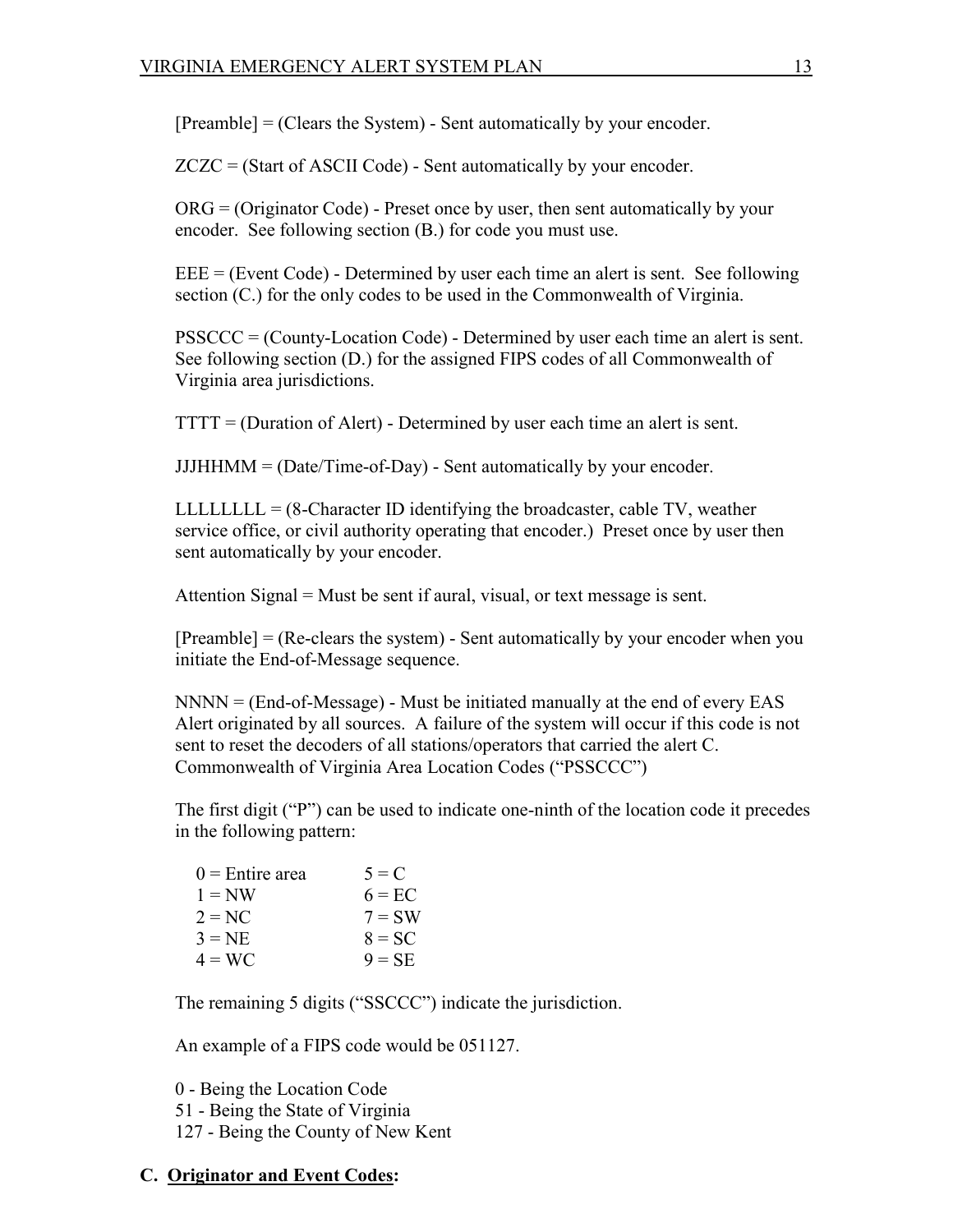The following are the current FCC authorized Originator and Event codes. No others are authorized for use.

| <b>ORIGINATOR</b>                         | <b>ORGINATOR CODE</b> |  |
|-------------------------------------------|-----------------------|--|
| Broadcast station or cable system         | EAS                   |  |
| Civil Authorities                         | <b>CIV</b>            |  |
| National Weather Service                  | <b>WXR</b>            |  |
| <b>Primary Entry Point System</b>         | PEP                   |  |
| <b>NATURE OF ACTIVATION</b>               | <b>EVENT CODE</b>     |  |
| <b>National Codes (Required)</b>          |                       |  |
| <b>Emergency Action Notification</b>      | EAN                   |  |
| <b>Emergency Action Termination</b>       | <b>EAT</b>            |  |
| National Information Center               | <b>NIC</b>            |  |
| National Periodic Test                    | <b>NPT</b>            |  |
| <b>Required Monthly Test</b>              | <b>RMT</b>            |  |
| <b>Required Weekly Test</b>               | <b>RWT</b>            |  |
| <b>State and Local Codes (Encouraged)</b> |                       |  |
| <b>Administrative Message</b>             | <b>ADR</b>            |  |
| <b>Avalanche Warning</b>                  | <b>AVW</b>            |  |
| <b>Avalanche Watch</b>                    | <b>AVA</b>            |  |
| <b>Blue Alert</b>                         | <b>BLU</b>            |  |
| <b>Blizzard Warning</b>                   | <b>BZW</b>            |  |
| Child Abduction Emergency                 | CAE                   |  |
| Civil Danger Warning                      | <b>CDW</b>            |  |
| Civil Emergency Message                   | <b>CEM</b>            |  |
| <b>Coastal Flood Warning</b>              | <b>CFW</b>            |  |
| <b>Coastal Flood Watch</b>                | <b>CFA</b>            |  |
| Dust Storm Warning                        | <b>DSW</b>            |  |
| Earthquake Warning                        | <b>EQW</b>            |  |
| <b>Evacuation Immediate</b>               | <b>EVI</b>            |  |
| <b>Extreme Wind Warning</b>               | EWW                   |  |
| Fire Warning                              | <b>FRW</b>            |  |
| Flash Flood Warning                       | <b>FFW</b>            |  |
| Flash Flood Watch                         | <b>FFA</b>            |  |
| <b>Flash Flood Statement</b>              | <b>FFS</b>            |  |
| Flood Warning                             | <b>FLW</b>            |  |
| Flood Watch                               | <b>FLA</b>            |  |
| <b>Flood Statement</b>                    | <b>FLS</b>            |  |
| Hazardous Materials Warning               | <b>HMW</b>            |  |
| <b>High Wind Warning</b>                  | <b>HWW</b>            |  |
| High Wind Watch                           | <b>HWA</b>            |  |
| Hurricane Warning                         | <b>HUW</b>            |  |
| Hurricane Watch                           | <b>HUA</b>            |  |
| Hurricane Statement                       | <b>HLS</b>            |  |

Law Enforcement Warning LEW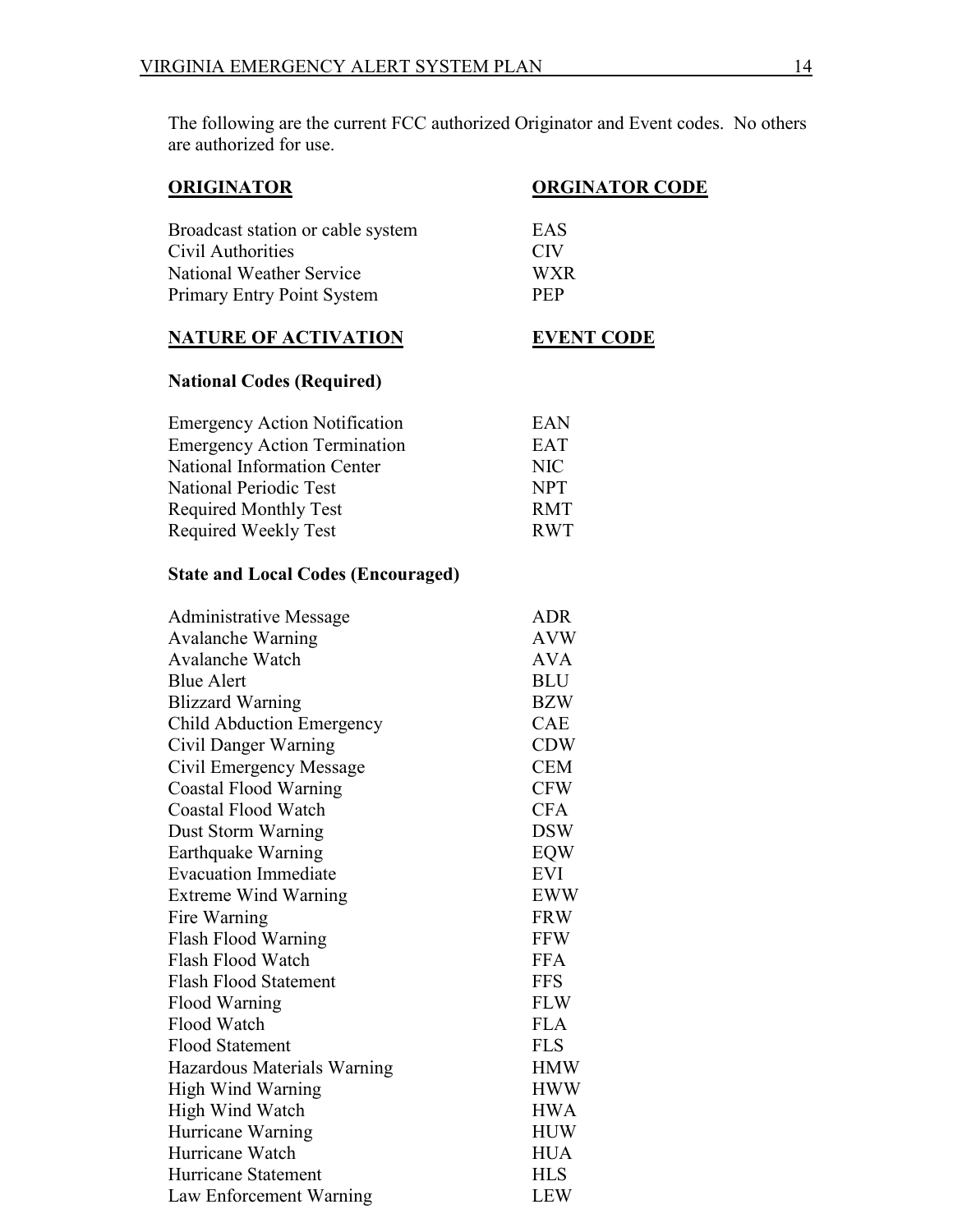| Local Area Emergency                | LAE        |
|-------------------------------------|------------|
| <b>Network Message Notification</b> | <b>NMN</b> |
| 911 Telephone Outage Emergency      | <b>TOE</b> |
| <b>Nuclear Power Plant Warning</b>  | <b>NUW</b> |
| Practice/Demo Warning               | <b>DMO</b> |
| Radiological Hazard Warning         | <b>RHW</b> |
| Severe Thunderstorm Warning         | <b>SVR</b> |
| Severe Thunderstorm Watch           | <b>SVA</b> |
| <b>Severe Weather Statement</b>     | <b>SVS</b> |
| Shelter in Place Warning            | <b>SPW</b> |
| Special Marine Warning              | <b>SMW</b> |
| <b>Special Weather Statement</b>    | <b>SPS</b> |
| <b>Storm Surge Warning</b>          | <b>SSW</b> |
| <b>Storm Surge Watch</b>            | <b>SSA</b> |
| Tornado Warning                     | <b>TOR</b> |
| Tornado Watch                       | <b>TOA</b> |
| <b>Tropical Storm Warning</b>       | <b>TRW</b> |
| <b>Tropical Storm Watch</b>         | <b>TRA</b> |
| Tsunami Warning                     | <b>TSW</b> |
| Tsunami Watch                       | <b>TSA</b> |
| Volcano Warning                     | <b>VOW</b> |
| Winter Storm Warning                | WSW        |
| Winter Storm Watch                  | WSA        |

#### **D. Procedures for Broadcast Industry:**

#### **1. Radio**

Upon receipt of a request to activate the EAS at the state level, the control operator at WRVA-AM/WRVQ-FM may pass through the requested message from the VDEM, or NWS as received. At the request of either agency, the control operator as received from the AP, NOAA Weather Radio, Facsimile, or VDEM can broadcast the script. The master control operator may also generate his or her own script from information received by local authorities, or use pre-scripted messages provided for broadcast. Each local area will be responsible for scripts to be used within their local area. In cases where activation is requested by NWS this request should be received by NOAA weather radio at the LP stations and all information will be furnished. Stations having their own NOAA weather radios may choose to activate NWS weather information at the discretion of station management. NN and PN stations should monitor the LP-1, LP-2, or PEP stations designated for their local area.

#### **2. Television**

Television stations must subscribe to the same technical standards and operational procedures as other broadcast stations. At the present time all TV stations in Virginia are either PN or NN. TV should monitor their two LP (Local Primary)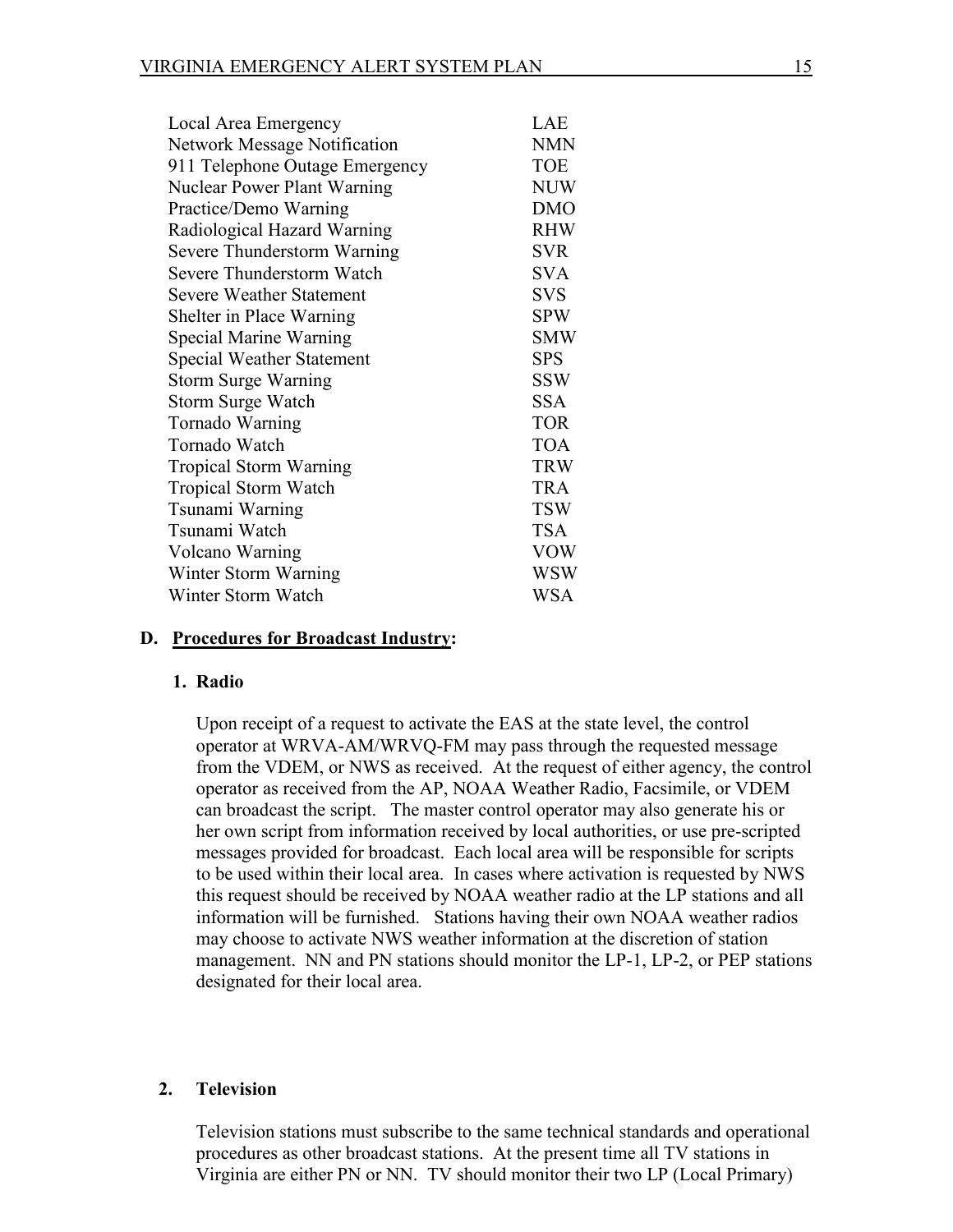stations designated in this plan. Stations may want to consider monitoring NOAA weather radio, the AP wire, and other stations in addition to their LPs.

A visual message is required when an audio message is given. If the message is a video crawl, it should be displayed in the safe title area and where it will not interfere with other visual messages. Since codes only are required for the weekly test, as a courtesy the station may want to activate the crawl. This would further enhance the test and could act as a vehicle to satisfy the required hourly ID at the same time.

#### **3. Cable Television (CATV)**

Cable systems shall fulfill the video portion of an EAS activation by transmitting a visual interruption on all channels and a visual EAS message on at least one channel. The visual message shall contain the Originator, Event, Location and the valid time period as contained in the EAS digital header signal of an EAS message. If the message is a video crawl, it shall be displayed at the top of the subscriber's television screen or where it will not interfere with other visual messages. (FCC 11.51, G-3).

CATV may elect not to interrupt EAS messages from broadcast stations based on a written agreement between all concerned. The State Emergency Communications Committee recognizes that many local Cable Television Franchise Authorities have agreements in place with local cable television companies to provide audio over-rides or similar emergency alerting capabilities in addition to those required by the Federal Communications Commission (FCC).

#### **This plan in no way prohibits any such agreements**.

After full implementation of this plan (\*), Local Franchise Authorities are encouraged to utilize the EAS to disseminate emergency notifications by contacting their local Emergency Management office and requesting activation of the EAS. By routing emergency information through the local Emergency management office, the maximum number of people, both cable and non-cable television customers can be notified in the shortest possible time.

Local Area Committees should negotiate the most effective method of EAS operation for their area within the bounds of FCC regulations and this plan. In some local areas the local EOC may have their own EAS encoder unit and be able to generate the entire activation from the local EOC by direct connection to the SP, LP-l, LP-2, or SR.

#### **4. LPTV, Class "D" FM and LPFM**

LPTV, Class "D" FM and LPFM stations must have installed a working EAS decoder. These stations are exempt from originating the weekly digital code RWT test. However, they must re-transmit the RMT that originates from the LP-1 station or SR. They are not required to rebroadcast the RWT. If stations have elected not to participate in local EAS alerts, they must still rebroadcast their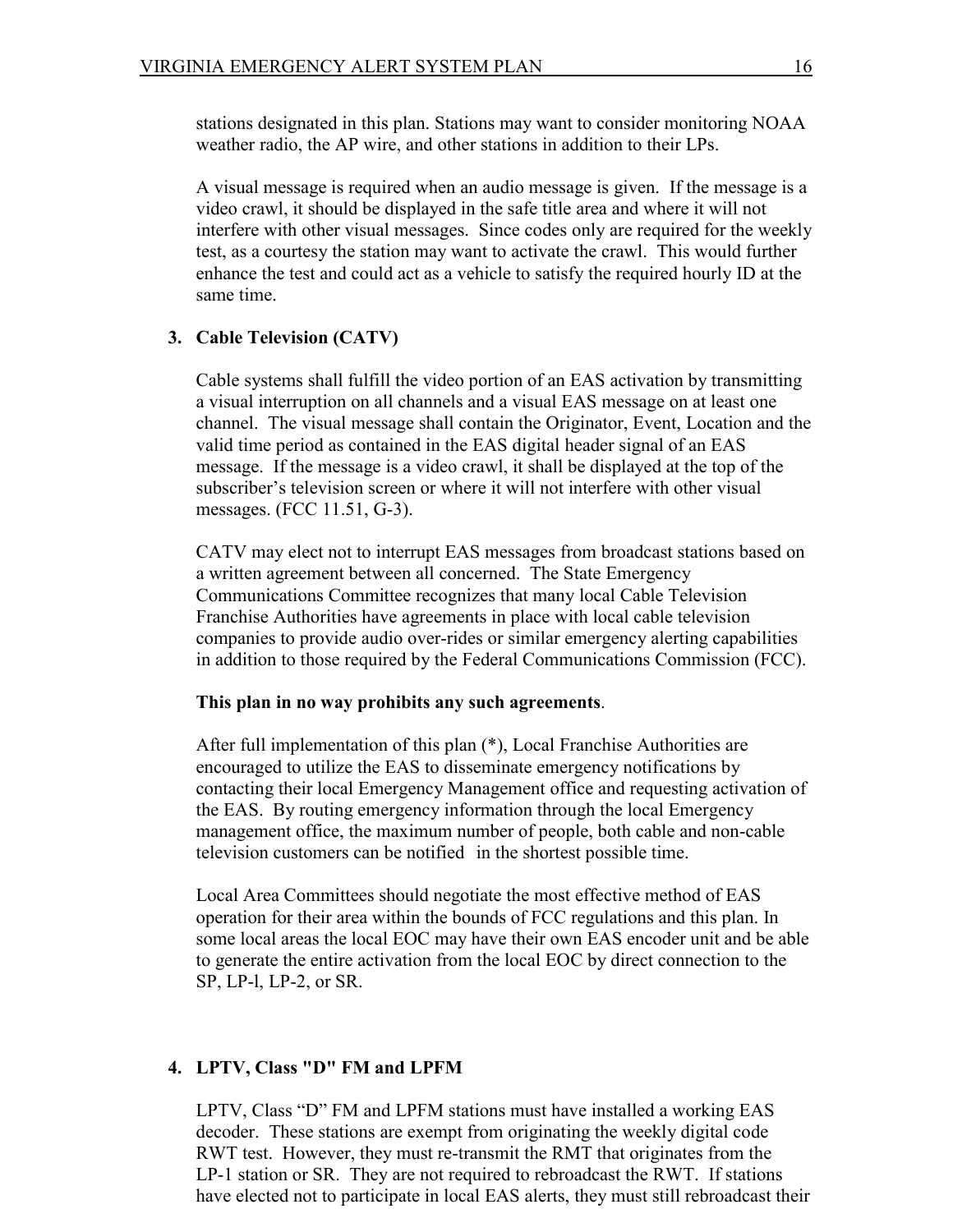local RMT every month. FM broadcast booster stations, FM translator, and TV translator stations which entirely rebroadcast the programming of other local FM, and TV broadcast stations are not required to comply with the requirements of rebroadcasting EAS test and activations received from an EAS decoder. LPTV stations must broadcast all EAS information visually in the same way as other TV stations.

All LPTV, Class "D" and LPFM stations not re-broadcasting entirely programming that originates from a local programming source, are encouraged to program their filters to allow local EAS, CIV and WXR emergencies to be transmitted.

## **E. Procedures for Nuclear Power Station Activation:**

EAS Alert Warnings should only be issued for life-threatening emergencies. The VEOC is connected directly to the North Anna, and Surry Nuclear Power stations and is the sole activating authority of EAS for nuclear power station emergencies.

The VEOC will activate for a Nuclear Power Station test or for actual activation the following counties:

#### **NORTH ANNA SURRY**

- Orange Surry
- Caroline Isle of Wight Hanover James City County Louisa Newport News Spotsylvania Williamsburg York County

## **F. Test of the EAS system:**

## **1. Required Weekly Test (RWT)**

## **BROADCAST:**

- a. "WE INTERRUPT THIS PROGRAM FOR A TEST OF THE EMERGENCY ALERT SYSTEM" (optional announcement)
- b. Transmit RWT EAS Header codes three times
- c. Transmit EAS End of Message (EOM) codes three times
- d. Return to normal programming

## **2. Required Monthly Test (RMT)**

## **BROADCAST:**

- a. "WE INTERRUPT THIS PROGRAM FOR A TEST OF THE EMERGENCY ALERT SYSTEM" (optional announcement)
- b. Transmit RMT EAS header codes three times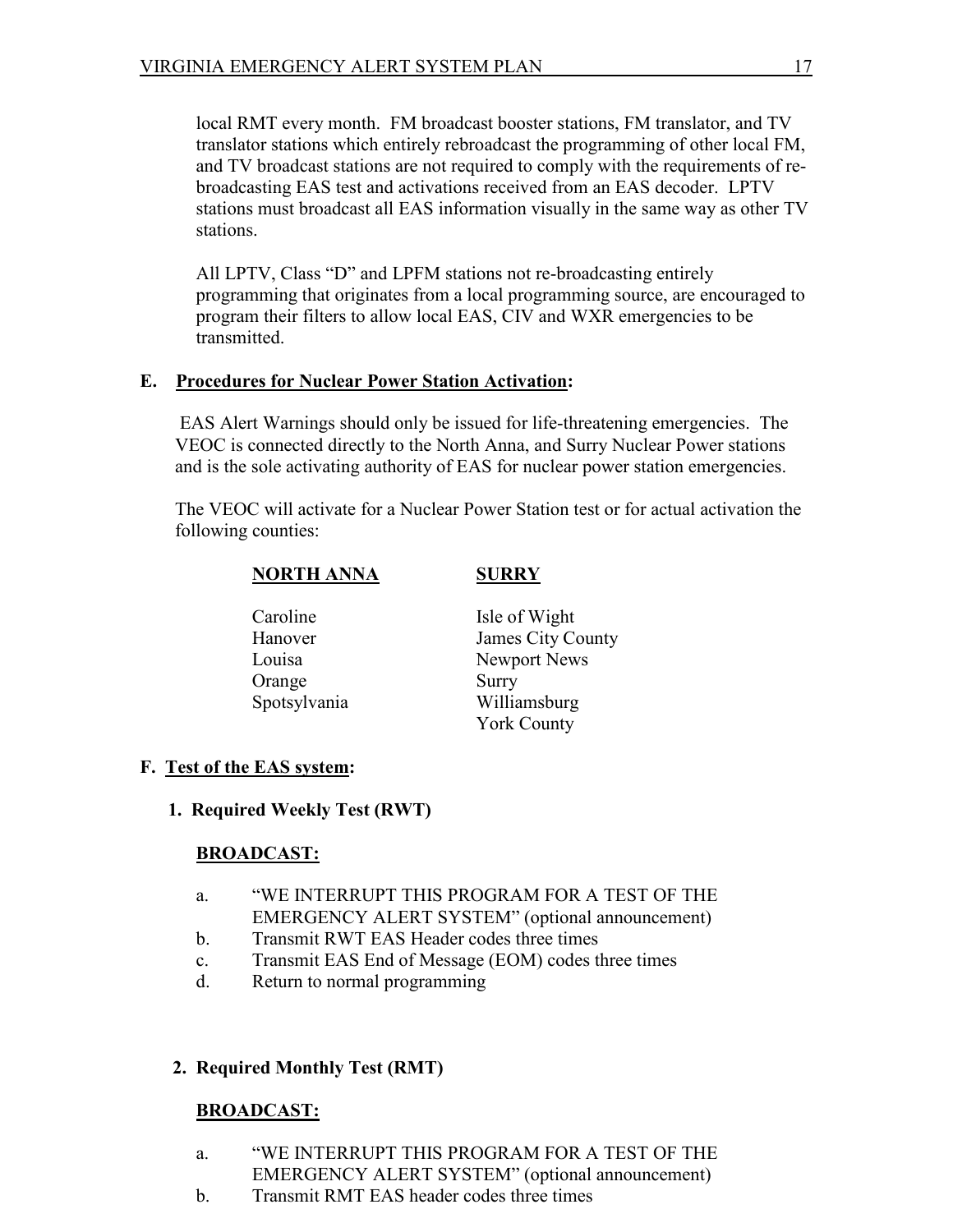- c. Transmit 8-25 seconds of Attention Signal
- d. Play pre-recorded EAS test message (See FCC EAS Handbook for suggested script)
- e. Transmit EAS End of Message (EOM) codes three times
- f. Return to normal programming

## **3. Nuclear Power Station Test (RMT-CIV) (North Anna, Surry)**

## **BROADCAST:**

- a. "WE INTERRUPT THIS PROGRAM FOR A TEST OF THE EARLY WARNING SIREN SYSTEM AT THE (NORTH ANNA, SURRY) NUCLEAR POWER STATION"
- b. Transmit (RMT) header codes three times, issued by a Civil Authority (CIV)
- c. Transmit 8-25 seconds of Attention Signal
- d. Play pre-recorded Nuclear Power Station test script
- e. Transmit EAS End of Message (EOM) code three times
- f. Return to normal programming

(Nuclear Power Station test will be run as a Civil Authority (CIV) under the Required Monthly Test (RMT) until such time as a code is issued by the FCC for nuclear power plant test.)

## **4. State Wide Activation of EAS System**

## **BROADCAST:**

- a. "WE INTERRUPT THIS PROGRAM FOR AN ACTIVATION OF THE VIRGINIA EMERGENCY ALERT SYSTEM, IMPORTANT INFORMATION WILL FOLLOW" (optional announcement)
- b. Transmit Civil Emergency Message (CEM) issued by a civil authority (CIV) header code three times
- c. Transmit 8-25 seconds of Attention Signal
- d. Insert Emergency Message requested by the Civil Authority
- e. Transmit EAS End of Message (EOM) code three times
- f. Return to normal programming

## **5. State Wide EAS Test**

## **BROADCAST:**

- a. "THIS IS A TEST OF THE COMMONWEALTH OF VIRGINIA EMERGENCY ALERT SYSTEM" (optional announcement)
- b. Transmit Required Monthly Test (RMT) issued by a civil authority (CIV) header code three times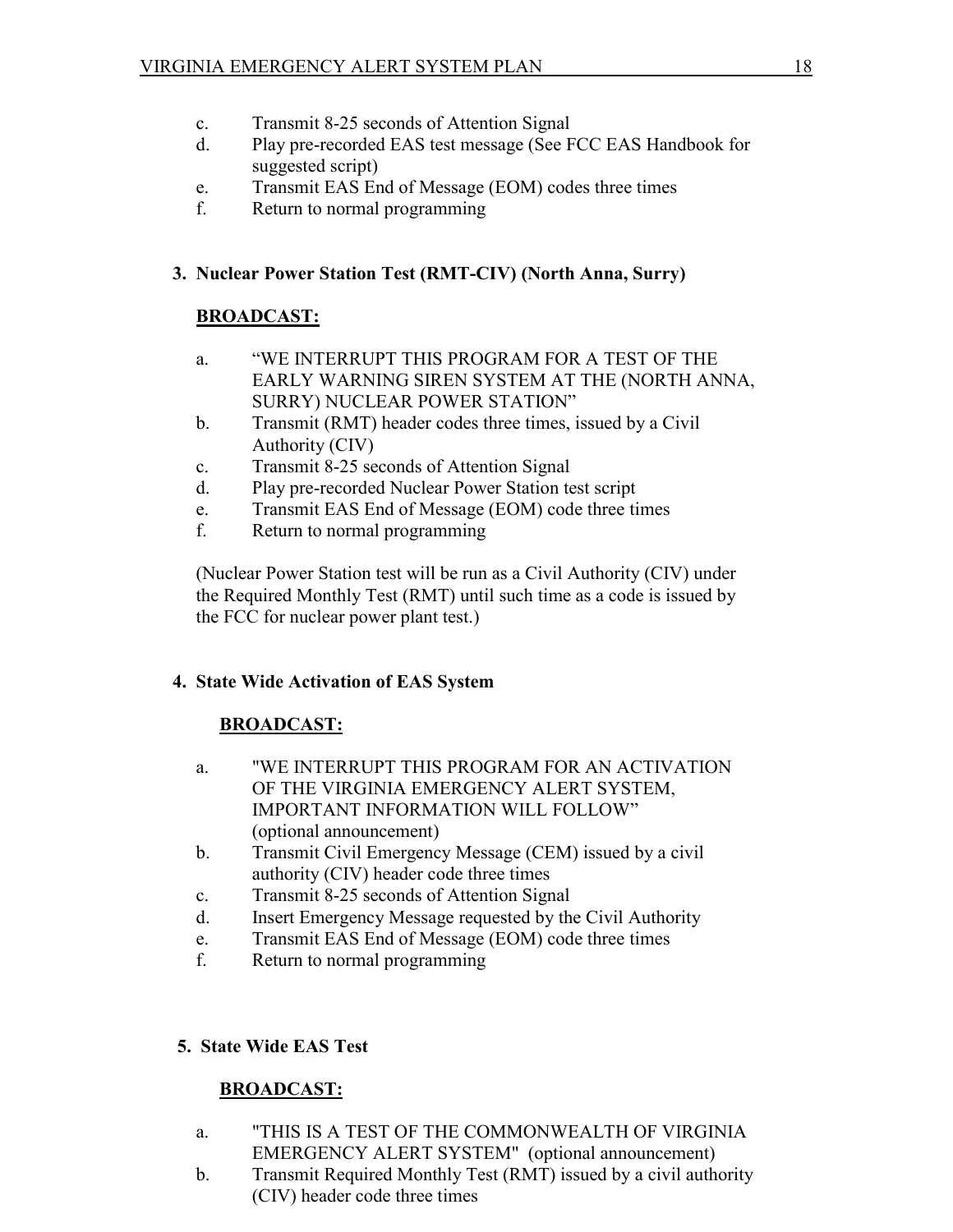- c. Transmit 8-25 seconds of Attention Signal<br>d. Insert State EAS test script in Annex C
- Insert State EAS test script in Annex C
- e. Transmit EAS End of Message (EOM) code three times
- f. Return to normal programming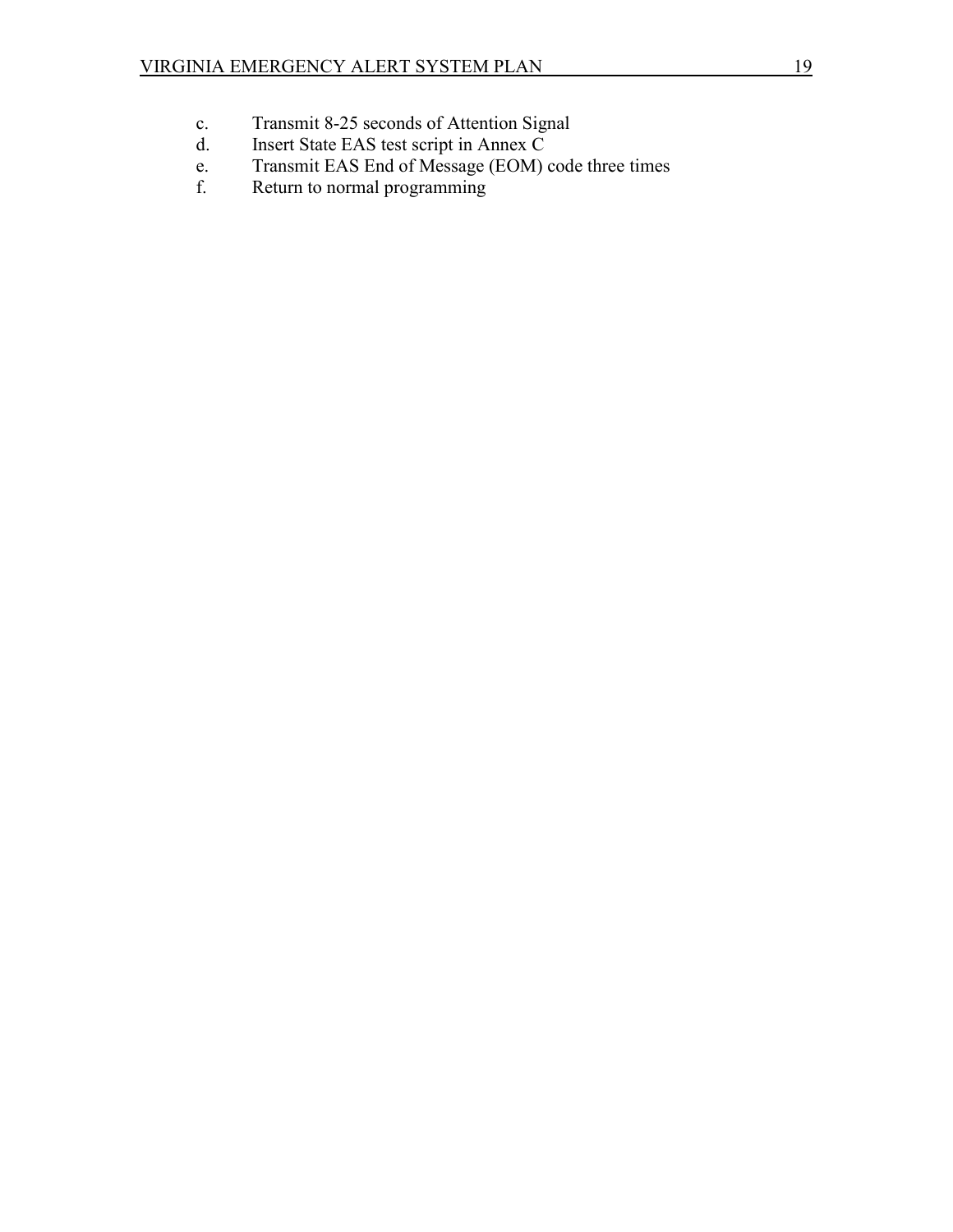## **G. Originator Codes:**

Following are the Originator Codes to be used by the Virginia EAS:

| CIV        | Civil Authorities<br>(Will be used by State, Local Governments and all Civil<br>Authorities)   |
|------------|------------------------------------------------------------------------------------------------|
| <b>EAS</b> | Broadcast station or cable system<br>(Will be used by all Broadcasters and Cable TV Operators) |
| WXR        | National Weather Service<br>(Will be used by the National Weather Service Offices)             |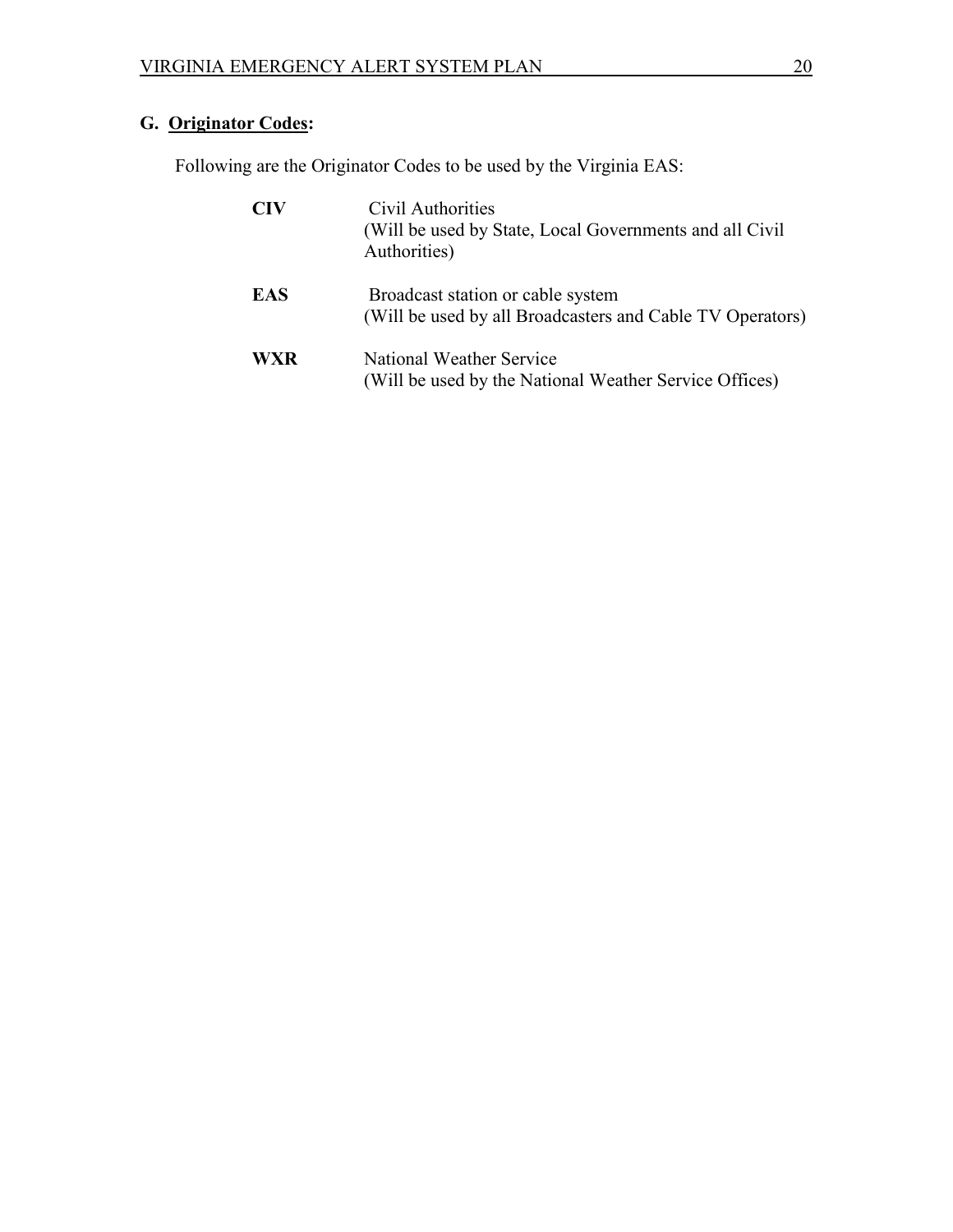## **ANNEX A**

## **STATE OFFICIALS AUTHORIZED TO ACTIVATE THE VIRGINIA EMERGENCY ALERT SYSTEM**

<redacted>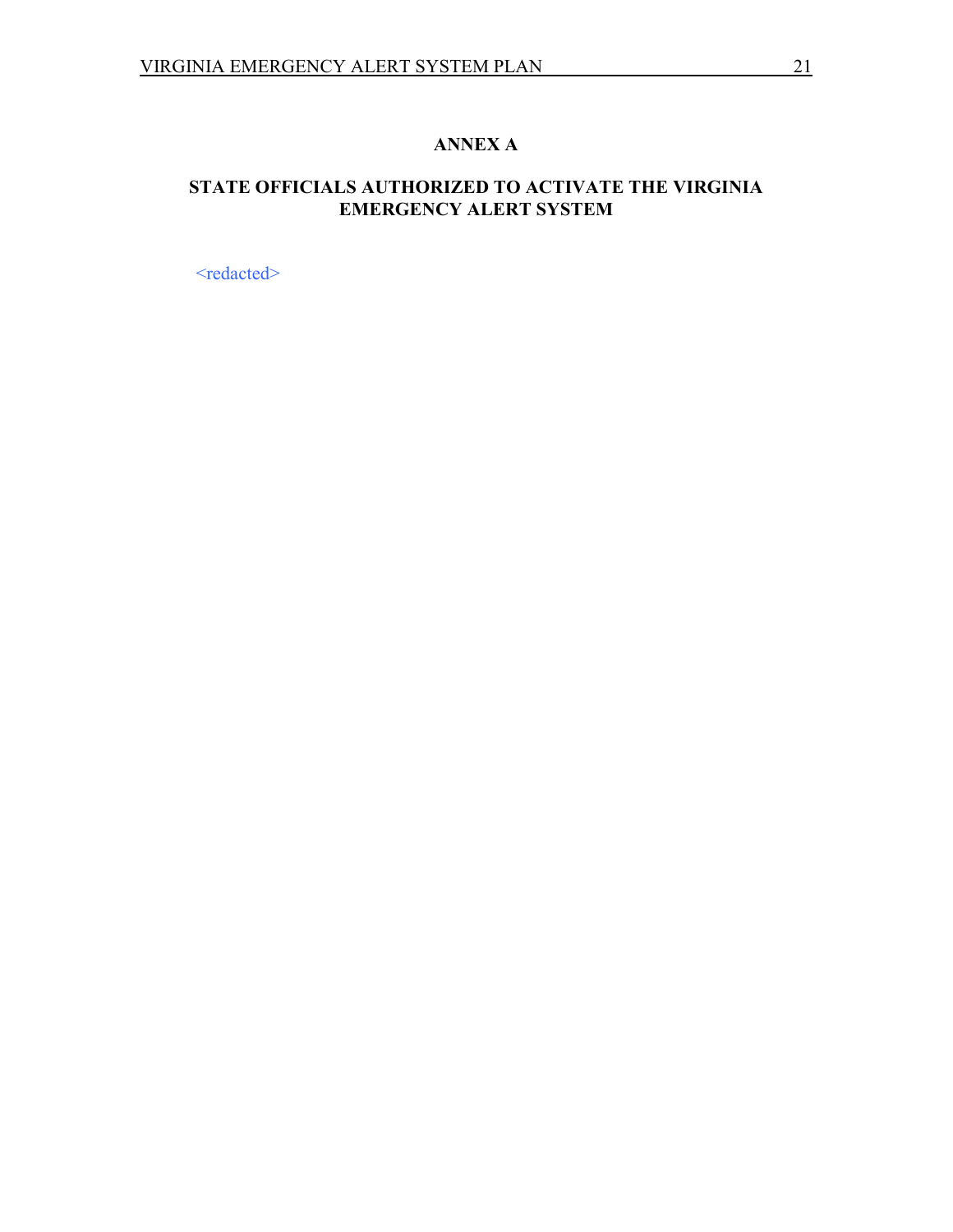## **ANNEX A, ATTACHMENT 1**

#### **STATE EMERGENCY COMMUNICATIONS COMMITTEE**

The Federal Communications Commission appoints the State Emergency Communications Committee (SECC) Chair. SECC members include the Chair and Vice-Chair of the Local Area Emergency Communications Committees and other voluntary members appointed by the SECC Chair. The SECC Members are:

| <b>CHAIR</b>                                               | <b>VICE-CHAIR</b>                                             |
|------------------------------------------------------------|---------------------------------------------------------------|
|                                                            |                                                               |
| <b>Bill Fawcett</b>                                        |                                                               |
| fawcetwd@jmu.edu                                           | Mike Fleming                                                  |
| <b>WMRA</b>                                                | michael.fleming@entercom.com                                  |
| 983 Reservoir Street                                       | <b>WRVA</b>                                                   |
| Harrisonburg, VA 22801                                     | 3245 Basie Road                                               |
|                                                            | Richmond, VA 23228                                            |
|                                                            |                                                               |
| <b>TELEVISION</b>                                          | <b>CABLE TELEVISION</b>                                       |
|                                                            |                                                               |
| Darryl Chaney                                              | <b>Wesley Burton</b>                                          |
| dcheney@wric.com                                           | Wesley burton@cable.comcast.com<br>Comcast                    |
| WRIC-TV                                                    |                                                               |
| <b>Aboretum Place</b>                                      | 5401 Staples Mill Road                                        |
| Richmond, VA 23218                                         | Richmond, VA 23228                                            |
| <b>VDEM</b>                                                | <b>VDEM</b>                                                   |
|                                                            |                                                               |
|                                                            |                                                               |
| Jay Nelson                                                 | Jeff Caldwell                                                 |
|                                                            |                                                               |
| Jay.Nelson@vdem.virginia.gov<br>VA Department of Emergency | Jeff.Caldwell@vdem.virginia.gov<br>VA Department of Emergency |
| Management                                                 | Management                                                    |
| 10501 Trade Court                                          | 10501 Trade Court                                             |
| Richmond, VA 23236-3713                                    | Richmond, VA 23236-3713                                       |
|                                                            |                                                               |
| <b>NATIONAL WEATHER SERVICE</b>                            | <b>PEP STATION</b>                                            |
|                                                            |                                                               |
| William Sammler                                            | Mike Fleming                                                  |
| william.sammler@noaa.gov                                   | MichaelRFleming@Clearchannel.com                              |
| National Weather Service                                   | <b>WRXL-FM</b>                                                |
| 10009 General Mahone Hwy.                                  | 3245 Basie Rd.<br>Richmond, VA 23228                          |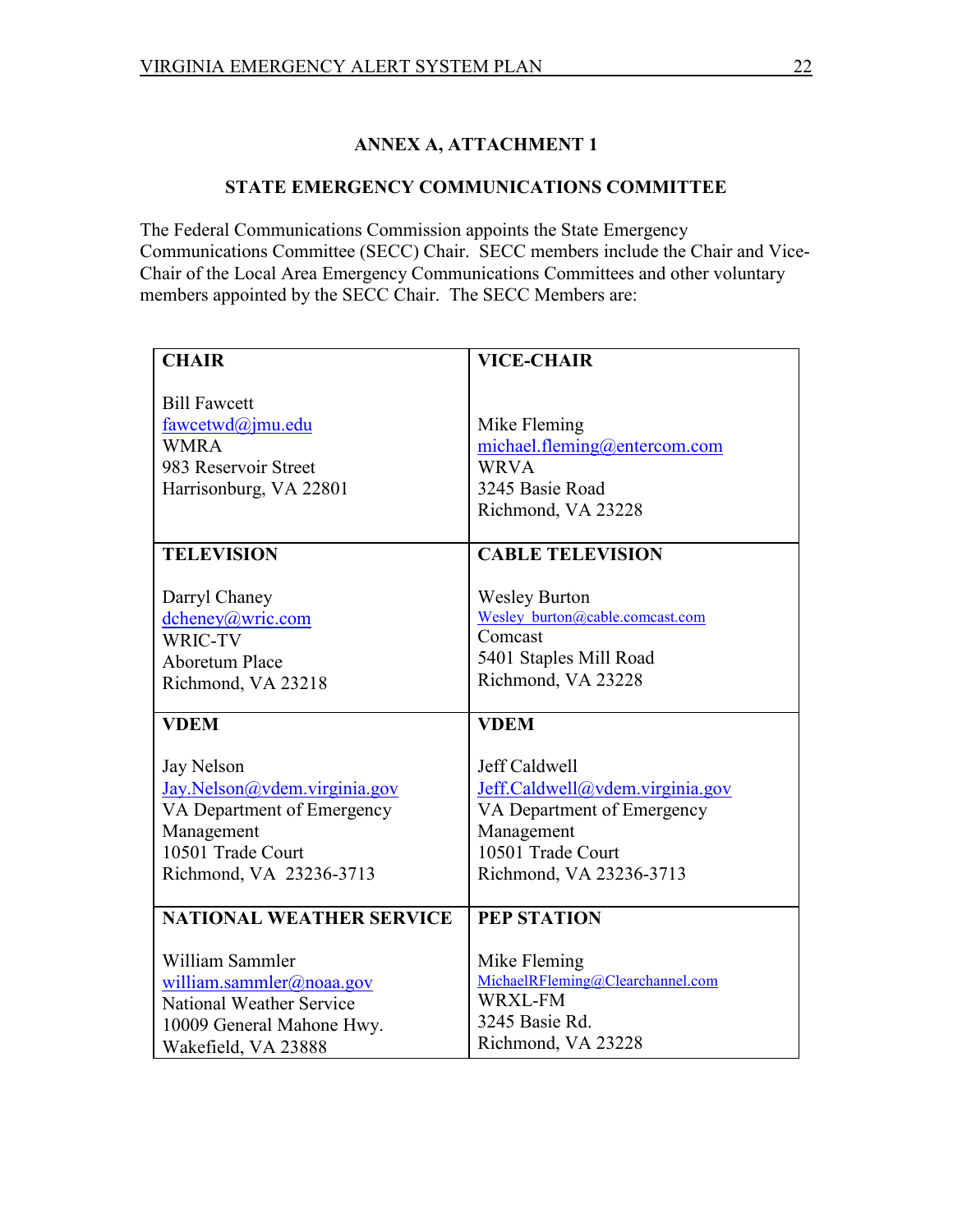## **ANNEX A, ATTACHMENT 2**

#### **LOCAL AREA CHAIRMAN**

The FCC and the State Chair appoint the Local Emergency Communications Committee (LECC) Chair and Vice-Chair. The LECC Chair appoints members on a voluntary basis. The Local Emergency Communications Committees are also subcommittees of the State Emergency Communications Committee (SECC) and all LECC Chairs and Vice-Chairs are members of the SECC. The LECC Chair and Vice-Chairs are:

| <b>AREA</b>             | <b>CHAIR</b>                   | <b>VICE-CHAIR</b> |
|-------------------------|--------------------------------|-------------------|
| <b>EASTERN VIRGINIA</b> | Paul Campbell                  |                   |
|                         | pcampbell@maxmediava.com       |                   |
|                         | <b>Chief Engineer</b>          |                   |
|                         | <b>WGH</b>                     |                   |
|                         | Max Media, LLC                 |                   |
|                         | $(757)$ 671-1000 x242          |                   |
| <b>RICHMOND</b>         | Mike Fleming                   |                   |
| <b>EXTENDED</b>         | MichaelFleming@iheartmedia.com |                   |
|                         | WRVA Radio - AM-1140           |                   |
|                         | 3245 Basie Road                |                   |
|                         | Richmond, VA 23228             |                   |
|                         | 804-474-0182 Office            |                   |
|                         | 804-461-9283 Cell              |                   |
|                         | 804-612-6243 Fax               |                   |
| <b>FREDRICKSBURG</b>    | <b>Bob Clinton</b>             |                   |
|                         | cwilk@wfls.com                 |                   |
|                         | $WFLS - FM-93.3$               |                   |
|                         | 616 Amelia Street              |                   |
|                         | Fredericksburg, VA 22401       |                   |
|                         | 540-368-5026                   |                   |
|                         | 540-374-5525 Fax               |                   |
| <b>NORTHERN VA</b>      | Eric Hoehn                     |                   |
| /DISTRICT of            | eric hoehn@sbe37.org           |                   |
| <b>COLUMBIA</b>         | Sirius XM                      |                   |
|                         | 1500 Eckington Place, NE       |                   |
|                         | Washington, DC 20002-2194      |                   |
|                         | 202-380-4109                   |                   |
|                         |                                |                   |
|                         |                                |                   |
| <b>CULPEPER</b>         | Gary Harrison                  |                   |
|                         | gchsr@vt.edu                   |                   |
|                         |                                |                   |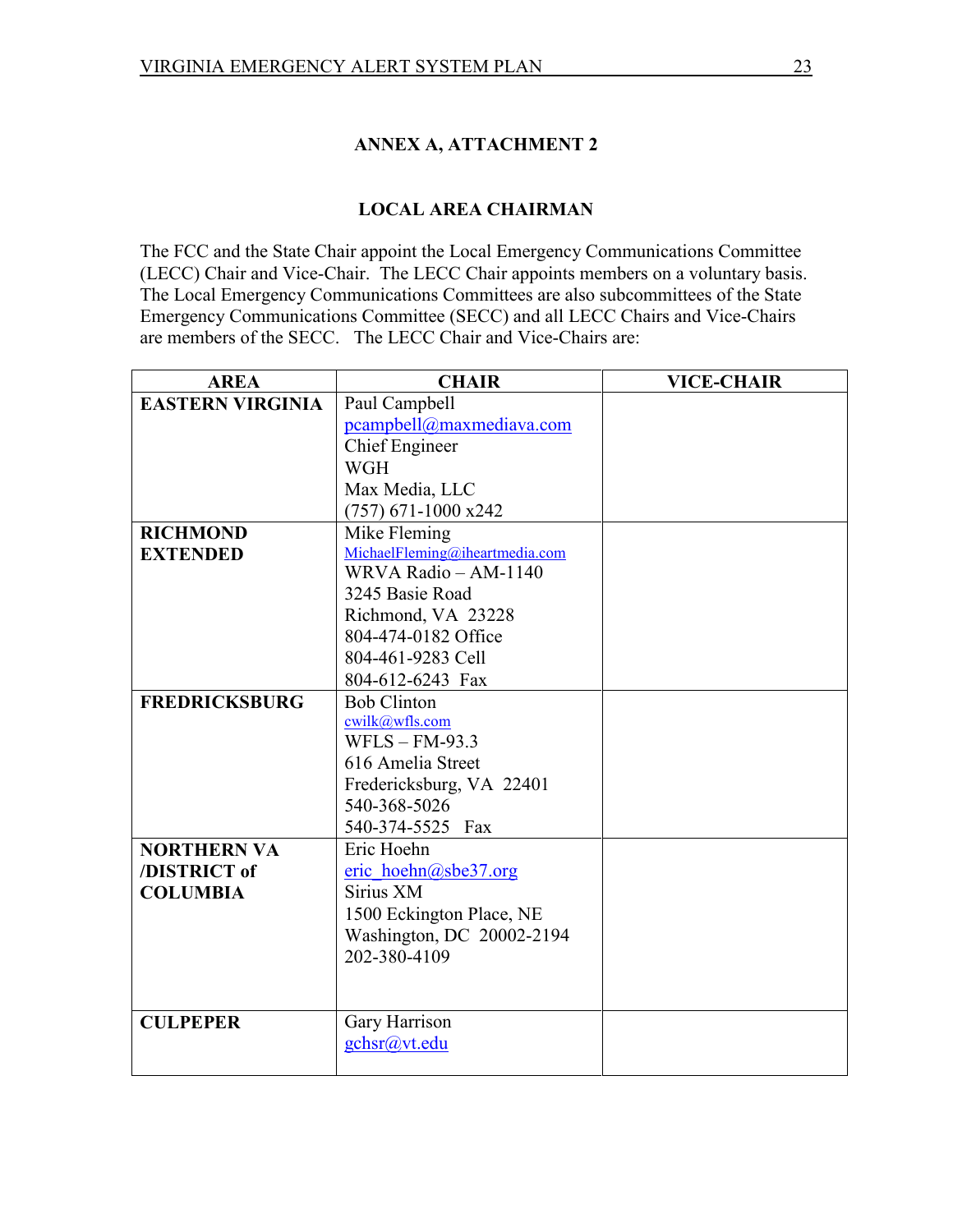| <b>CHARLOTTES-</b>    | Vince Richardson                         |                                         |
|-----------------------|------------------------------------------|-----------------------------------------|
| <b>VILLE</b>          | Monticello Media, Inc.                   |                                         |
|                       | 1150 Pepsi Place #300                    |                                         |
|                       | Charlottesville, VA 22901                |                                         |
|                       | (434) 978-4408                           |                                         |
| <b>FARMVILLE</b>      | Christopher Brochon                      |                                         |
|                       | cbrochow@wflo.net                        |                                         |
|                       | WFLO - FM-95.7                           |                                         |
|                       | Hwy 45 North                             |                                         |
|                       | Farmville, VA 23901                      |                                         |
|                       | 434-392-4195                             |                                         |
|                       | 434-392-5724 Fax                         |                                         |
| <b>SOUTHSIDE</b>      | <b>Steve Lilly</b>                       |                                         |
|                       | slilly@radio-one.com                     |                                         |
|                       | $WPZZ - FM-104.7$                        |                                         |
|                       | 2809 Emerywood Parkway                   |                                         |
|                       | Suite 300                                |                                         |
|                       | Richmond, VA 23294                       |                                         |
|                       | 804-501-0743 Office                      |                                         |
| <b>DANVILLE/SOUTH</b> | Johnny Cole                              |                                         |
| <b>BOSTON</b>         | wbtm1330@wbtm1330.com                    |                                         |
|                       | $WAKG - FM-103.3$                        |                                         |
|                       | 710 Grove Street                         |                                         |
|                       | Danville, VA 24541                       |                                         |
|                       | 434-793-4411                             |                                         |
|                       | 434-797-3918 Fax                         |                                         |
| <b>ROANOKE</b>        | John Gochenour                           | <b>Ralph Stewart</b>                    |
| <b>EXTENDED</b>       | johngochenour@clearchannel.com           | rstewart@wheelerbroadcasting.com        |
|                       | <b>WROV</b>                              | <b>WSLQ</b>                             |
|                       | 3807 Brandon Ave. Suite 2350             | 3934 Electric Road, SW                  |
|                       | Roanoke, VA 24018                        | Roanoke, VA 24018                       |
|                       | 540-725-1220 Office<br>540-293-4579 Cell | 540-774-9200 Office<br>434-797-3918 Fax |
|                       |                                          |                                         |
|                       | 540-725-1245 Fax<br>William Fawcett      | Matt Richardson                         |
| <b>SHENANDOAH</b>     | fawcetwd@jmu.edu                         | MRichardson@harrisonburgradiogroup.com  |
| <b>VALLEY</b>         | <b>WMRA</b>                              | <b>WQPO</b>                             |
|                       | 821 S. Main St.                          | P.O. Box 752                            |
|                       | Harrisonburg, VA 22807                   | Harrisonburg, VA 22803                  |
|                       | 540-568-3809 Office                      | 540-434-0331 Office                     |
|                       | 540-810-9300 Cell                        | 859-358-0274 Cell                       |
| <b>WINCHESTER</b>     | Wes Lawson                               |                                         |
|                       | wes@winc.fm                              |                                         |
|                       | <b>WINC</b>                              |                                         |
|                       | 520 N. Pleasant Hill Road                |                                         |
|                       | Winchester, VA 22601                     |                                         |
|                       | 540-667-2224 x225 Office                 |                                         |
|                       | 540-772-3295 Fax                         |                                         |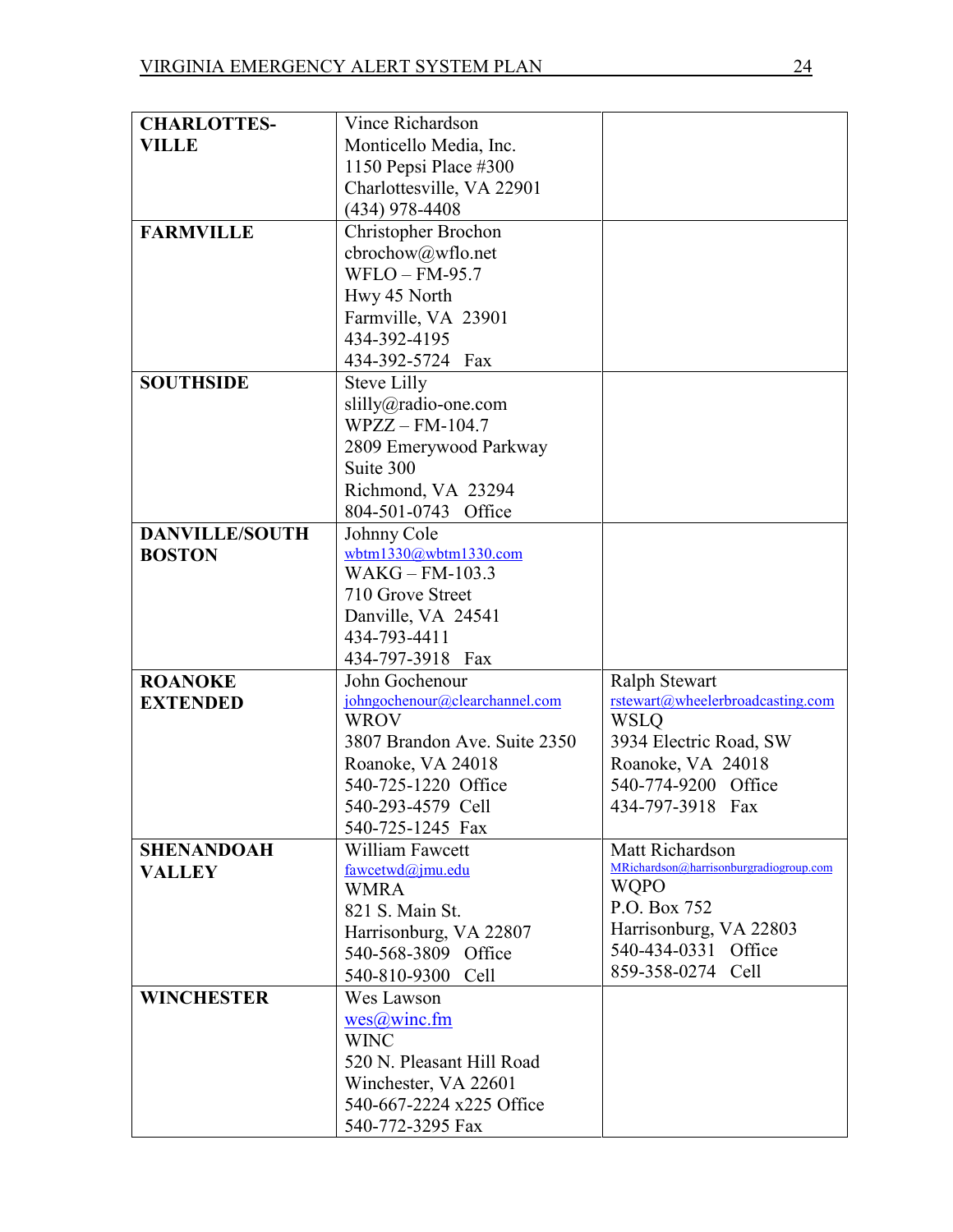| <b>MARION</b>      | John Mullins                |  |
|--------------------|-----------------------------|--|
|                    | john@blueridgecountry98.com |  |
|                    | <b>WBRF</b>                 |  |
|                    | P. O. Box 838               |  |
|                    | Galax, Virginia 24333       |  |
|                    | 276-236-9273 Office         |  |
|                    | 276-236-7198 Fax            |  |
| N.E. TENNESSEE/    | Marshall Tipton             |  |
| <b>WESTERN VA.</b> | WXBQ-FM                     |  |
|                    | 901 E. Valley Drive         |  |
|                    | Bristol, VA 24201           |  |
|                    | 276-669-8112 x229 WXBQ      |  |
|                    | 276-791-3334 Cell           |  |
|                    | 276-669-0541 Fax            |  |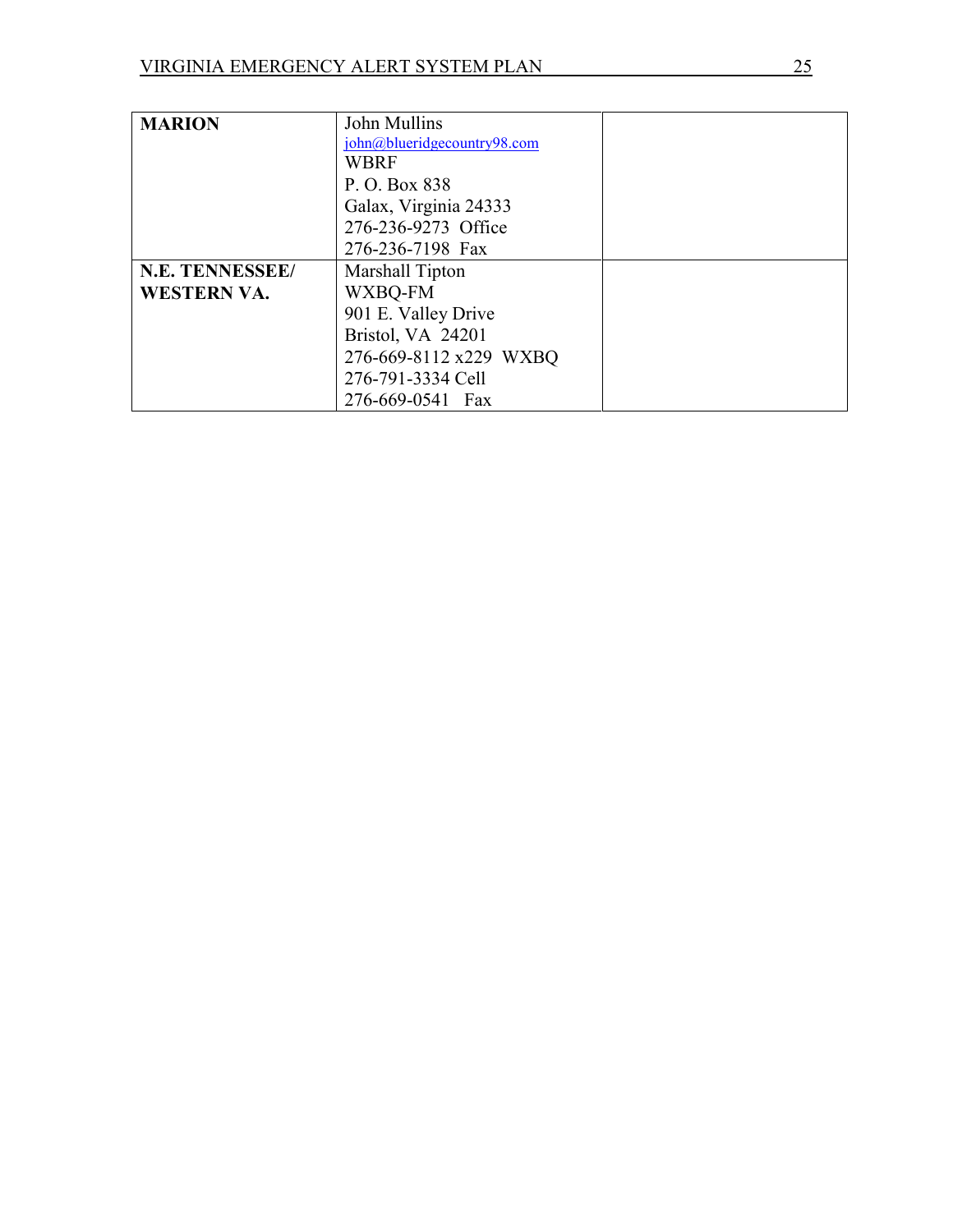## **ANNEX B**

## **AUTHENTICATION PROCEDURES TO ACTIVATE THE EMERGENCY ALERT SYSTEM**

<redacted>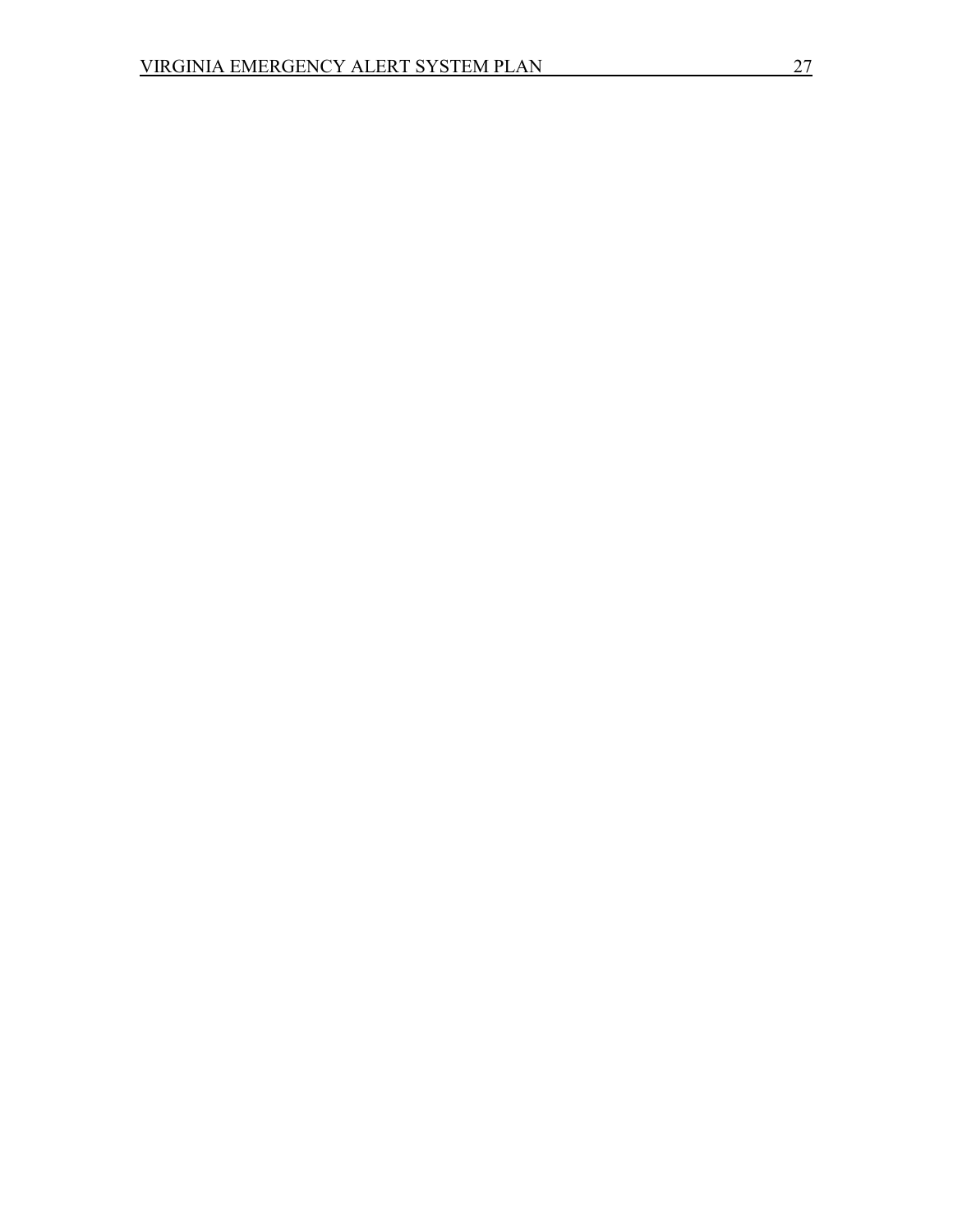## **ANNEX C**

## **SUGGESTED TEST AND ACTIVATION SCRIPTS**

## **A. Required Weekly Test (RWT):**

There is no text required for a weekly test.

## **B. Required Monthly Test (RMT):**

**Intro:** THIS IS A TEST OF THE EMERGENCY ALERT SYSTEM

**Test Script:** THIS IS A TEST OF THE (Local Area) EMERGENCY ALERT SYSTEM. IN THE EVENT OF AN ACTUAL EMERGENCY, THIS SYSTEM WOULD BRING YOU IMPORTANT INFORMATION CONCERNING THE EMERGENCY. THIS CONCLUDES THIS TEST OF THE EMERGENCY ALERT SYSTEM.

## **C. Statewide EAS Test:**

**Intro:** THIS IS A TEST OF THE COMMONWEALTH OF VIRGINIA EMERGENCY ALERT SYSTEM.

**Test Script:** THIS IS A TEST OF THE COMMONWEALTH OF VIRGINIA EMERGENCY ALERT SYSTEM. THERE IS NO EMERGENCY. HAD THIS BEEN AN ACTUAL EMERGENCY, THIS SYSTEM WOULD BRING YOU IMPORTANT INFORMATION FROM STATE AND LOCAL OFFICIALS. AGAIN, THERE IS NO EMERGENCY. THIS CONCLUDES THIS TEST OF THE VIRGINIA EMERGENCY ALERT SYSTEM.

## **D. North Anna Test:**

**Intro:** WE INTERRUPT THIS PROGRAM FOR A TEST OF THE EMERGENCY ALERT SYSTEM.

**Test Script:** WE INTERRUPT THIS PROGRAM FOR A TEST OF THE EMERGENCY ALERT SYSTEM IN THE FOLLOWING VIRGINIA LOCALITIES: LOUISA COUNTY, SPOTSYLVANIA COUNTY, ORANGE COUNTY, HANOVER COUNTY, AND CAROLINE COUNTY. ALL EAS STATIONS SERVING THOSE LOCALITIES ARE REQUESTED TO BROADCAST THE FOLLOWING TEST MESSAGE FOR THE DOMINION VIRGINIA POWER NORTH ANNA NUCLEAR POWER STATION: THERE IS NO EMERGENCY. THE SIRENS YOU HAVE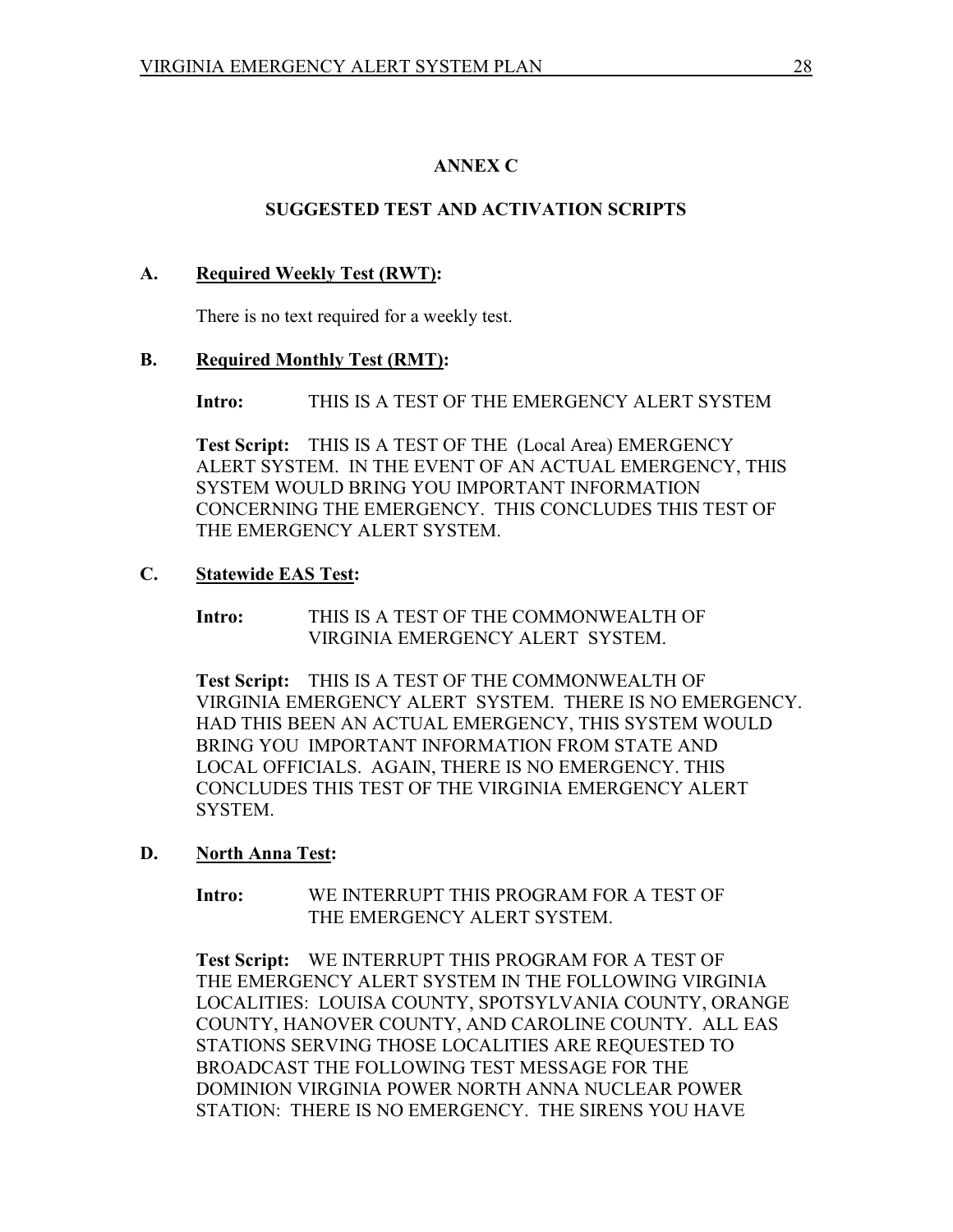### HEARD WERE A TEST OF THE EARLY WARNING SYSTEM AROUND THE DOMINION VIRGINIA POWER NORTH ANNA

NUCLEAR POWER PLANT. THERE IS NO EMERGENCY. THE EARLY WARNING SIREN SYSTEM IS DESIGNED TO PROVIDE AN ALERTING SIGNAL TO THE PUBLIC WHO RESIDE WITHIN A 10-MILE RADIUS OF THE NORTH ANNA NUCLEAR POWER STATION. IN THE EVENT OF AN ACTUALEMERGENCY AT THE NORTH ANNA PLANT, FOUR SEPARATE THREE MINUTE SIRENS BLAST S WOULD BE SOUNDED - - -EACH THREE MINUTE BLAST SEPARATED BY ONE MINUTE- - - ALERTING YOU TO TUNE TO YOUR LOCAL EMERGENCY ALERT SYSTEM RADIO OR TELEVISION STATION. TO REPEAT- - - THE NORTH ANNA NUCLEAR POWER STATION SIRENS YOU HAVE HEARD WERE A TEST OF THE EARLY WARNING SIREN SYSTEM AT THE DOMINION VIRGINIA POWER NORTH ANNA NUCLEAR POWER PLANT, THERE IS NO EMERGENCY. THIS CONCLUDES THIS TEST OF THE EMERGENCY ALERT SYSTEM.

- **E. Surry Test:**
	- **Intro:** WE INTERRUPT THIS PROGRAM FOR A TEST OF THE EMERGENCY ALERT SYSTEM.

**Script:** WE INTERRUPT THIS PROGRAM FOR A TEST OF THE EMERGENCY ALERT SYSTEM IN THE FOLLOWING VIRGINIA LOCALITIES: NEWPORT NEWS, WILLIAMSBURG, AND THE COUNTIES OF ISLE OF WIGHT, JAMES CITY, SURRY, AND YORK. ALL EAS STATIONS SERVING THOSE LOCALITIES ARE REQUESTED TO BROADCAST THE FOLLOWING TEST MESSAGE FOR THE DOMINION VIRGINIA POWER SURRY NUCLEAR POWER STATION: THERE IS NO EMERGENCY. THE SIRENS YOU HAVE HEARD WERE A TEST OF THE EARLY WARNING SYSTEM AROUND THE DOMINION VIRGINIA POWER SURRY NUCLEAR POWER PLANT. THERE IS NO EMERGENCY. THE EARLY WARNING SIREN SYSTEM IS DESIGNED TO PROVIDE AN ALERTING SIGNALTO THE PUBLIC WHO RESIDE WITHIN A 10-MILE RADIUS OF THE SURRY NUCLEAR POWER STATION. IN THE EVENT OF AN ACTUAL EMERGENCY AT THE SURRY PLANT, FOUR SEPARATE THREE MINUTE SIREN BLASTS WOULD BE SOUNDED -- EACH THREE MINUTE BLAST SEPARATED BY ONE MINUTE. ALERTING YOU TO TUNE TO YOUR LOCAL EMERGENCY ALERT SYSTEM RADIO OR TELEVISION STATION.

TO REPEAT -- THE SURRY NUCLEAR POWER STATION SIRENS YOU HAVE HEARD WERE A TEST OF THE EARLY WARNING SIREN SYSTEM AT THE DOMINION VIRGINIA POWER SURRY NUCLEAR POWER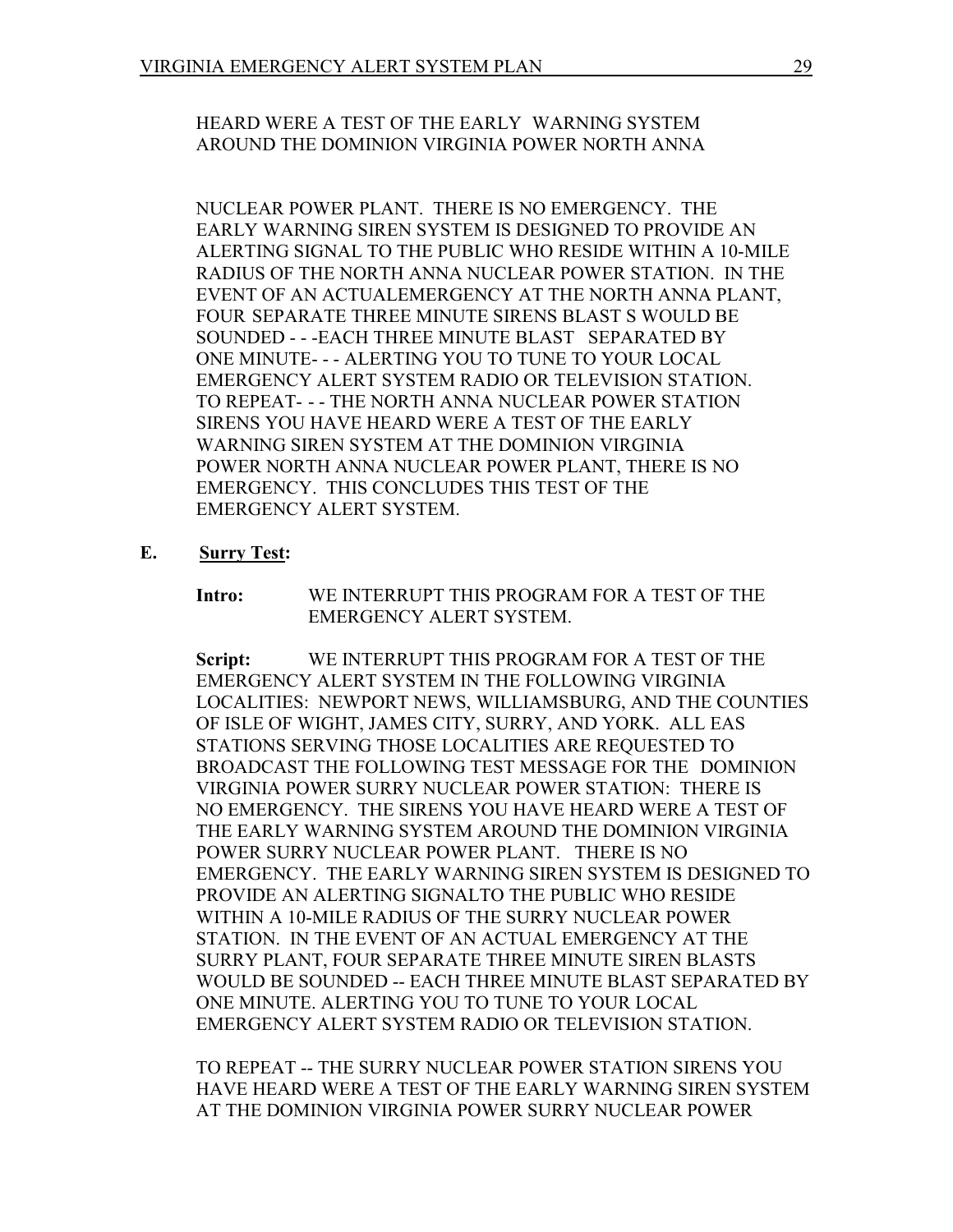PLANT. THERE IS NO EMERGENCY. THIS CONCLUDES THIS TEST OF THE EMERGENCY ALERT SYSTEM.

## **F. Statewide Activation of EAS:**

**Intro:** WE INTERRUPT OUR REGULAR PROGRAMMING TO ACTIVATE THE COMMONWEALTH OF VIRGINIA EMERGENCY ALERT SYSTEM. IMPORTANT INFORMATION WILL FOLLOW.

**Script:** WE INTERRUPT OUR REGULAR PROGRAMMING TO ACTIVATE THE COMMONWEALTH OF VIRGINIA EMERGENCY ALERT SYSTEM. AT THE REQUEST OF (Emergency Agency), ALL EAS STATIONS ARE REQUESTED TO REBROADCAST THE FOLLOWING (Type of Alert/Matches Event Code) ANNOUNCEMENT. THIS IS THE VIRGINIA EMERGENCY ALERT SYSTEM. IMPORTANT INFORMATION WILL FOLLOW.

**Insert:** (Emergency Message From Activating Agency). Message must not exceed 90 seconds in length.

**Termination:** THIS CONCLUDES THIS ACTIVATION OF THE COMMONWEALTH OF VIRGINIA EMERGENCY ALERT SYSTEM. WE NOW RESUME NORMAL PROGRAMMING.

## **G. National Weather Service:**

**Intro:** WE INTERRUPT THIS PROGRAM AT THE REQUEST OF THE NATIONAL WEATHER SERVICE. IMPORTANT WEATHER INFORMATION WILL FOLLOW.

**Script:** WE INTERRUPT OUR REGULAR PROGRAMMING TO ACTIVATE THE EMERGENCY ALERT SYSTEM. IMPORTANT INFORMATION FROM THE NATIONAL WEATHER SERVICE (Local Weather Service Office) WILL FOLLOW. ALL STATIONS ARE REQUESTED TO RE-BROADCAST THE FOLLOWING:

**Insert:** (Text from the AP Wire Service, or Audio or text from National Weather Service).

**Termination:** THIS CONCLUDES THIS ACTIVATION OF THE EMERGENCY ALERT SYSTEM BY THE NATIONAL WEATHER SERVICE.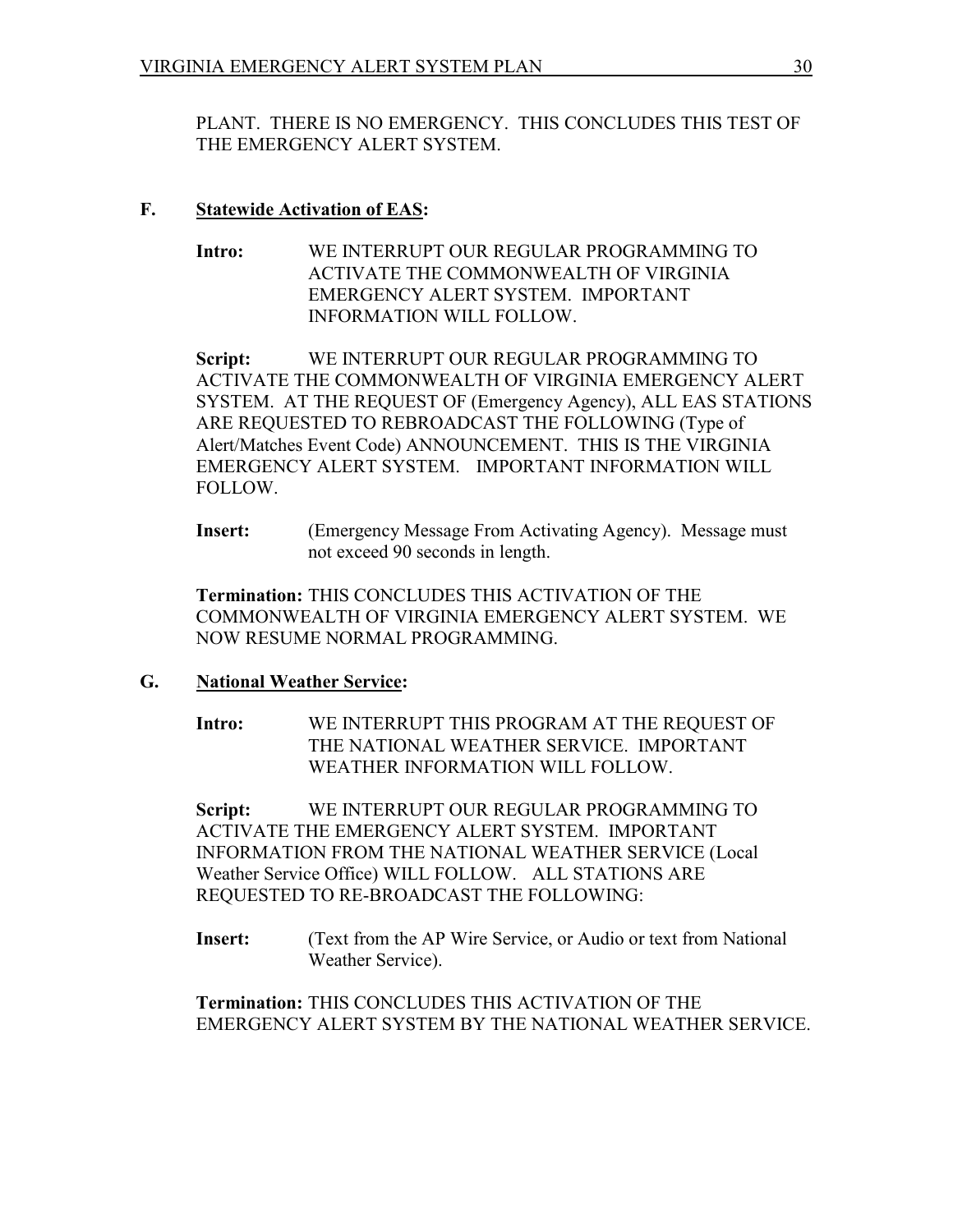#### **H. Amber Alert Text:**

TEXT MUST NOT EXCEED NINETY (90) SECONDS IN LENGTH.

THE VIRGINIA STATE POLICE HAVE ISSUED "AMBER" CHILD ABDUCTION ALERT FOR AN ABDUCTED CHILD IN (Name of City or County). The (Law Enforcement Agency) AND THE VIRGINIA MISSING CHILDREN CLEARINGHOUSE ARE LOOKING FOR (Child's Name and Description, Sex, Age, Race, Height, Weight, Eyes, Hair). CHILD WAS LAST SEEN AT (Location) AND IS BELIEVED TO BE IN EXREME DANGER. CHILD WAS LAST SEEN WEARING (Clothing Description). AUTHORITIES SAY THE CHILD WAS LIKELY ABDUCTED BY A (Suspect Description). THEY/CHILD MAY BE TRAVELING IN A (Vehicle Description, Year, Color, Make, Model And Tag Number) WHICH WAS LAST SEEN TRAVELING (Direction of Travel). PLEASE CONTACT (Local Law Enforcement Agency) AT (Telephone Number) OR CALL THE VIRGINIA STATE POLICE AT 1-800-822-4453.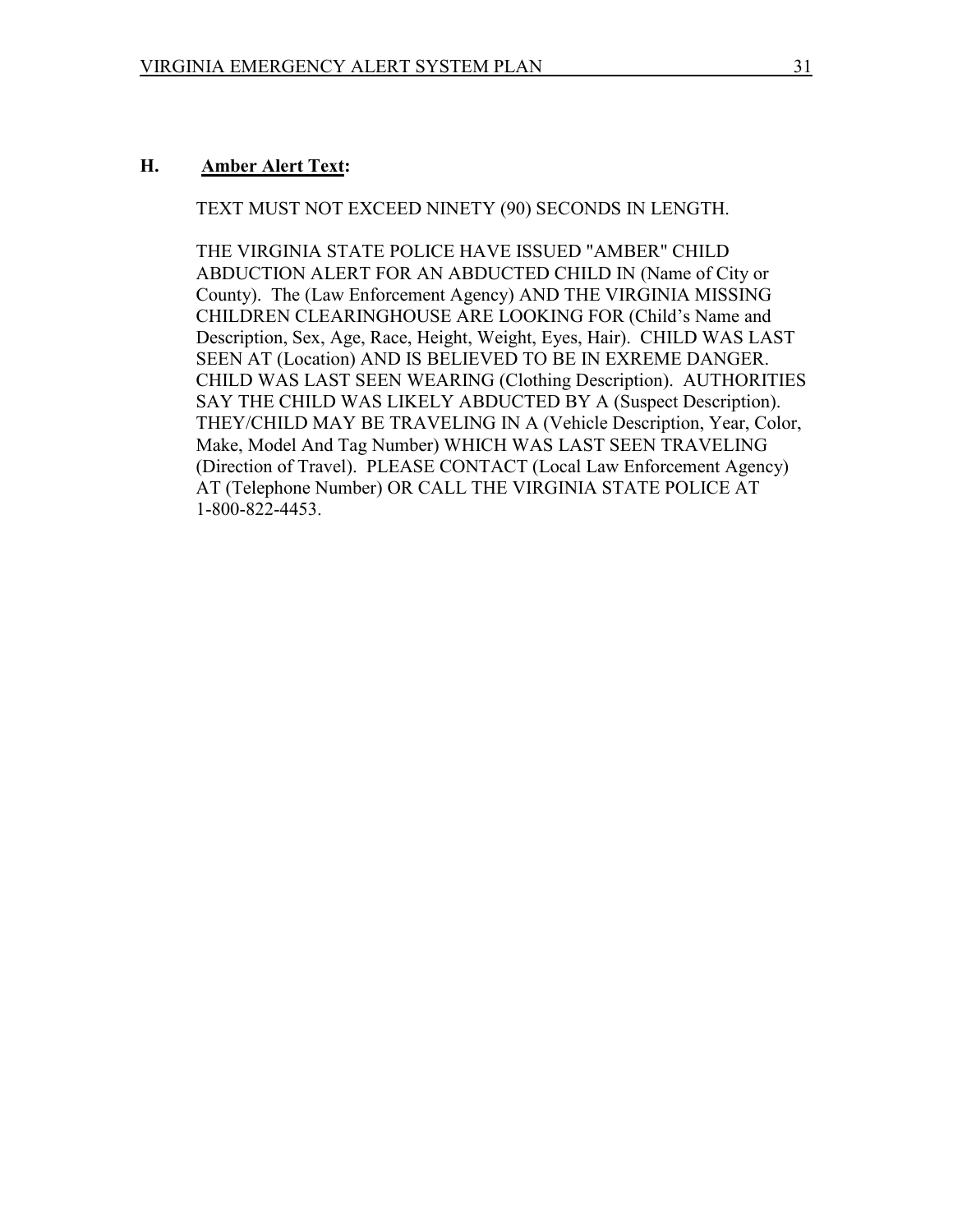## **ANNEX D**

## **VIRGINIA LOCAL AREA DESIGNATIONS**

| <b>AREA</b>              | <b>DESIGNATIONS</b>      | <b>FREQUENCY</b> |
|--------------------------|--------------------------|------------------|
| <b>EASTERN VA</b>        | LP-1 WGH-FM              | 97.3             |
|                          | LP-2 WAFX-FM             | 106.9            |
|                          | S.R. WGH-FM              | 97.3             |
| RICHMOND EXTENDED        | LP-1, S.P. WRVA-AM       | 1140             |
|                          | LP-1, S.R. WRVQ-FM       | 94.5             |
|                          | N.P., LP-2 WRXL-FM       | 102.1            |
|                          | LP-3 WRNL-AM             | 910              |
| <b>FREDERICKSBURG</b>    | LP-1 WFLS-FM             | 93.3             |
|                          | LP-2 WBQB-FM             | 101.5            |
|                          | S.R. WFLS-FM             | 93.3             |
| NO. VA./D.C.             | LP-1 WTOP-FM             | 103.5            |
|                          | LP-2 WETA (FM)           | 90.9             |
|                          | PEP WFED-AM              | 1500             |
| <b>CULPEPER</b>          | LP-1 WJMA-FM             | 103.1            |
|                          | LP-2 WCVA-AM             | 1490             |
|                          | S.R. WJMA-FM             | 103.1            |
| <b>CHARLOTTESVILLE</b>   | LP-1 WWWV-FM             | 97.5             |
|                          | LP-2 WNRN-FM             | 91.5             |
|                          | S.R. WWWV-FM             | 97.5             |
| <b>FARMVILLE</b>         | LP-1 WFLO-FM             | 95.7             |
|                          | LP-2 WBNN-FM             | 105.3            |
|                          | S.R. WFLO-FM             | 95.7             |
| <b>SOUTHSIDE</b>         | LP-1 WPZZ-FM             | 104.7            |
|                          | Stations also monitor    |                  |
|                          | SR WFLO-FM 95.7 or       |                  |
|                          | <b>SR WAKG-FM 103.3)</b> |                  |
|                          | S.R. WPZZ-FM             | 104.7            |
| DANVILLE/SO. BOSTON      | LP-1 WAKG-FM             | 103.3            |
|                          | LP-2 WJLC-FM             | 95.3             |
|                          | S.R. WAKG-FM             | 103.3            |
| <b>ROANOKE EXTENDED</b>  | LP-1 WSLQ-FM             | 99.1             |
|                          | LP-2 WROV-FM             | 96.3             |
|                          | LP-3 WRVL-FM             | 88.3             |
|                          | S.R. WVTF-FM             | 89.1             |
|                          | S.R. WRVL-FM             | 88.3             |
| <b>SHENANDOAH VALLEY</b> | LP-1 WMRA (FM)           | 90.7             |
|                          | LP-2 WQPO (FM)           | 100.7            |
|                          | S.R. WQPO-FM             | 100.7            |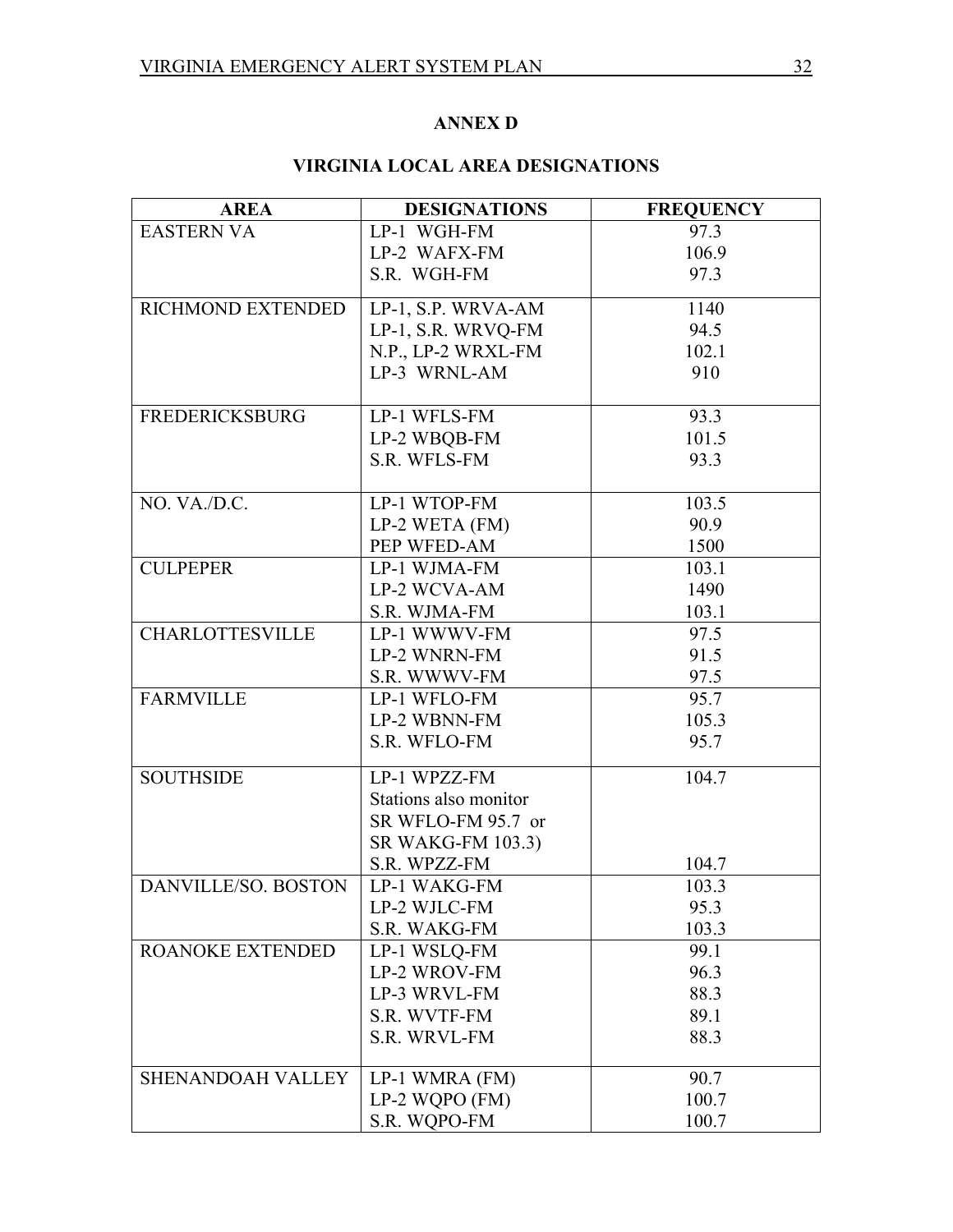| <b>WINCHESTER</b>   | LP-1 WINC-FM | 92.5 |
|---------------------|--------------|------|
|                     | LP-2 WZRV-FM | 95.3 |
|                     | S.R. WINC-FM | 92.5 |
| <b>MARION</b>       | LP-1 WMEV-FM | 93.9 |
|                     | LP-2 WBRF-FM | 98.1 |
|                     | S.R. WMEV-FM | 93.9 |
|                     |              |      |
| N.E. TN/WESTERN VA. | LP-1 WXBQ-FM | 96.9 |
|                     | LP-1 WXBQ-AM | 980  |
|                     | LP-2 WTFM-FM | 98.5 |
|                     | S.R. WXBQ-FM | 96.9 |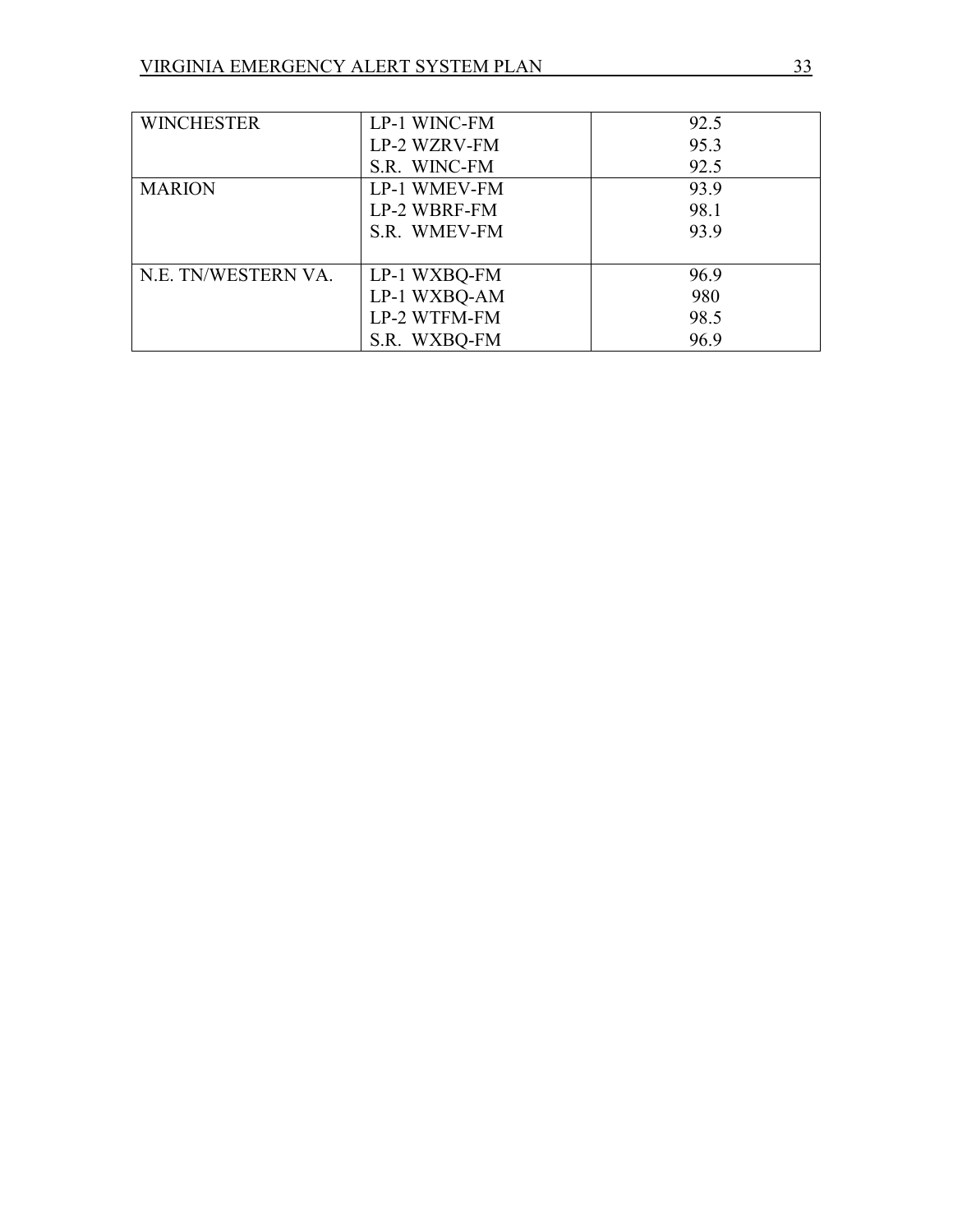## **ANNEX D, ATTACHMENT 1**

## **STATE RELAY NETWORK**

The Virginia State relay network originates from Richmond. The key stations that will originate all Statewide and National level activation's are WRXL-FM, WRVA-AM, and WRVQ-FM.

| NP  | WRXL-FM | RICHMOND, VA | 102.1 |
|-----|---------|--------------|-------|
| -SP | WRVA-FM | RICHMOND, VA | 1140  |
| -SR | WRVQ-FM | RICHMOND, VA | 94.5  |

| <b>AREA</b>             | <b>LP-1 STATION</b> | <b>MONITOR</b>        | <b>FREQUENCY</b> |
|-------------------------|---------------------|-----------------------|------------------|
|                         |                     | <b>ASSIGNMENT (S)</b> |                  |
| <b>EASTERN VIRGINIA</b> | WGH-FM              | SR WRVQ-FM            | 94.5             |
|                         |                     | LP-2 WAFX-FM          | 106.9            |
|                         |                     | <b>NWS</b>            | <b>NOAA WXR</b>  |
| RICHMOND EXTENDED       | WRVA-AM             | NP WRXL-FM            | 102.1            |
|                         |                     | SR WRVQ-FM            | 94.5             |
|                         |                     | <b>NWS</b>            | <b>NOAA WXR</b>  |
| <b>FREDRICKSBURG</b>    | WFLS-FM             | NP WRXL-FM            | 102.1            |
|                         |                     | LP-2 WBQB-FM          | 101.5            |
|                         |                     | <b>NWS</b>            | <b>NOAA WXR</b>  |
| NO. VA/D.C.             | WTOP-FM             | * SR WMAL (FM)        | 105.9            |
|                         |                     | * LP-2 WETA (FM)      | 90.9             |
|                         |                     | <b>NWS</b>            | <b>NOAA WXR</b>  |
| <b>CULPEPER</b>         | WJMA-FM             | <b>SR WFLS-FM</b>     | 93.3             |
|                         |                     | <b>NWS</b>            | <b>NOAA WXR</b>  |
| <b>CHARLOTTESVILLE</b>  | WWWV-FM             | <b>SR WFLS-FM</b>     | 93.3             |
|                         |                     | LP-2 WNRN-FM          | 91.5             |
|                         |                     | <b>NWS</b>            | <b>NOAA WXR</b>  |
| <b>FARMVILLE</b>        | <b>WFLO-FM</b>      | <b>SR WRVQ-FM</b>     | 94.5             |
|                         |                     | LP-2 WBNN-FM          | 105.3            |
|                         |                     | <b>NWS</b>            | <b>NOAA WXR</b>  |
| <b>SOUTHSIDE</b>        | WPZZ-FM             | SR WRVQ-FM            | 94.5             |
|                         |                     | LP-2 WSVS-AM          | 800              |
|                         |                     | <b>NWS</b>            | <b>NOAA WXR</b>  |
| DANVILLE/SO.BOSTON      | WAKG-FM             | *** SR WRVL-FM        | 88.3             |
|                         |                     | <b>SR WVTF-FM</b>     | 89.1             |
|                         |                     | <b>NWS</b>            | <b>NOAA WXR</b>  |
| ROANOKE EXTENDED        | WSLQ-FM             | LP-2 WROV-FM          | 96.3             |
|                         |                     | ** SR WVTF-FM         | 89.1             |
|                         |                     | <b>NWS</b>            | <b>NOAA WXR</b>  |
|                         |                     |                       |                  |
|                         |                     |                       |                  |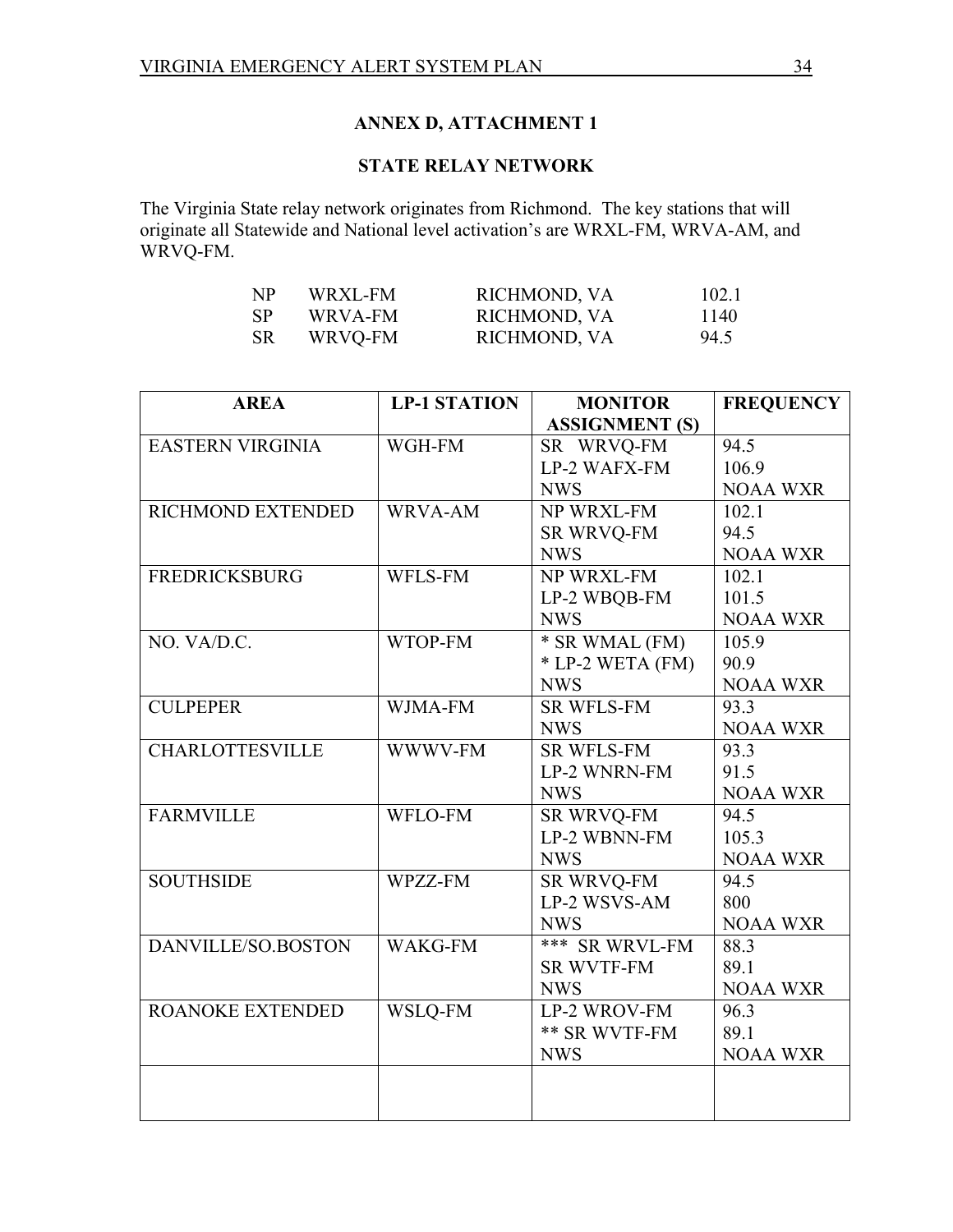| <b>SHENANDOAH VALLEY</b>  | WMRA LP-1        | $LP-2 WQPO$ (FM)  | 100.7           |
|---------------------------|------------------|-------------------|-----------------|
|                           |                  | <b>WXJM</b>       | 88.7            |
| Does not utilize NOAA WXR |                  | NPR-PEP           | <b>PRSS</b>     |
| $-$ uses EMnet.           |                  | <b>NWS</b>        | <b>EMnet</b>    |
|                           |                  |                   |                 |
|                           | WQPO LP-2        | SR WWWV (FM)      | 97.5            |
|                           |                  | LP-1 WMRA (FM)    | 90.7            |
|                           |                  | <b>WXJM</b>       | 88.7            |
| <b>WINCHESTER</b>         | WINC-FM LP-1     | <b>SR WQPO</b>    | 100.7           |
|                           |                  | LP-2 WZRV-FM      | 95.3            |
|                           |                  | <b>NWS</b>        | <b>NOAA WXR</b> |
|                           | <b>WZRV LP-2</b> | WINC-FM           | 92.5            |
|                           |                  | <b>NWS</b>        | <b>NOAA WXR</b> |
| <b>MARION</b>             | <b>WMEV-FM</b>   | <b>SR WVTF-FM</b> | 89.1            |
|                           |                  | LP-2 WBRF-FM      | 98.1            |
|                           |                  | <b>NWS</b>        | <b>NOAA WXR</b> |
| N.E. TN./WESTERN VA.      | WXBQ-FM          | <b>SR WMEV-FM</b> | 93.9            |
|                           |                  | LP-2 WTFM-FM      | 98.5            |
|                           |                  | <b>NWS</b>        | <b>NOAA WXR</b> |

In each local area the LP-1 will monitor the LP-2, and the LP-2 will monitor the LP-1. Both the LP-1 and the LP-2 will monitor the assigned SR unless noted. All LP stations will monitor NWS via NOAA WXR or EMnet unless noted. In each local area all PN and NN stations will monitor the LP-1 and the LP-2 stations in their local area. Exceptions to this can be areas that are bordering adjacent states, where dual-monitoring assignments will be assigned on a case-by-case basis. This plan includes a map showing locations of NOAA weather transmitters and their operating frequency. It is possible that your local area is in an area that is not served by a NOAA weather radio. If you do not have a NOAA transmitter serving your area, then you are not required to monitor one. Every effort to monitor a NOAA transmitter should be made by each LP station in Virginia.

\* WETA(FM) will monitor WMAL-FM in Woodbridge. WTOP-FM is monitoring WMAL-FM in the Washington, DC state plan.

\*\* WVTF-FM Monitors WRVL, WROV, WSLQ, NOAA and NPR.

\*\*\* WRVL-FM Monitors WSLQ, WFLO, and NOAA.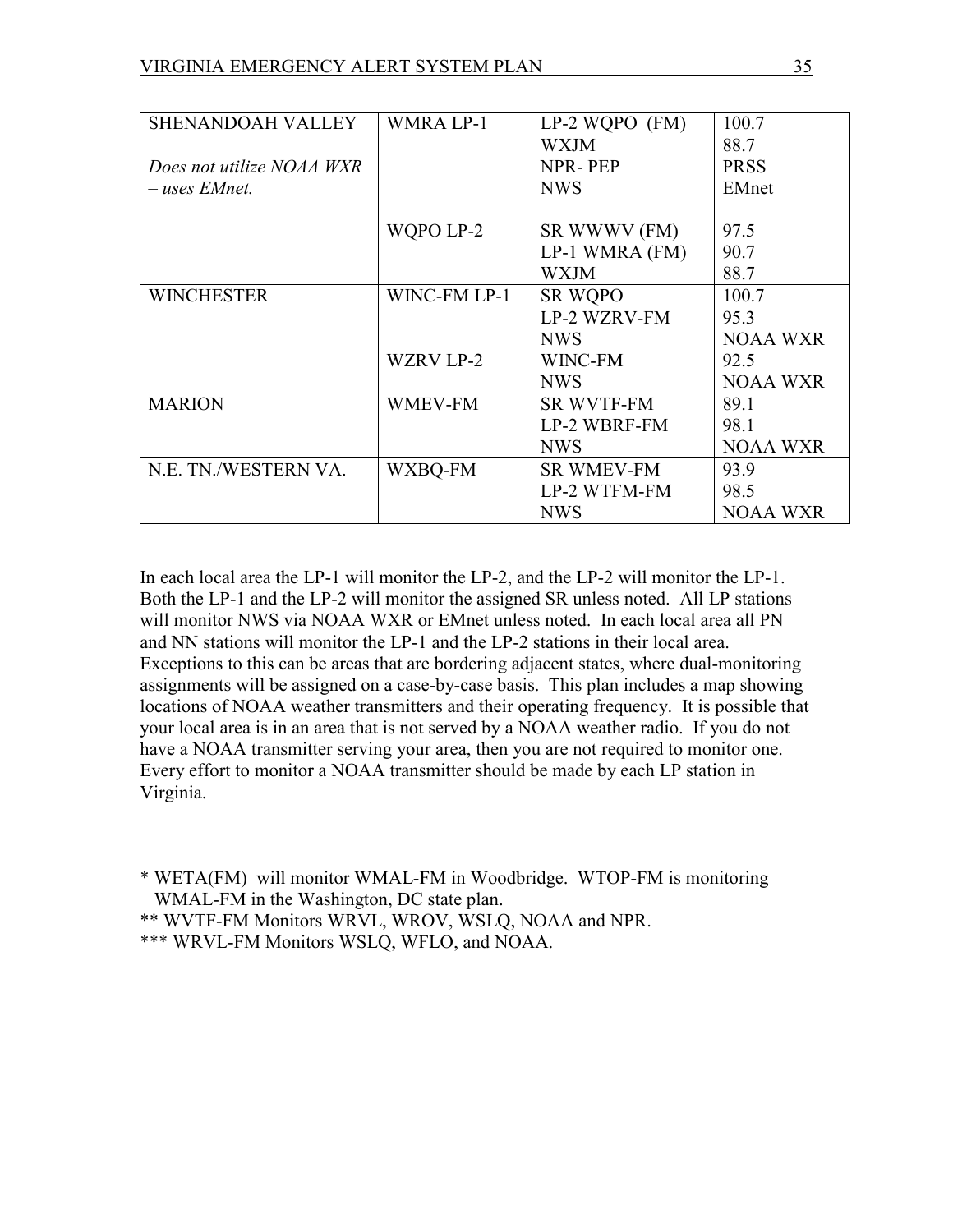## **ANNEX D, ATTACHMENT 2**

## **VIRGINIA LOCAL AREAS: COUNTIES AND CITIES**

## THE FIPS CODE FOR VIRGINIA IS 051 THE FIPS CODE FOR ACTIVATING ALL OF VIRGINIA IS 051000

In constructing a FIPS code for a locality it should be entered as 051, followed by the FIPS code listed below for the County or City.

| <b>AREA</b>              | <b>JURISDICTION</b>     | <b>FIPS CODE</b> |
|--------------------------|-------------------------|------------------|
|                          | Accomack                | 001              |
|                          | Chesapeake              | 550              |
|                          | Franklin City           | 620              |
|                          | Gloucester              | 073              |
|                          | Hampton                 | 650              |
|                          | Isle of Wight           | 093              |
|                          | James City              | 095              |
|                          | Mathews                 | 115              |
|                          | Newport News            | 700              |
| Eastern Virginia         | Norfolk                 | 710              |
|                          | Northampton Co          | 131              |
|                          | Poquoson                | 735              |
|                          | Portsmouth              | 740              |
|                          | Southampton Co          | 175              |
|                          | Suffolk                 | 800              |
|                          | Surry                   | 181              |
|                          | VA Beach                | 810              |
|                          | Williamsburg            | 830              |
|                          | York:                   | 199              |
|                          | Amelia                  | 007              |
|                          | Caroline                | 033              |
|                          | Charles City            | 036              |
|                          | Chesterfield            | 041              |
|                          | <b>Colonial Heights</b> | 570              |
|                          | Dinwiddie               | 053              |
|                          | Emporia                 | 595              |
| <b>Richmond Extended</b> | <b>Essex</b>            | 057              |
|                          | Goochland               | 075              |
|                          | Greensville             | 081              |
|                          | Hanover                 | 085              |
|                          | Henrico                 | 087              |
|                          | Hopewell                | 670              |
|                          | King & Queen            | 097              |
|                          | King William            | 101              |
|                          | Lancaster               | 103              |
|                          | Louisa                  | 109              |
|                          | Middlesex               | 119              |
|                          | New Kent                | 127              |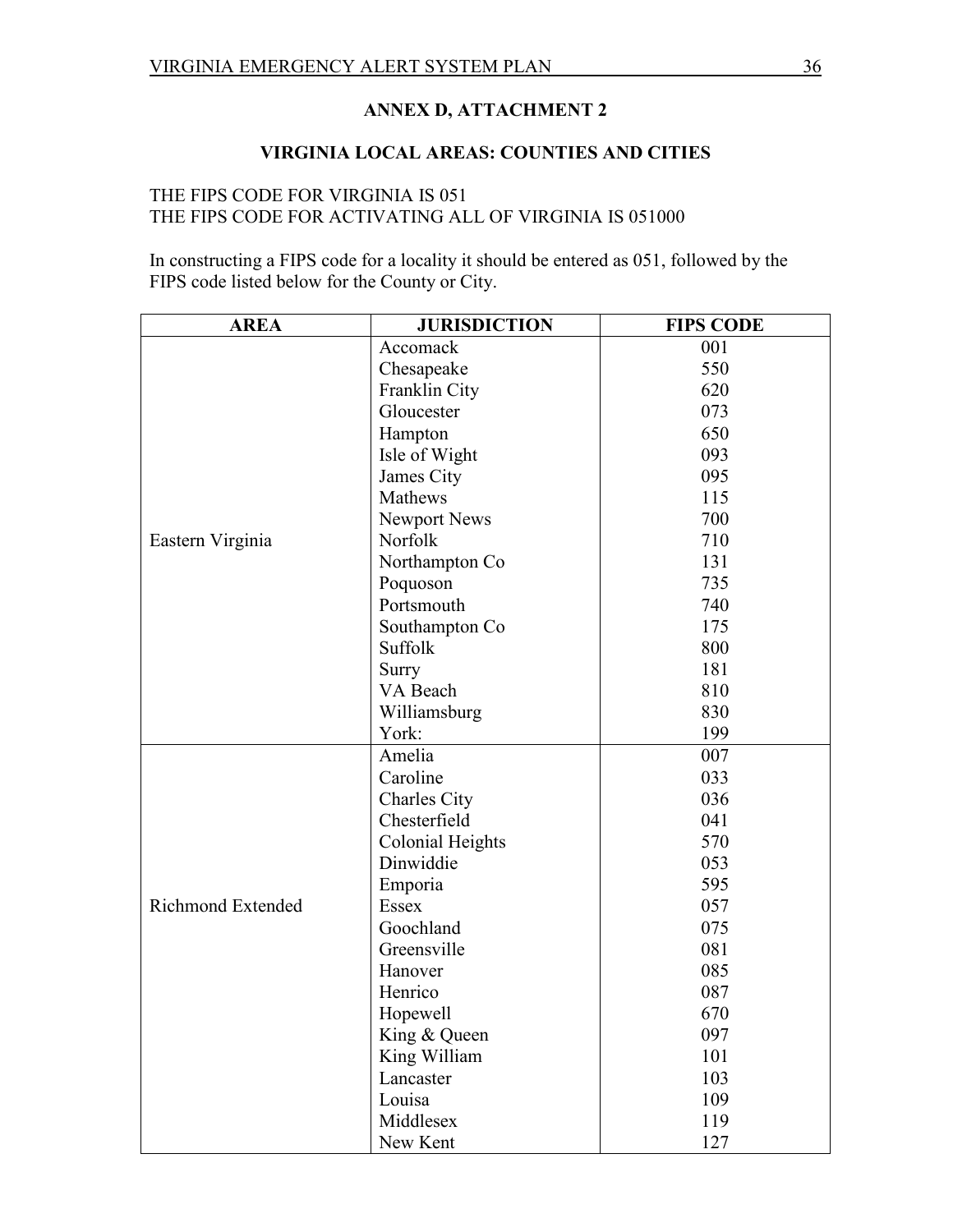|                             | Northumberland       | 133 |
|-----------------------------|----------------------|-----|
|                             | Petersburg           | 730 |
|                             | Powhatan             | 145 |
| <b>Richmond Extended</b>    | Prince George        | 149 |
|                             | <b>Richmond City</b> | 760 |
|                             | Richmond Co.         | 159 |
|                             | <b>Sussex</b>        | 183 |
|                             | Westmoreland         | 193 |
|                             | Fauquier             | 061 |
|                             | Fredericksburg       | 630 |
| Fredericksburg              | King George          | 099 |
|                             | Spotsylvania         | 177 |
|                             | Stafford             | 179 |
|                             | Alexandria           | 510 |
|                             | Arlington            | 013 |
|                             | Fairfax City         | 600 |
|                             | Fairfax Co.          | 059 |
| Northern Virginia and D. C. | Falls Church         | 610 |
|                             | Loudoun              | 107 |
|                             | Manassas Park        | 685 |
|                             | Manassas             | 683 |
|                             | Prince William       | 153 |
|                             |                      |     |
|                             | Culpeper             | 047 |
| Culpeper                    | Madison              | 113 |
|                             | Orange               | 137 |
|                             | Albemarle            | 003 |
|                             | Charlottesville      | 540 |
| Charlottesville             | Fluvanna             | 065 |
|                             | Greene               | 079 |
|                             | Nelson               | 125 |
|                             | Buckingham           | 029 |
| Farmville                   | Cumberland           | 049 |
|                             | Prince Edward        | 147 |
|                             | <b>Brunswick</b>     | 025 |
|                             | Lunenburg            | 111 |
| Southside                   | Mecklenburg          | 117 |
|                             | Nottoway             | 135 |
|                             | Charlotte            | 037 |
|                             | Danville             | 590 |
| Danville-South Boston       | Halifax              | 083 |
|                             | Pittsylvania         | 143 |
|                             |                      |     |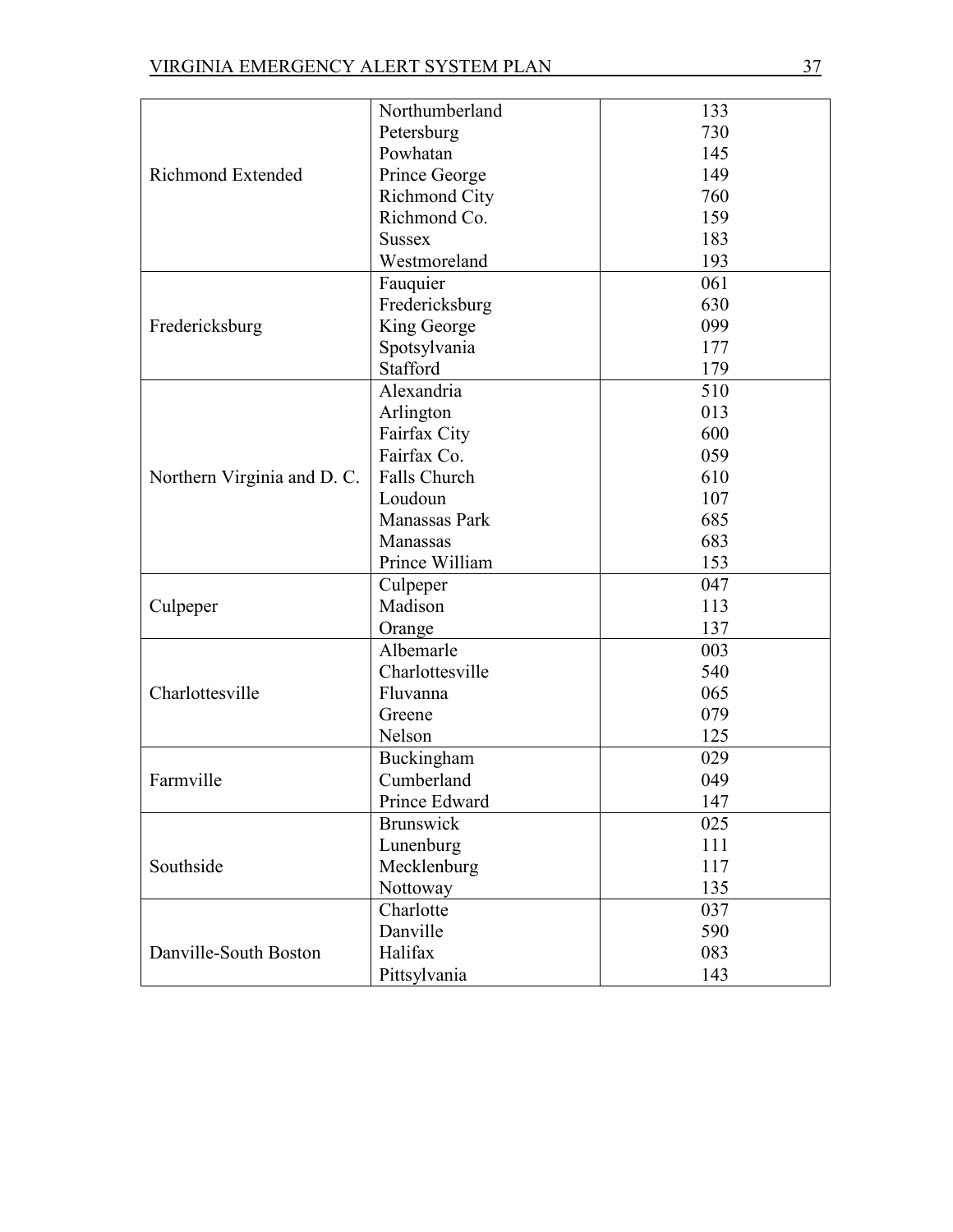|                   | Alleghany             | 005 |
|-------------------|-----------------------|-----|
|                   | Amherst               | 009 |
|                   | Appomattox            | 011 |
|                   | Bath                  | 017 |
| Roanoke Extended  | <b>Bedford City</b>   | 515 |
|                   | Bedford Co.           | 019 |
|                   | <b>Botetourt</b>      | 023 |
|                   | Buena Vista           | 530 |
|                   | Campbell              | 031 |
|                   | Covington             | 580 |
|                   | Craig                 | 045 |
|                   | Floyd                 | 063 |
|                   | Franklin Co.          | 067 |
| Roanoke Extended  | Giles                 | 071 |
|                   | Henry                 | 089 |
|                   | Highland              | 091 |
|                   | Lexington             | 678 |
|                   | Lynchburg             | 680 |
|                   | Martinsville          | 690 |
|                   |                       | 121 |
|                   | Montgomery<br>Patrick | 141 |
|                   | Pulaski               |     |
|                   |                       | 155 |
|                   | Radford               | 750 |
|                   | Roanoke City          | 770 |
|                   | Roanoke Co.           | 161 |
|                   | Rockbridge            | 163 |
|                   | Salem                 | 775 |
|                   | Augusta               | 015 |
|                   | Harrisonburg          | 660 |
|                   | Page                  | 139 |
| Shenandoah Valley | Rockingham            | 165 |
|                   | Shenandoah            | 171 |
|                   | Staunton              | 790 |
|                   | Waynesboro            | 820 |
|                   | Clarke                | 043 |
|                   | Frederick             | 069 |
| Winchester        | Rappahannock          | 157 |
|                   | Warren                | 187 |
|                   | Winchester            | 840 |
|                   | <b>Bland</b>          | 021 |
|                   | Carroll               | 035 |
|                   | Galax                 | 640 |
| Marion            | Grayson               | 077 |
|                   | Smyth                 | 173 |
|                   | Tazewell              | 185 |
|                   | Wythe                 | 197 |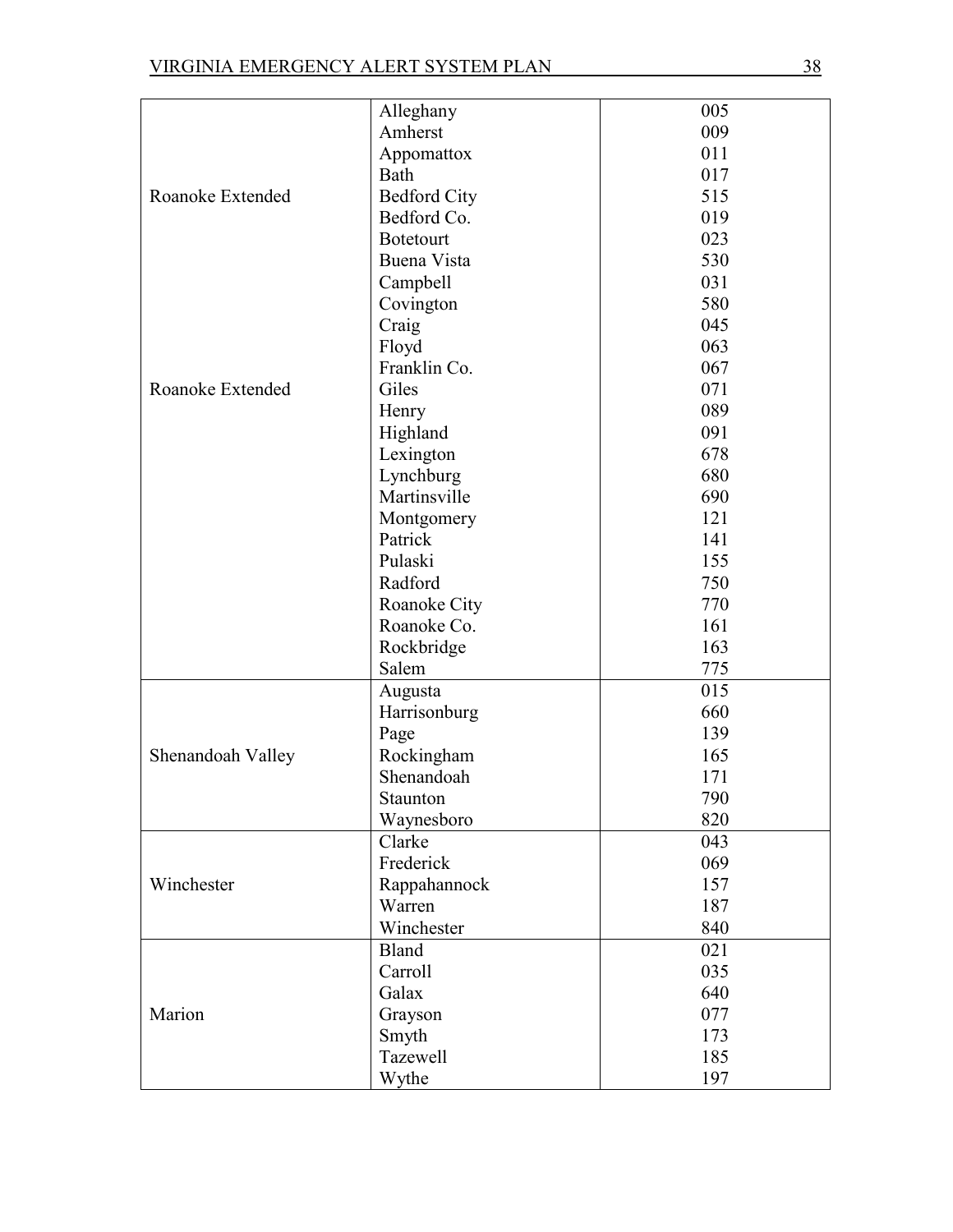|                                      | <b>Bristol</b> | 520 |
|--------------------------------------|----------------|-----|
|                                      | Russell        | 167 |
|                                      | Washington     | 191 |
| NE Tennessee and Western<br>Virginia | Buchanan       | 027 |
|                                      | Dickinson      | 051 |
|                                      | Wise           | 195 |
|                                      | Norton         | 720 |
|                                      | Scott          | 169 |
|                                      | Lee            | 105 |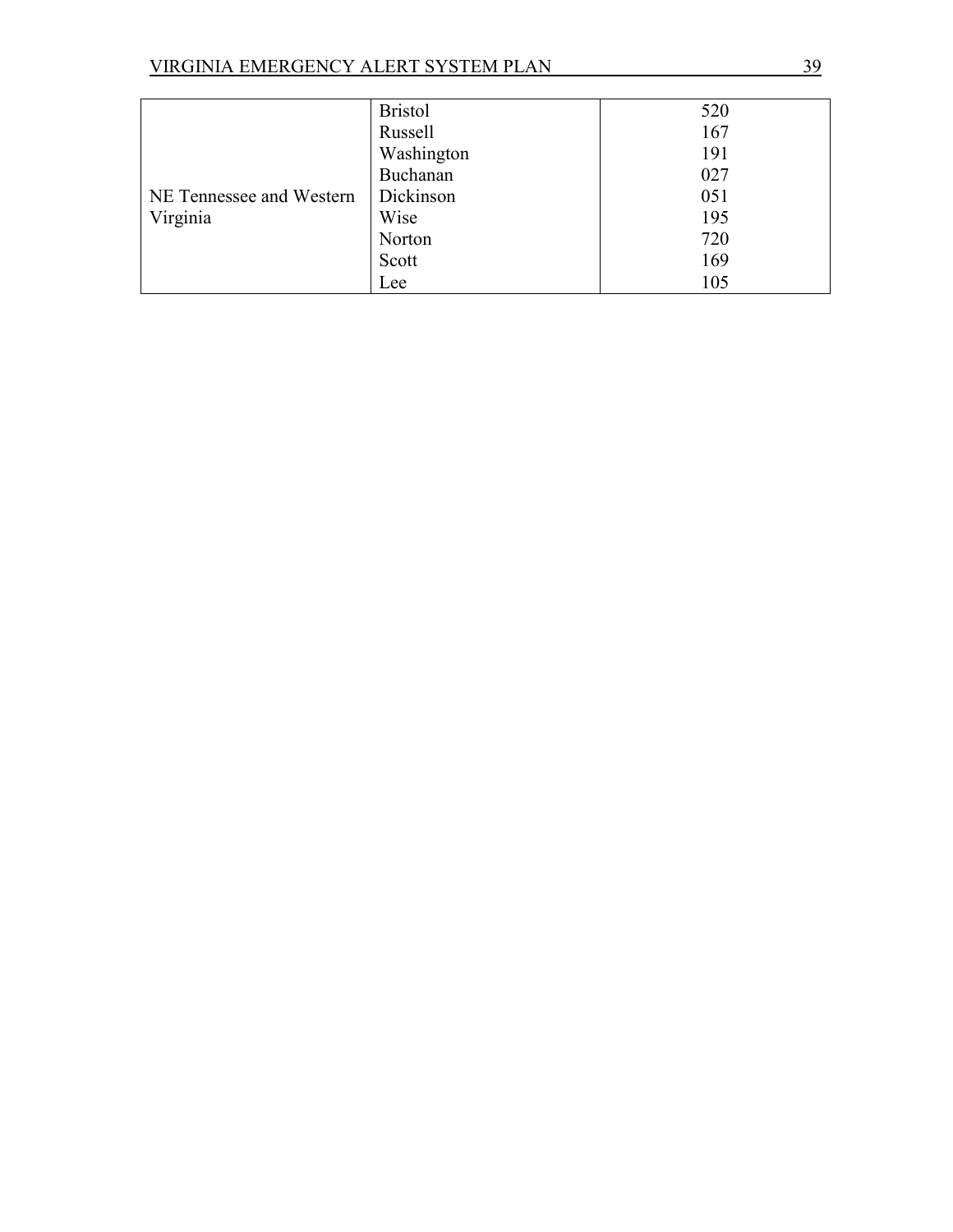## **ANNEX E**

## **VIRGINIA EAS NETWORK MAPS**

## A. NWS LOCAL AREAS

1- Showing the Local areas of the state for each NWS Office.

## B. CITY AND COUNTY FIPS CODES

1- Showing each City and County and their assigned FIPS code.

## C. EAS LOCAL AREAS MAP

1- Showing the 14 Virginia Local Areas

## D. NOAA WEATHER RADIO BROADCAST AREAS

1- Showing the broadcast coverage area of each Virginia NOAA weather transmitter.

## E. NOAA RADIO COVERAGE OF LOCAL AREAS

1- Showing the NOAA coverage of each Local Area.

## F. EAS FM RELAY NETWORK

1- Virginia State FM Broadcast Relay Network.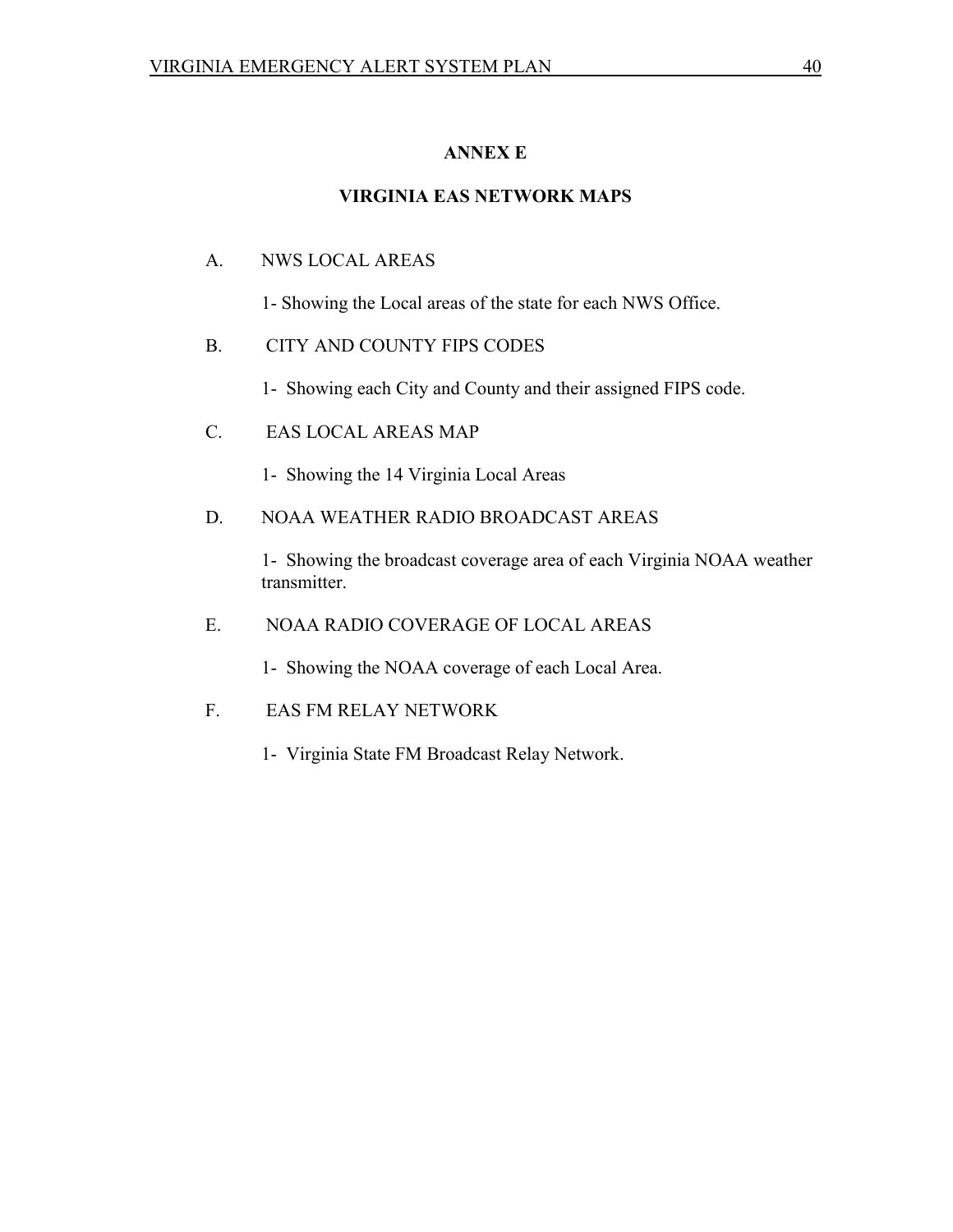## **ANNEX F**

## **MULTILINGUAL BROADCASTING**

On March 30, 2016, the Commission released the Order, FCC 16–32, published at 81 FR27342, May 6, 2016, adopting rule amendments to section 11.21, 47 CFR 11.21 containing information collection requirements—designed to promote and better understand the landscape of multilingual alerting across the country.

The due date for EAS participants to report to the SECC was November 3, 2017. The summary report of the SECC, as an amendment to the State Plan, to be filed on or by May 4, 2018, is contained in the Annex to the State Plan.

#### **SECC Reporting Requirements**

#### 47 CFR § 11.21

 (e) Within six months of the expiration of the one-year period referred to in subsection (d) of this section, SECCs shall, as determined by the Commission's Public Safety and Homeland Security Bureau, provide a summary of such information as an amendment to or as otherwise included as part of the State EAS Plan filed by the SECC pursuant to this section 11.21.

#### **Responses summarized below.**

#### **Participant Reporting Requirements and Summary**

#### 47 CFR § 11.21

 (d) EAS Participants are required to provide the following information to their respective State Emergency Communications Committees (SECC) within one year from the publication in the Federal Register of a notice announcing the approval by the Office of Management and Budget of the modified information collection requirements under the Paperwork Reduction Act of 1995 and an effective date of the rule amendment: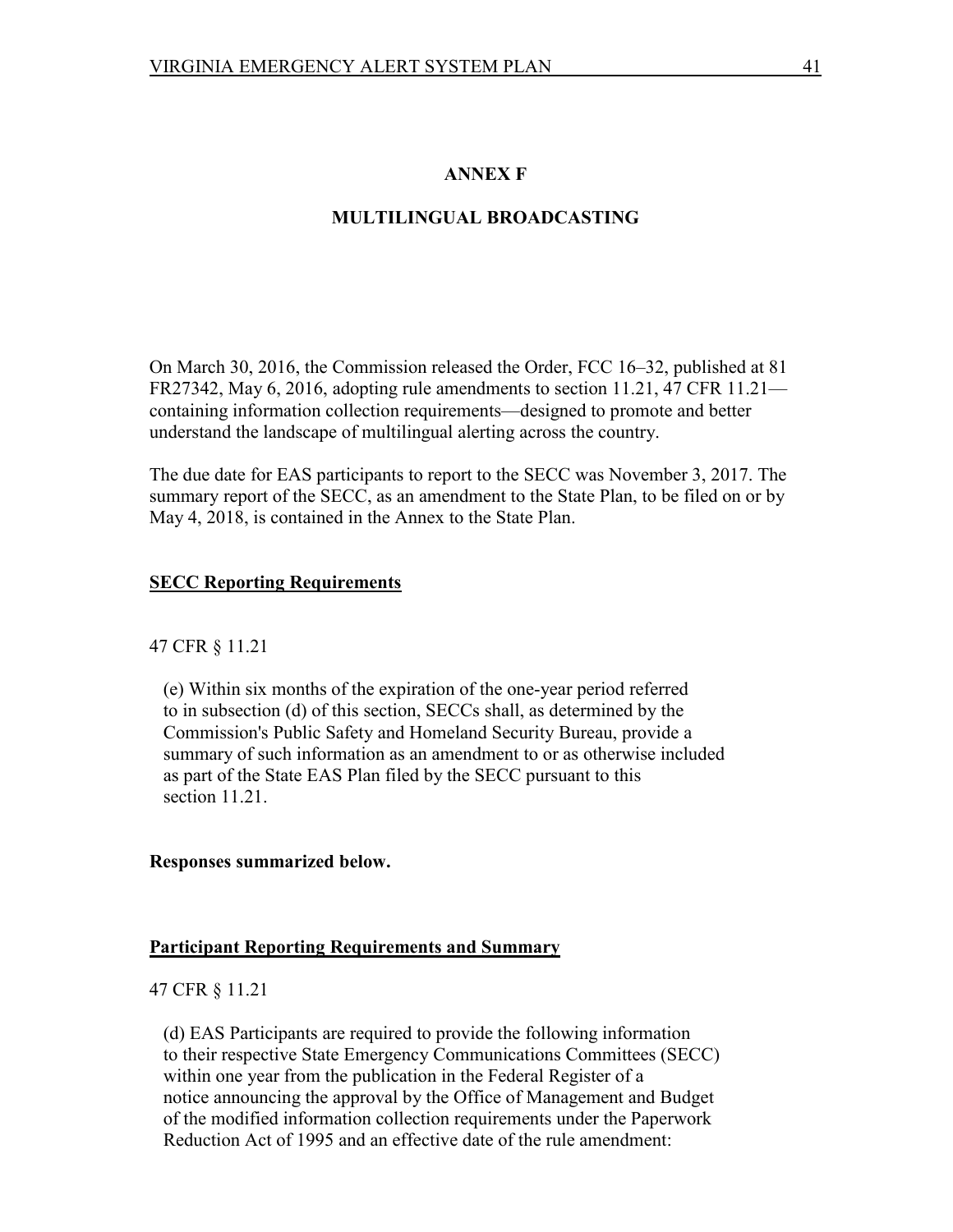(1) A description of any actions taken by the EAS Participant (acting individually, in conjunction with other EAS Participants in the geographic area, and/or in consultation with state and local emergency authorities), to make EAS alert content available in languages other than English to its non-English speaking audience(s),

## **No EAS participants have reported to the SECC that they are currently making EAS alerts available in any language other than English.**

 (2) A description of any future actions planned by the EAS Participant, in consultation with state and local emergency authorities, to provide EAS alert content available in languages other than English to its non-English speaking audience(s), along with an explanation for the Participant's decision to plan or not plan such actions, and

#### **No EAS participants have reported to the SECC that they are planning to make EAS alerts available in any language other than English.**

 (3) Any other relevant information that the EAS Participant may wish to provide, including state-specific demographics on languages other than English spoken within the state, and identification of resources used or necessary to originate current or proposed multilingual EAS alert content.

**No EAS participants have provided any state-specific demographics on languages other than English spoken in the state.**

**No stations reported broadcasting in any language other than English.**

**No stations reported any requests for EAS alerts in any language other than English.**

**Generally we were informed of the lack of public interest for non-English alerts. Many stations noted that they do not wish to increase the number of alerts broadcast, and that the EAS equipment does not have the capability to translate alerts**.